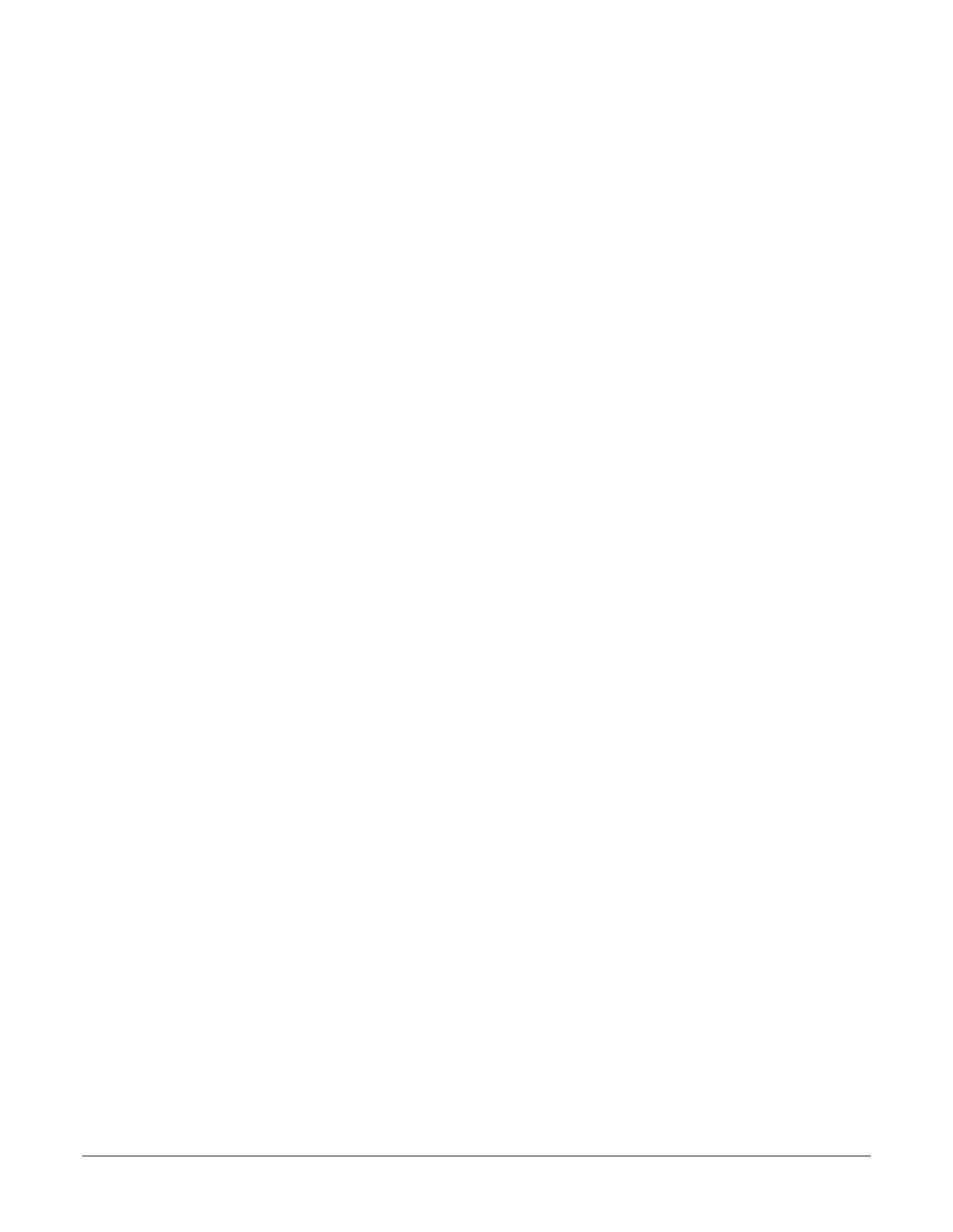# 2022-2023

# **Perkins Handbook**

# **Table of Contents**

Contents

#### April 2022

#### **North Carolina Community College System**

**Thomas Stith III** President

Levy Brown, Ed.D. Senior Vice-President, Chief Academic Officer

Lisa Eads, Ph.D. Associate Vice-President, Academic Programs

Robert J. Witchger, Ed.D. Director, Career and Technical Education

The NC Community College System does not discriminate against students or employees based on race, color, national origin, sex, disability, age, religion, or political affiliation. - 1C SBCCC 200.95



#### Learning that works for North Carolina

| Perkins Core Indicators of Performance<br>າຂ |
|----------------------------------------------|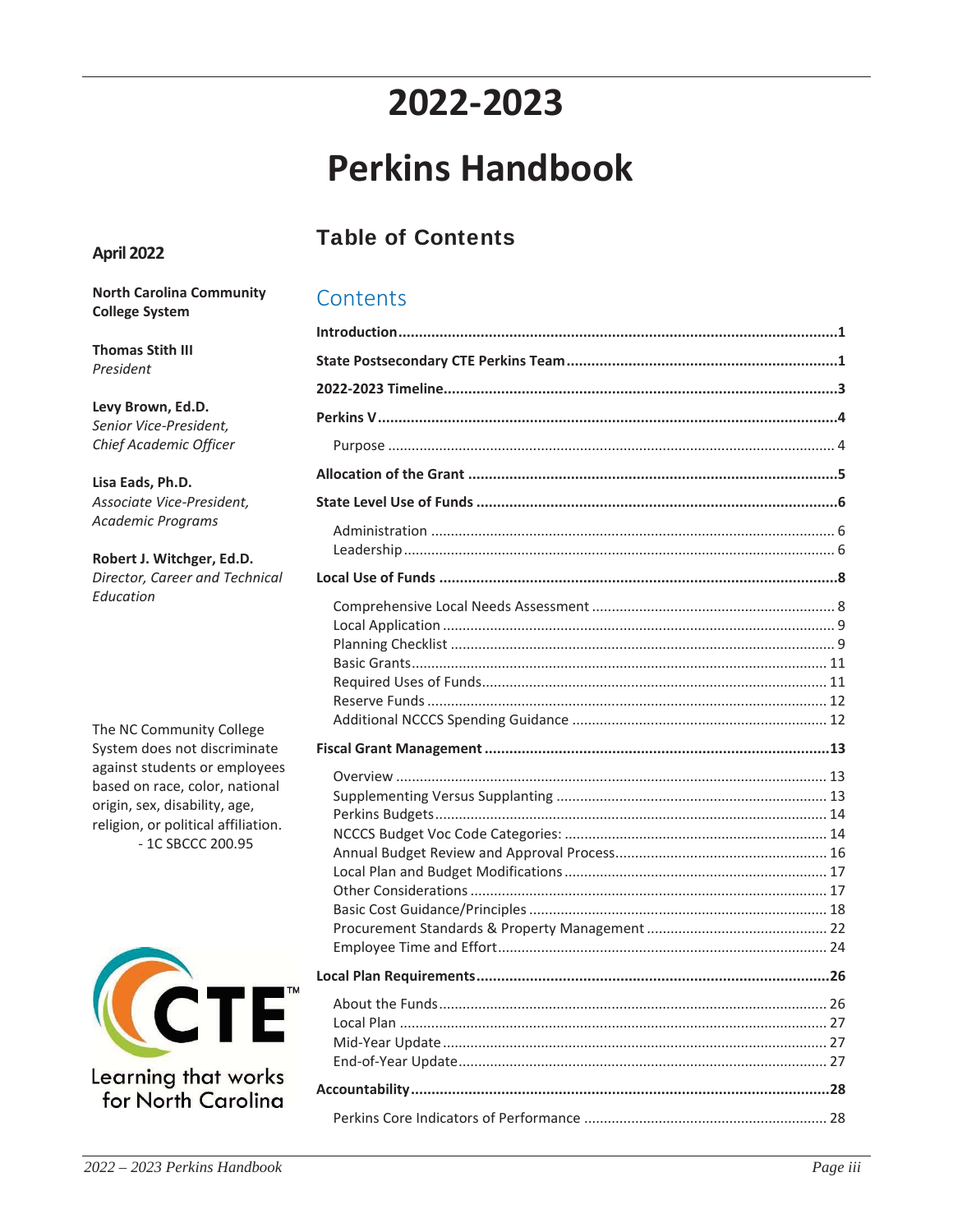| Appendix B – Career and Technical Student Organizations 34 |  |
|------------------------------------------------------------|--|
|                                                            |  |
|                                                            |  |
|                                                            |  |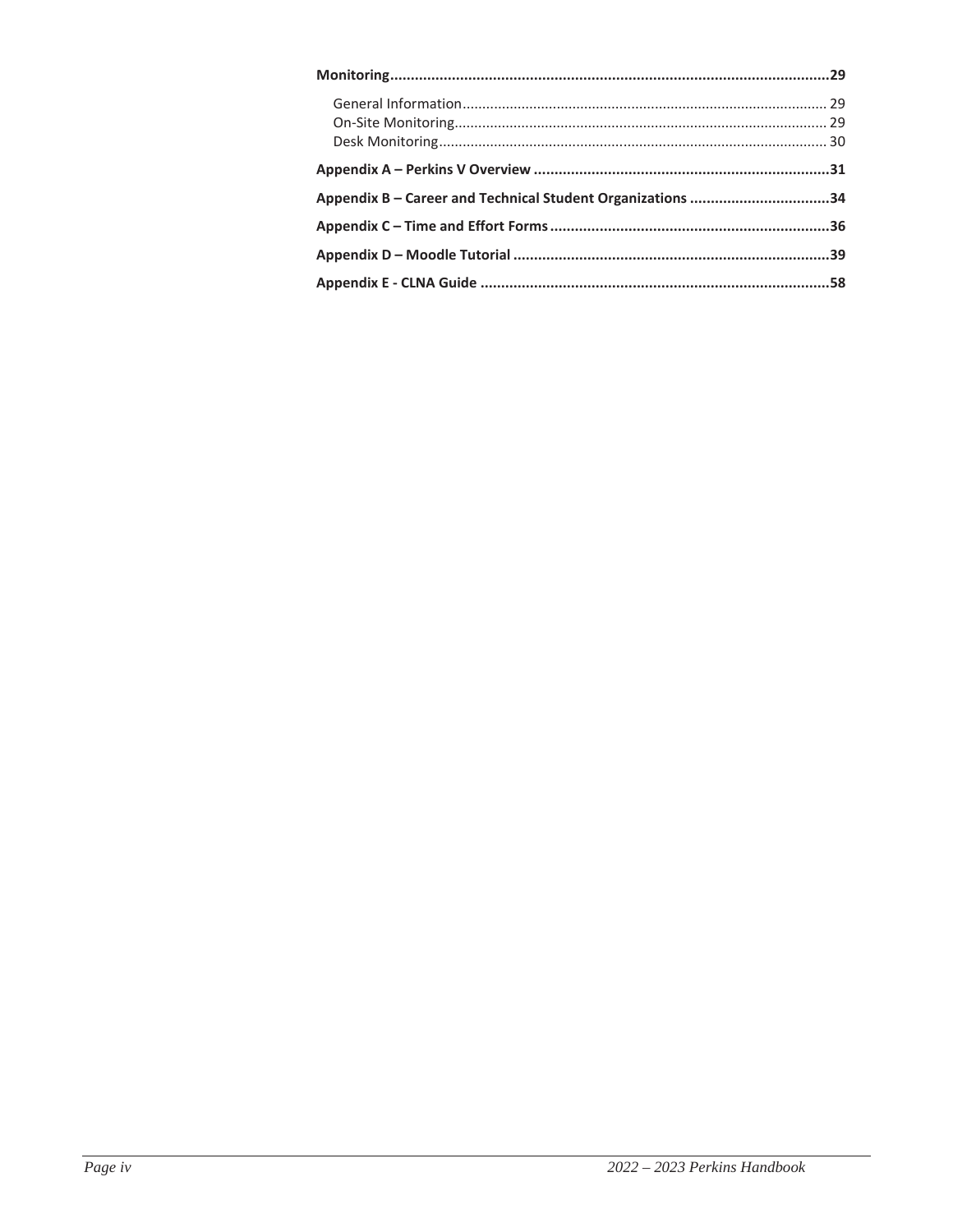# 2022 – 2023 Perkins V Handbook

### Introduction

This manual explains the policies, guidance, and procedures for the implementation of Carl D. Perkins Career and Technical Education Act of 2006 as amended by the Strengthening CTE for the  $21^{st}$  century Act in 2018 (Perkins V or the Act). This manual is written for colleges within the North Carolina Community College System (NCCCS) who receive Perkins funding.

Additional resources for compiling this guide came from the United States Education Department General Administrative Regulations (EDGAR) 2 CFR §200, Uniform Administrative Requirements, Cost Principles, and Audit Requirements for Federal Awards, and the 2020 – 2023 North Carolina State Career and Technical Education Plan.

This Handbook is subject to updates during the academic year at the discretion of the Post-secondary CTE Director. Revisions will be posted on the NCPerkins front page.

# State Postsecondary CTE Perkins Team

NC Community College System

Physical Address: 200 West Jones Street Raleigh, NC 27603

#### **Dr. Robert J. Witchger**

Director, Career and Technical Education 919-807-7126 witchgerb@nccommunitycolleges.edu

**Patti Coultas**  CTE Program Coordinator 919-807-7130 coultasp@nccommunitycolleges.edu

**Dr. Mary Olvera**  CTE Program Coordinator 919-807-7120 olveram@nccommunitycolleges.edu Switchboard: 919-807-7100 Fax: 919-807-7173

Mailing Address: 5001 Mail Service Center Raleigh, NC 27699-5001

#### **Darice McDougald**

CTE Administrative Assistant 919-807-7219 mcdougaldd@nccommunitycolleges.edu

**Michelle Lair**  Acting CCP CTE Coordinator 919-807-7227 lairm@nccommunitycolleges.edu

**Dr. Tony Reggi**  CTE Program Coordinator 919-807-7131 reggia@nccommunitycolleges.edu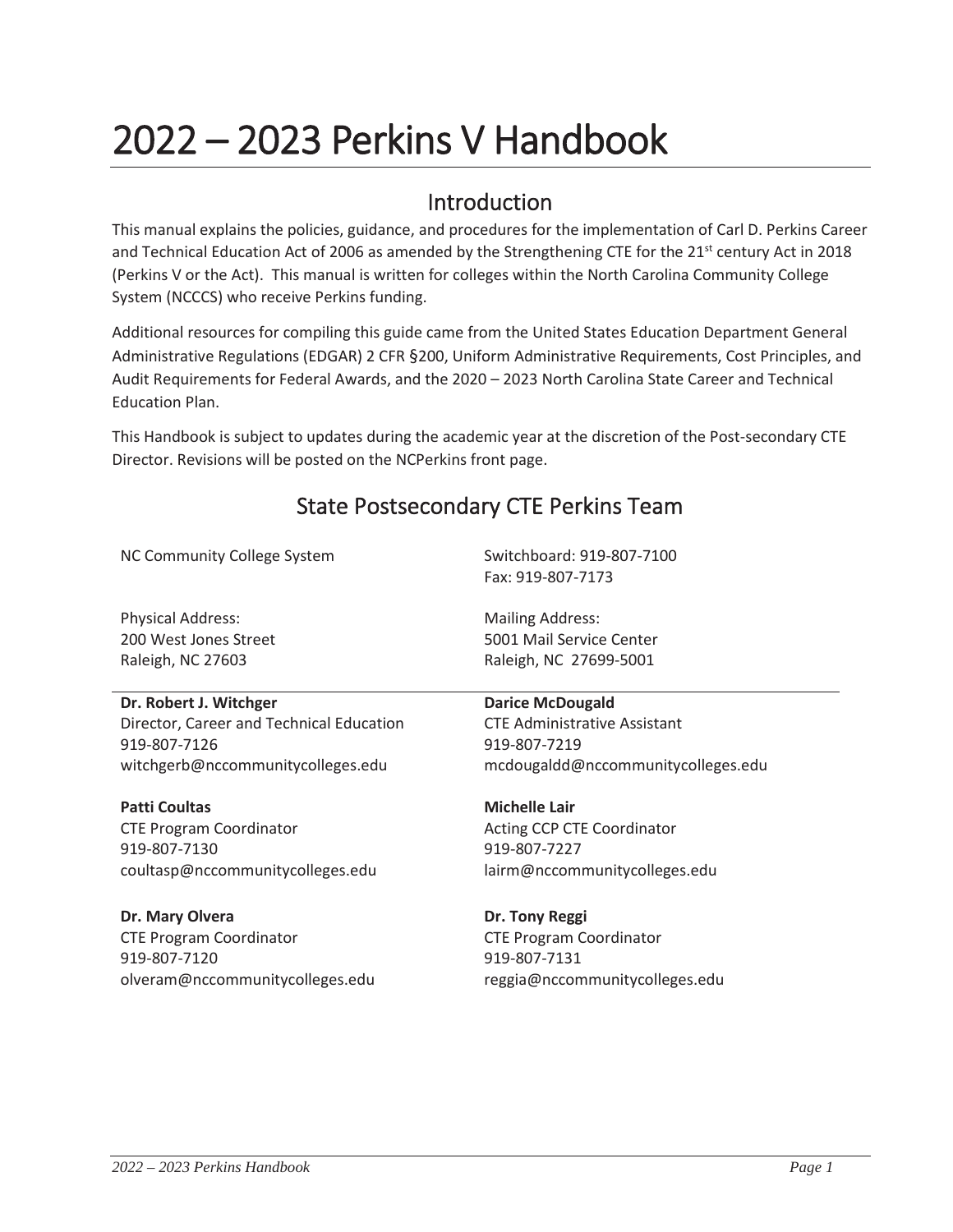NCCCS CTE Coordinators are assigned colleges and are that institution's point of contact for questions and assistance with their Perkins Basic Grant.

#### **Patti Coultas, CTE Program Coordinator**

Beaufort County Community College Bladen Community College Brunswick Community College Cape Fear Community College Carteret Community College Coastal Carolina Community College College of The Albemarle Craven Community College Edgecombe Community College Fayetteville Technical Community College Halifax Community College James Sprunt Community College Johnston Community College Lenoir Community College

**Dr. Tony Reggi, CTE Program Coordinator** Alamance Community College Asheville-Buncombe Technical Community College Blue Ridge Community College Caldwell Community College and Tech. Institute Catawba Valley Community College Central Carolina Community College Central Piedmont Community College Cleveland Community College Davidson County Community College Gaston College Haywood Community College Isothermal Community College Mayland Community College

#### **IDr. Mary Olvera, CTE Program Coordinator** Durham Technical Community College

Forsyth Technical Community College

Martin Community College Nash Community College Pamlico Community College Pitt Community College Richmond Community College Roanoke-Chowan Community College Robeson Community College Sampson Community College Sandhills Community College Southeastern Community College Vance-Granville Community College Wake Technical Community College Wayne Community College Wilson Community College

McDowell Technical Community College Mitchell Community College Montgomery Community College Piedmont Community College Randolph Community College Rockingham Community College Rowan-Cabarrus Community College South Piedmont Community College Southwestern Community College Stanly Community College Tri-County Community College Western Piedmont Community College Wilkes Community College

Guilford Technical Community College Surry Community College

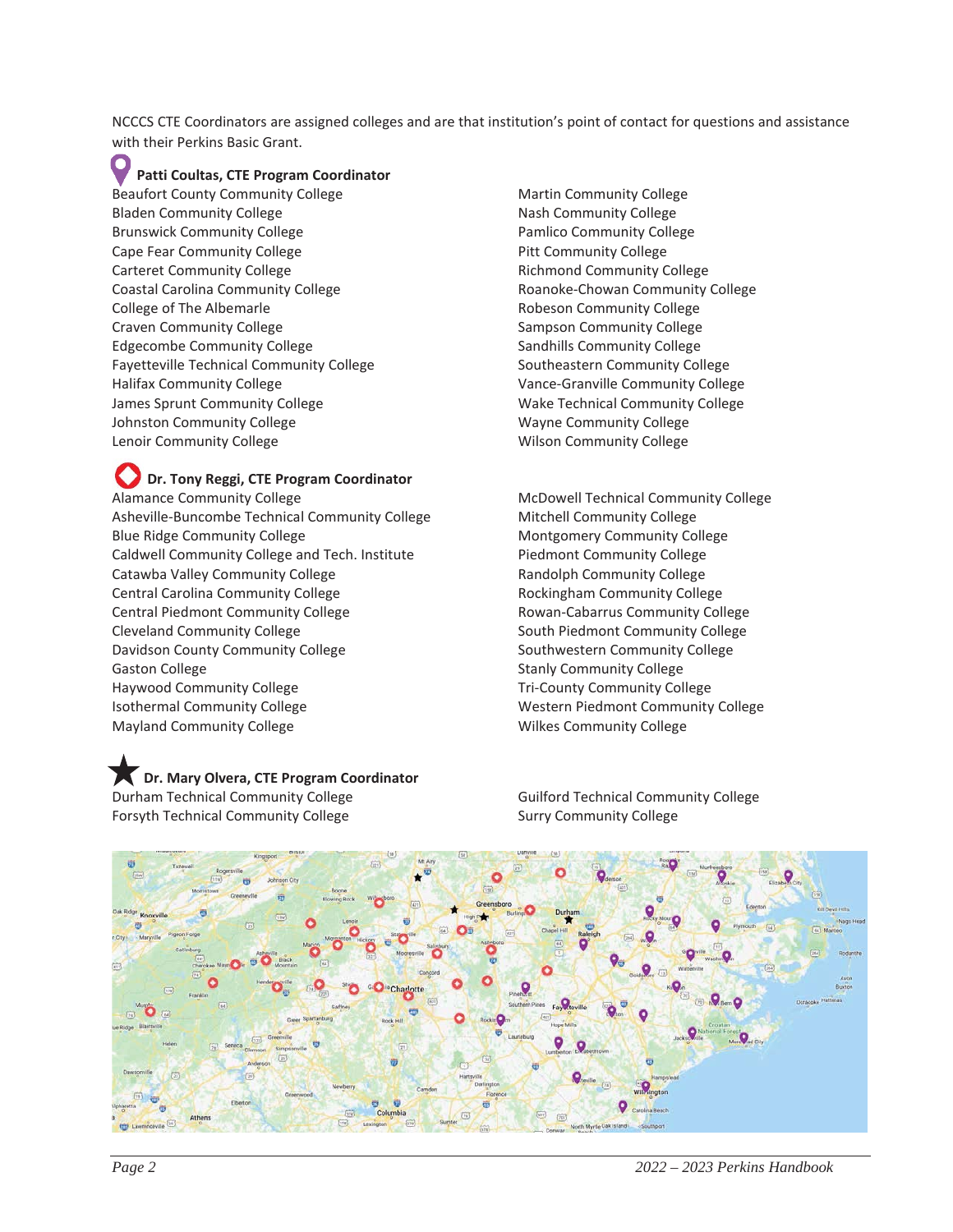# 2022-2023 Timeline

**Monthly Perkins Technical Assistance Webinars (required)** are held the second Tuesday of each month from 9:00-10:00AM. To register go to NCPerkins.org/presentations scroll to the date to find each session.

- $\bullet$  August 9, 2022
- $\bullet$  September 13, 2022
- October 11, 2022
- $\bullet$  November 8, 2022
- No December meeting
- $\bullet$  January 10, 2023
- $\bullet$  February 14, 2023
- $\bullet$  March 14, 2023
- $\bullet$  April 11, 2023
- May  $9, 2023$
- $\bullet$  June 13, 2023
- No July meeting

#### **Document Checklist**

#### **June 3, 2022**

- □ Enter all 5 contacts into 2022-23 Perkins course
- $\square$  Submit Signed Allotment Options
- $\square$  Submit Signed Assurances
- $\square$  Submit local plan and budget
- $\square$  Submit job descriptions for all Perkins funded positions

#### **January 13, 2023**

- $\square$  Submit Locally Articulated Course List
- $\Box$  Submit 9-14 Pathways
- $\square$  Submit PowerPoint with a Promising Practice and status update
- $\square$  Submit Mid-Year Local Plan Status Update
- □ Submit December 31, 2022 XDBR
- $\square$  Submit Semi-Annual Time Certifications for July-December 2022
- \* Mid-year in-person or virtual meetings TBD

#### **May 19, 2023**

- $\square$  Submit negotiated Levels of Performance for 2023-24
- $\Box$  Submit Year-End One Page Highlight Report
- $\square$  Submit Final Local Plan Status Update
- $\square$  Submit Promising Practice Video
- $\square$  Submit updated Application for next grant cycle
- \* End-Of-Year in-person or virtual reviews TBD

#### **July 7, 2023**

- $\square$  Submit Final June 30, 2023 XDBR
- $\square$  Submit Semi-Annual Time Certifications for January June 2023

#### Submission of new/revised CLNAs and modifications of budgets and plans may be submitted throughout the year, but no later than May 15, 2023.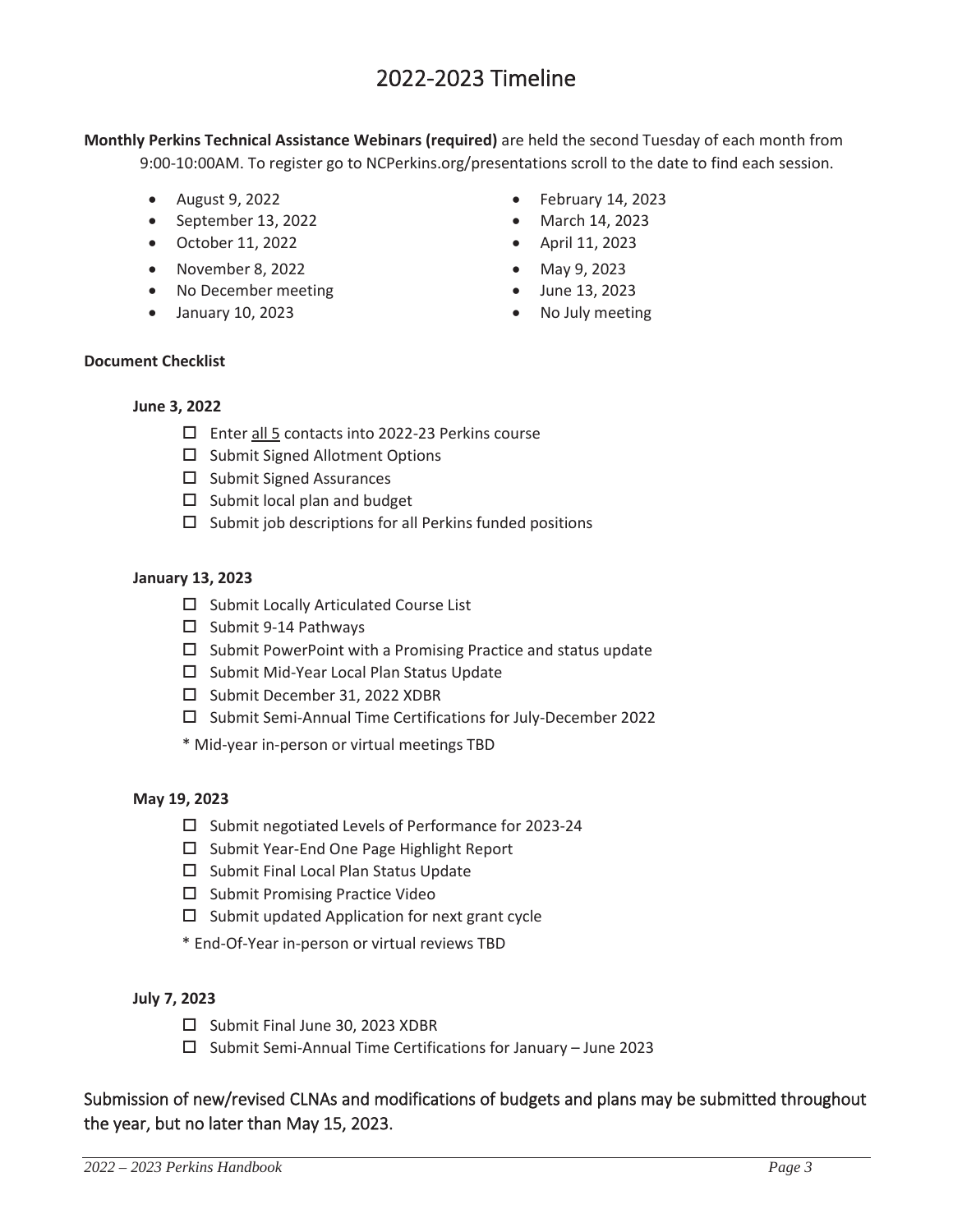# Perkins V

#### Purpose (Perkins V, Section 2(1-8))

The purpose of this Act is to develop more fully the academic knowledge and technical and employability skills of secondary education students and postsecondary education students who elect to enroll in career and technical education programs and programs of study, by—

- 1. building on the efforts of states and localities to develop challenging academic and technical standards and to assist students in meeting such standards, including preparation for high-skill, high-wage, or indemand occupations in current or emerging professions;
- 2. promoting the development of services and activities that integrate rigorous and challenging academic and career and technical instruction, and that link secondary education and postsecondary education for participating career and technical education students;
- 3. increasing State and local flexibility in providing services and activities designed to develop, implement, and improve career and technical education;
- 4. conducting and disseminating national research and disseminating information on best practices that improve career and technical education programs and programs of study, services, and activities;
- 5. providing technical assistance that --
	- A. promotes leadership, initial preparation, and professional development at the state and local levels; and
	- B. improves the quality of career and technical education teachers, faculty, administrators, and counselors;
- 6. supporting partnerships among secondary schools, postsecondary institutions, baccalaureate degree granting institutions, area career and technical education schools, local workforce investment boards, business and industry, and intermediaries;
- 7. providing individuals with opportunities throughout their lifetimes to develop, in conjunction with other education and training programs, the knowledge and skills needed to keep the United States competitive; and
- 8. increasing the employment opportunities for populations who are chronically unemployed or underemployed, including individuals identified by Perkins V as a special population. (See page 7 for the definition)

\*See Appendix A for an overview of Perkins V.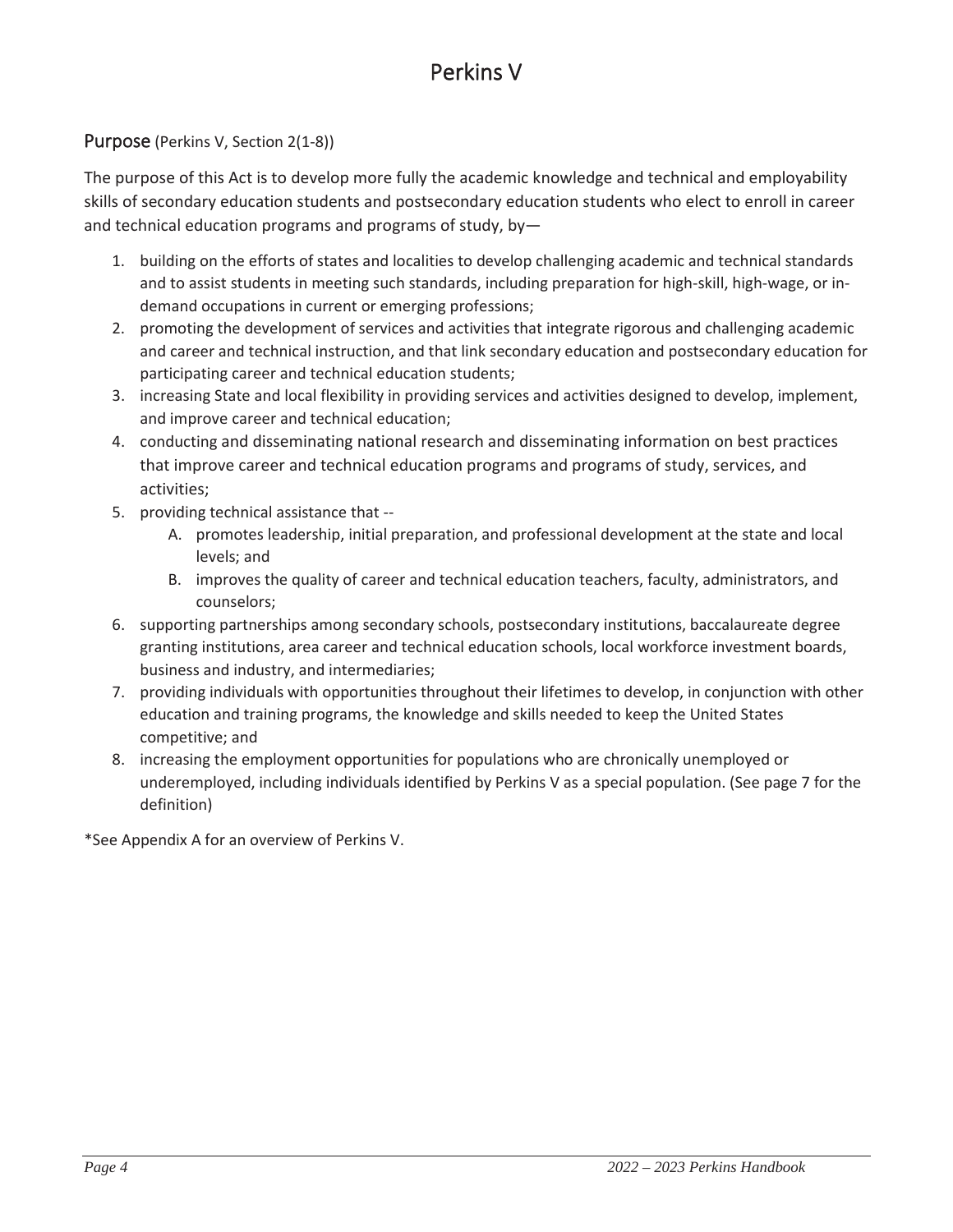# Allocation of the Grant

North Carolina's allocation of Perkins funds is split between secondary and postsecondary. Secondary (middle and high schools) receives two-thirds and Postsecondary (community colleges) receives one-third of the total state Perkins allocation.

Of the funds received at the postsecondary level, 85 percent is distributed to the community colleges, and 15 percent is for state-level expenditures.

The community colleges and consortia of community colleges offering CTE programs are eligible for Perkins funds provided that the funding to be allocated through the formula-funding process is not less than \$50,000. Allocations to individual colleges are based on the percentage of postsecondary CTE students receiving Pell Grants and Federal Bureau of Indian Affairs (BIA) assistance.

Each spring, a *Pell Grant Information and Bureau of Indian Affairs Verification Form* is sent to the Perkins contact at each college (local Financial Aid staff usually assists in collecting this information). This form contains the number of CTE students at that college receiving Pell Grants. Colleges are responsible for reporting the number of CTE students receiving assistance from the Federal Bureau of Indian Affairs (BIA). This information is then used to determine funding levels for the individual colleges/consortia.

The formula, as dictated by the Perkins Act, is as follows:

Number of Pell and BIA students at the college **Fig. 2** Percentage of Pell and BIA<br>
Number of Pell and BIA **Fig. 2** students at the college students at the college **X X** Total funds available<br>
Number of Pell and BIA **For all and BIA** for distribution students statewide

Community colleges not meeting a minimum of \$50,000 using this formula are not eligible to receive a direct allotment. They may, however, form a **consortium** with one or more community colleges. In a consortium, one college is designated as the fiscal agent, and the consortium receives the total amount each college would have received individually. Colleges must plan their budget together based on the needs of the consortium. (Perkins section 132).

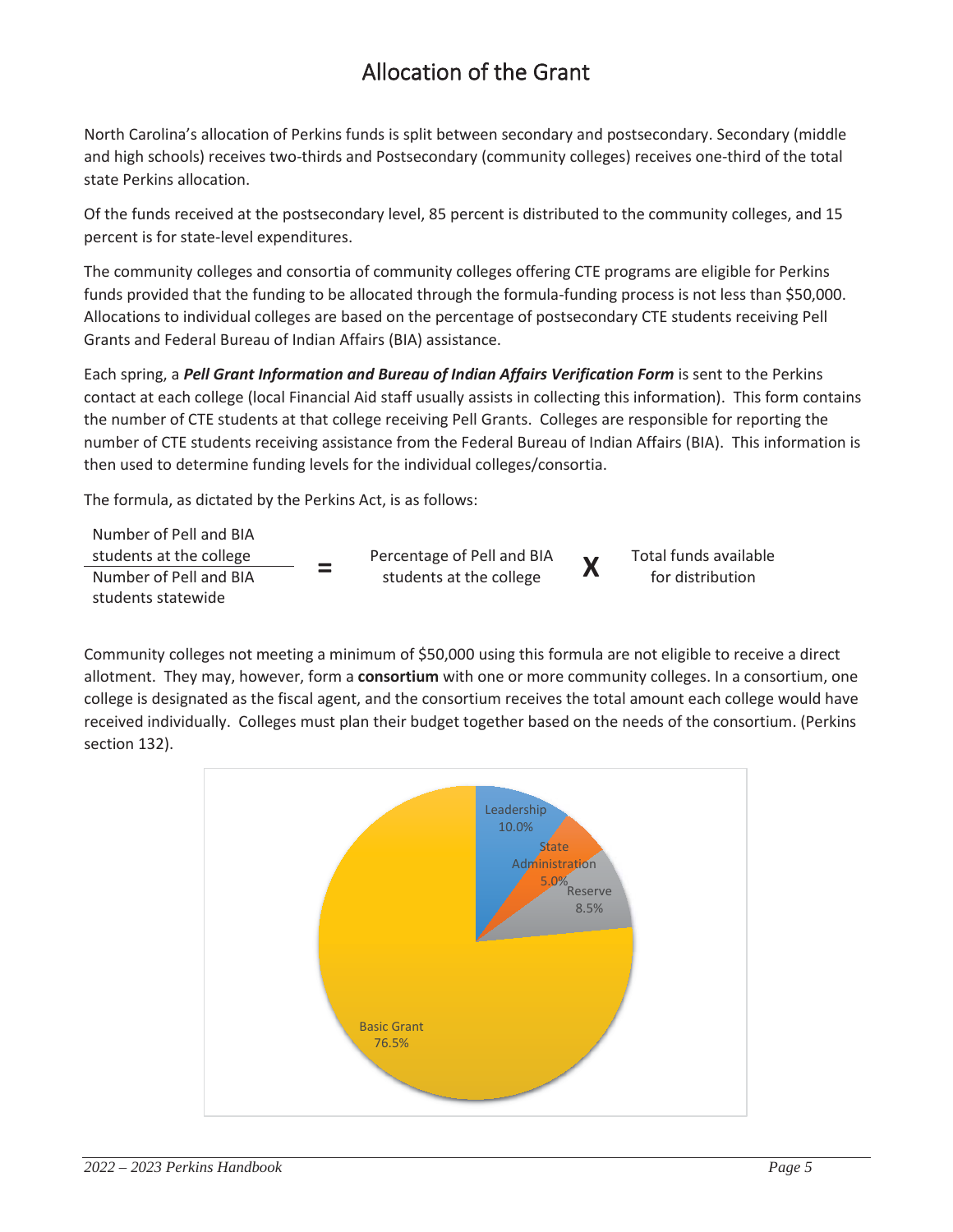# State Level Use of Funds

#### Administration

Up to 5 percent of the postsecondary allocation is set aside for the administration of the state plan. Administrative funds are used pursuant to Perkins section 112(a)(3).

#### Leadership

Ten percent of the state funds must be used for state leadership projects. There are specific **mandatory and permissive leadership activities** that are allowed per section 112(a)(2) and section 124 of the Perkins Act.

#### **Purpose**

State leadership projects are designed to inform and improve Career and Technical Education (CTE) Basic Grant activities. These activities develop more fully the academic knowledge, technical and employability skills of postsecondary education students who elect to enroll in CTE programs of study.

#### **Goals**

Improve Career and Technical Education which shall include:

- Preparation for non-traditional fields in current and emerging professions.
- Programs for special populations.
- Expose students to high skill, high wage and in demand occupations.
- Support CTE educational opportunities for individuals in state institutions such as corrections, juvenile justice, and individuals with disabilities. Eliminated parentheses
- Recruiting, preparing, or retaining career and technical education teachers, faculty, specialized instructional support – pre-service, professional development, or leadership development.
- Technical assistance for eligible recipients.
- Report on the effectiveness of the use of such funds in achieving goals for preparing an educated and skilled workforce, meeting the skilled workforce needs of employers including in existing and emerging in-demand industry sectors and occupations as identified by the state, and, how the states Career and Technical Education programs help to meet those goals in reducing disparities or performance gaps state determined levels of performance of all CTE concentrators.

**Permissible Activities** that improve career and technical education such as:

- 1. Developing statewide programs of study which may include standards, curriculum course development, career exploration, guidance, and advisement activities
- 2. Approving locally developed CTE programs of study.
- 3. Establishing statewide articulation agreements aligned to approved programs of study.
- 4. Establishing statewide industry or sector partnerships aligned to state and local economic and education needs.
- 5. Providing professional development for faculty and instructional support personnel.
- 6. Supporting eligible recipients in eliminating inequities in student access to high quality CTE programs.
- 7. Awarding incentive grants to eligible recipients for exemplary performance in carrying out CTE programs of study.
- 8. Providing support for the adoption and integration of recognized postsecondary credentials and workbased learning programs into CTE programs of study.
- 9. Support of pay for success initiatives leading to recognized postsecondary credentials.
- 10. Support for CTE programs for adult education and out of school youth concurrent with their completion of secondary school education.
- 11. Support of CTE competency-based education.
- 12. Support of programs of study or career pathways in areas declared to be in a state of emergency.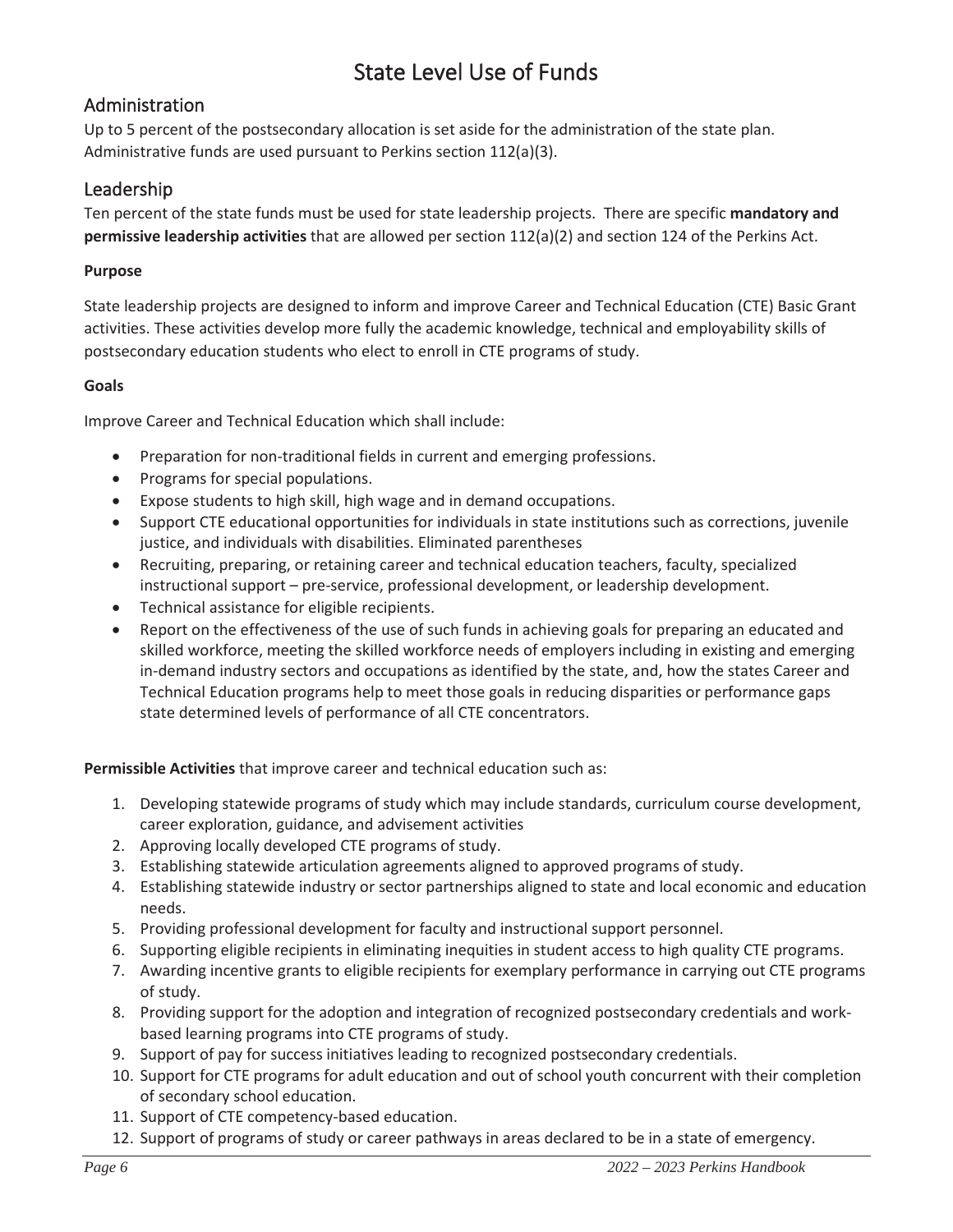- 13. Partnering with qualified intermediates to improve training in CTE programs of study.
- 14. Improving career guidance programs including academic and financial aid counseling.
- 15. Support for integration of employability skills int CTE programs of study.
- 16. Support activities that increase access to STEM fields.
- 17. Support career and technical student organizations.
- 18. Establish and expand work- based learning opportunities aligned to CTE programs of study.
- 19. Integrating and aligning programs of study and career pathways.
- 20. Supporting the use of CTE programs aligned with state, regional or local high -skill, high-wage or indemand sectors as identified by WIOA.
- 21. Making all forms of instructional content widely available.
- 22. Developing reliable assessments and enhancing data systems.
- 23. Support for accelerated learning that is part of CTE programs of study.
- 24. Support Career Academies.

#### **Guidelines**

Each Leadership project will be aligned to Perkins V and include:

- 1. A purpose consistent with the leadership goals stated above.
- 2. Clearly defined project goals and objectives.
- 3. Measurable outcomes that are supported and aligned to at least one Perkins V accountability measure.
- 4. Has a detailed budget supported by Perkins VOC Codes.
- 5. Will have oversight and technical assistance by Perkins leadership staff.
- 6. Will conduct and report on a project evaluation at the completion of the program year.

An eligible agency that received funds may not use any such funds for administrative costs.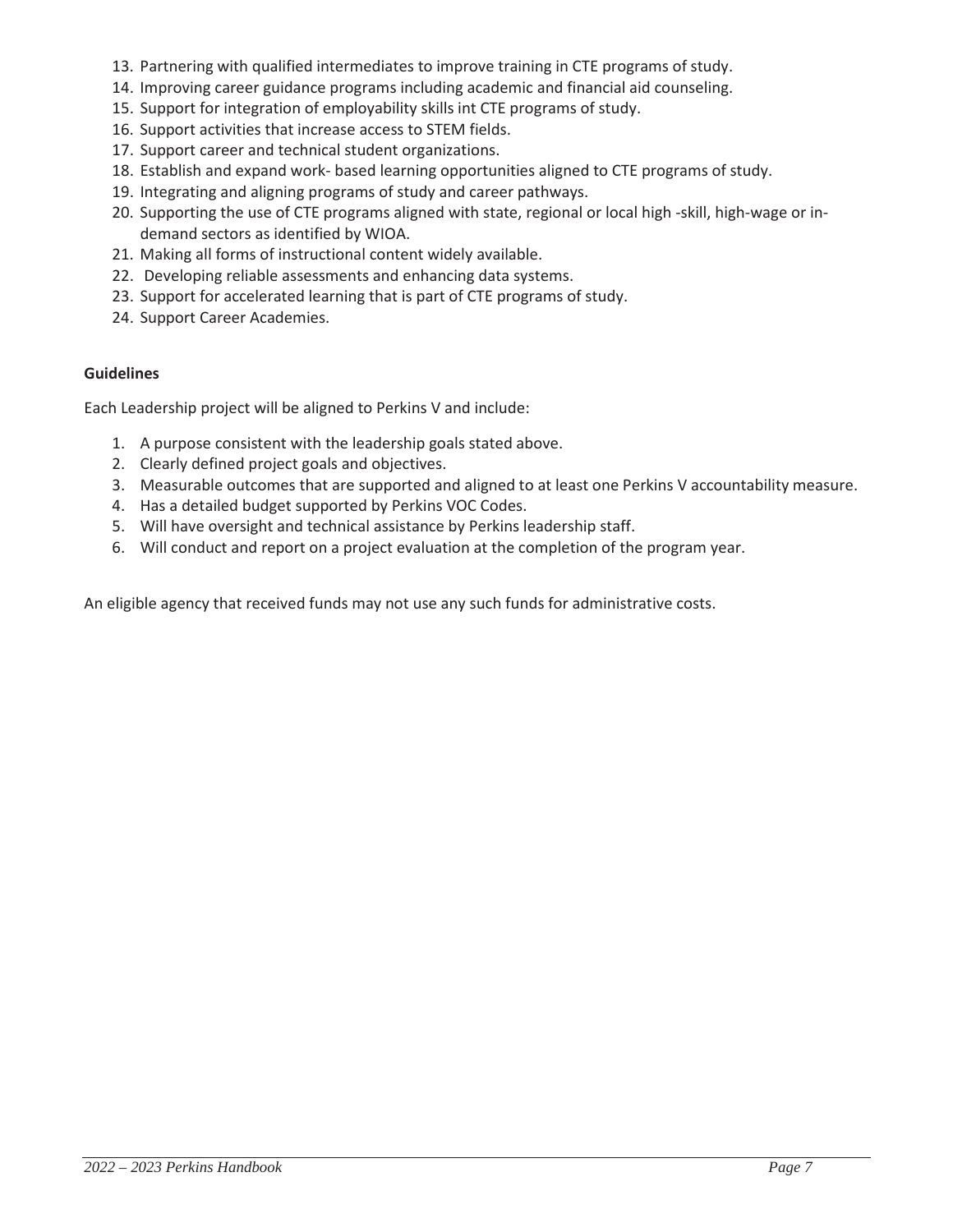# Local Use of Funds

#### Comprehensive Local Needs Assessment

Perkins V requires that each college complete a comprehensive local needs assessment (CLNA) which promotes data-driven decision making on local plan activities and budget allocations. The CLNA is for two years, when it must be updated or retired. Updating CLNAs may be completed at any time and additional CLNAs may be completed to ensure labor market needs of the region are covered.

Each CLNA must include a review of student performance; program size, scope, and quality; labor market needs; educator professional development; and special populations' access to and support for CTE programs. A diverse body of stakeholders is required to conduct the CLNA, develop the application, plan and budget, and to complete ongoing modifications. Ongoing consultation with the stakeholders is required. More information on completing a CLNA can be found in a separate NC Perkins guide at NCPerkins.org and in Perkins V section 134(c).

To better align Perkins V emphasis on special populations and subgroups, colleges should review their CLNAs to emphasize equity in their planning and budgeting. Specifically, reducing access barriers and reducing achievement gaps for special populations and underserved students.

Perkins V defines Special Populations as

- (A) Individuals with disabilities;
- (B) Individuals from economically disadvantaged families, including low-income youth and adults;
- (C) Individuals preparing for non-traditional fields;
- (D) Single-parents, including single pregnant women;
- (E) Out-of-workforce individuals;
- (F) English learners;
- (G) Homeless individuals described in section 725 of the McKinney-Vento Homeless Assistance Act (42 U.S.C. 11434a);
- (H) Youth who are in, or have aged out of, the foster care system; and
- (I) Youth with a parent who
	- i. Is a member of the armed forces (as such term is defined in section  $101(a)(4)$  of title 10, U.S.C.); and
	- ii. Is on active duty (as such term is defined in section  $101(d)(10$  of such title).

Elementary and Secondary Education Act of 1965, Section 1111(c)(2)(B) [Perkins Section 114(e)(8)(B)(i)]

Subgroup of students.

- (A) Economically disadvantaged students;
- (B) Students from major racial and ethnic groups;
- (C) Children with disabilities; and
- (D) English language learners.

See the NCCCS CLNA Guide in Appendix E.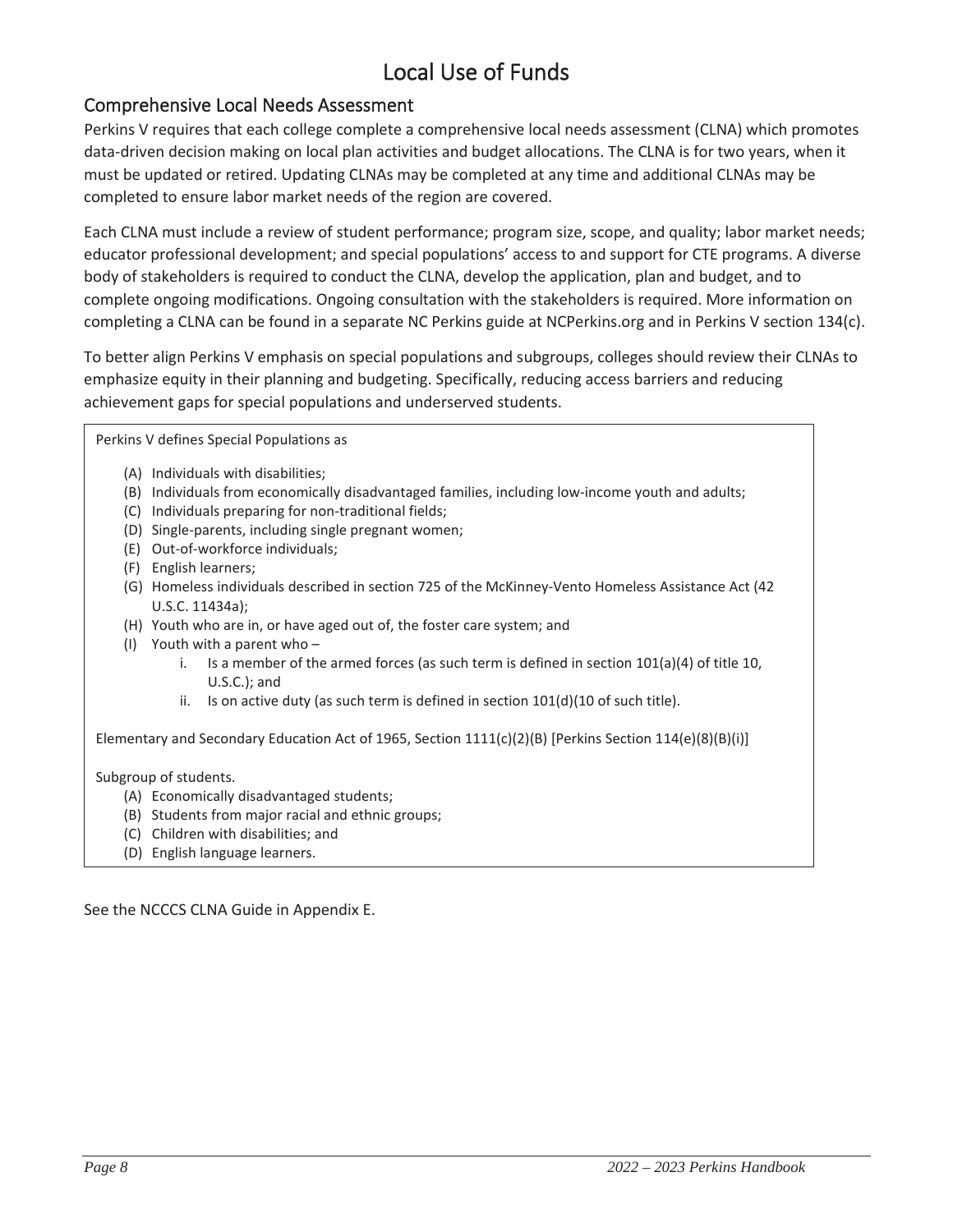#### Local Application

For a college to be eligible for funding each college must complete a **local application**. Per the Act, Section 134, the local application shall cover the same time period as the State Plan. Currently, this period is until 2023. Each college has had an application approved; however, it can be updated as needs assessments are completed or updated. The local application must include at a minimum:

- 1) a description of the comprehensive local needs assessment,
- 2) Information on state approved CTE programs of study at the college,
- 3) How the college, with the local workforce board, workforce agencies, and other partners, will provide a series of career exploration and career guidance activities,
- 4) How the college will improve the academic and technical skills of students in CTE programs by strengthening the academic and CTE components of such programs through integration,
- 5) How colleges will provide activities to prepare special populations for high-skill, high-wage, or indemand occupations that will lead to self-sufficiency, prepare student for nontraditional fields, provide equal access for special populations to CTE courses, programs and programs of study, to ensure that members of special populations are not discriminated against on the base of their status as members of special populations,
- 6) A description of the work–based learning opportunities that the college will provide to students participating in CTE program and how the recipient will work with representatives from employers to develop or expand work-based learning opportunities for CTE students,
- 7) A description of how the college will provide students participating in CTE the opportunity to gain postsecondary credit while still attending high school,
- 8) A description of how the college will work to support the recruitment, preparation, retention, and training including professional development of teachers, faculty, administrators and specialized instructional support personnel and
- 9) A plan for continuous improvement that addresses disparities or gaps in student performance between plan years.

#### Planning Checklist

Each college should consider the following questions to determine if an activity is eligible for Perkins funding:

**1. Does the activity address a gap or need identified by the comprehensive local needs assessment (CLNA)?**  Perkins V specifically states in section 135(a) that each college "shall use such funds to develop, coordinate, implement, or improve career and technical education programs to meet the needs identified in the comprehensive needs assessment." Each activity funded with Perkins funds in the local plan must directly link to one of the gaps on the CLNA Summary form. The CTE Coordinator will ensure this linkage before approving the plan and budget.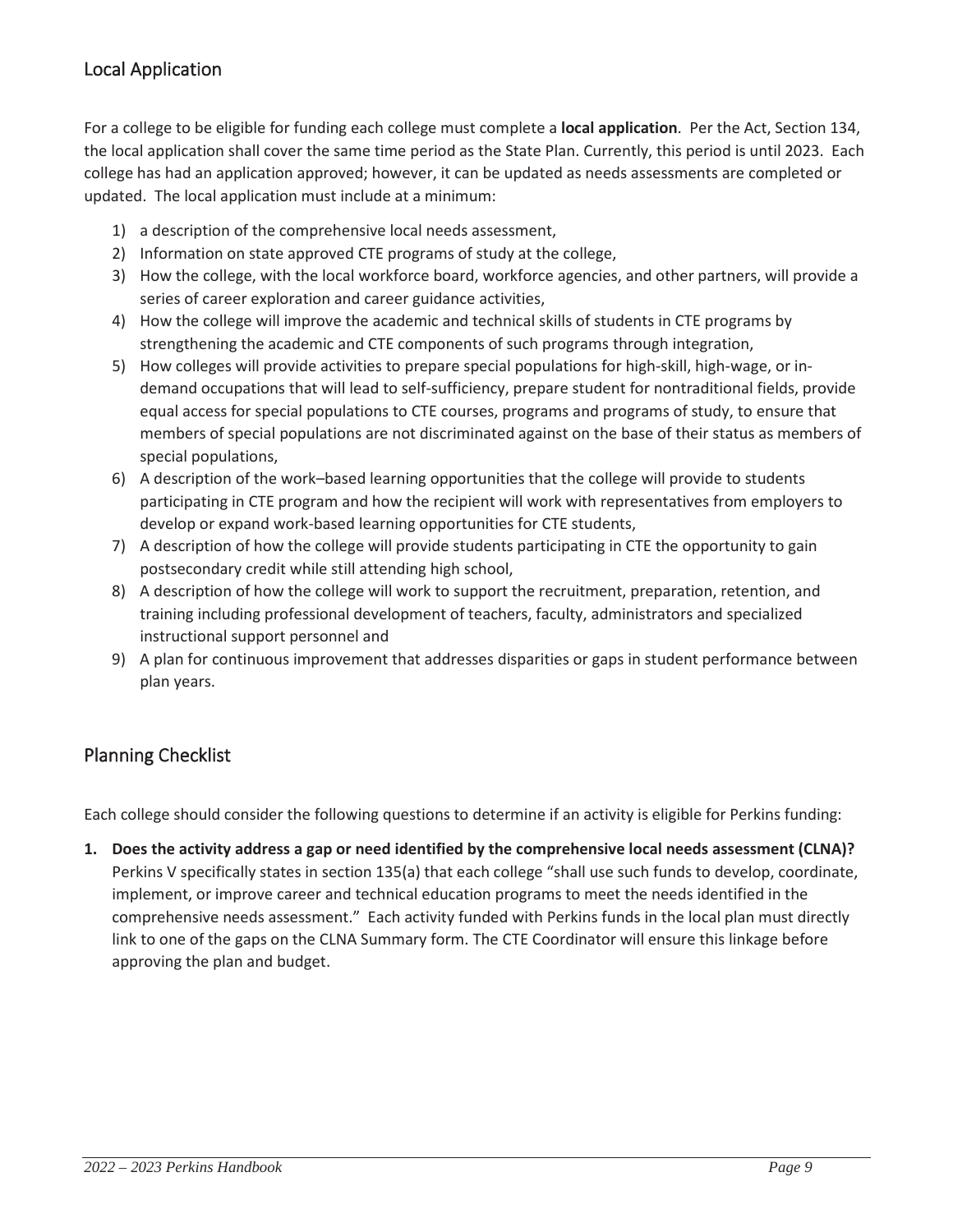#### **2. Does the activity address a core performance indicator area that is deficient?**

Colleges not meeting at least 90 percent of the target for a core performance indicator must provide an improvement plan with their annual Perkins report and allocate funding in their annual Perkins budget to address any core indicator deficiencies. Colleges may use college funding sources in lieu of Perkins funds or combine Perkins funding with other college funding to address deficiencies, so long as the combination of funds do not violate federal, state, or NCCCS funding rules. Perkins funds must also address an identified gap in the CLNA.

#### **3. Is the activity new or does it improve or expand an existing CTE program?**

In general, the college must use federal funds to improve career and technical education programs. This means that eligible colleges must target the limited federal dollars for new or improved activities. *NOTE: Colleges must use funds for program improvement and expansion as identified in their CLNA, and not to maintain existing activities.* 

#### **4. Does this activity support the development of a new, or expand an existing CTE program of study/pathway identified in the college's CLNA?**

Section 135(a) states that the recipient shall use "funds to develop, coordinate, implement, or improve career and technical education programs to meet the needs identified in the comprehensive needs assessment…"

#### **5. Does this activity address "Required Uses" of Perkins funds (Perkins Act, Section 135)?**

The college must address all required uses of funds with either Perkins or non-Perkins dollars. Each Voc Code must have at least one activity identified on the local plan. If the college is using Perkins funds, that activity must also address a gap identified in their CLNA.

#### **6. Was the activity funded during the previous year by non-Perkins funds?**

Perkins funds may not be used to take the place of local funding sources or continue activities funded by any state or local funds used in the previous year when those funds still exist. This would be supplanting, which is expressly prohibited by law.

#### **7. Is the activity required by federal, state, or local law?** If so, this would be supplanting and should be funded with non-Perkins funds.

#### **8. Are there gaps identified by data or other criteria to support the proposed activity, and can the impact of Perkins funding be measured?**

 Perkins funds are to be used to support gaps and needs identified by data at the program level in their CLNA? The college must also have the capacity to measure improvements attained because of the use of Perkins funds. If an activity cannot be measured, it cannot be funded with Perkins funds.

#### 9. **Has the college reviewed their CLNA with an equity lens to improve participation, persistence, and completion of special populations and underserved students?**

How are activities planned to address equity?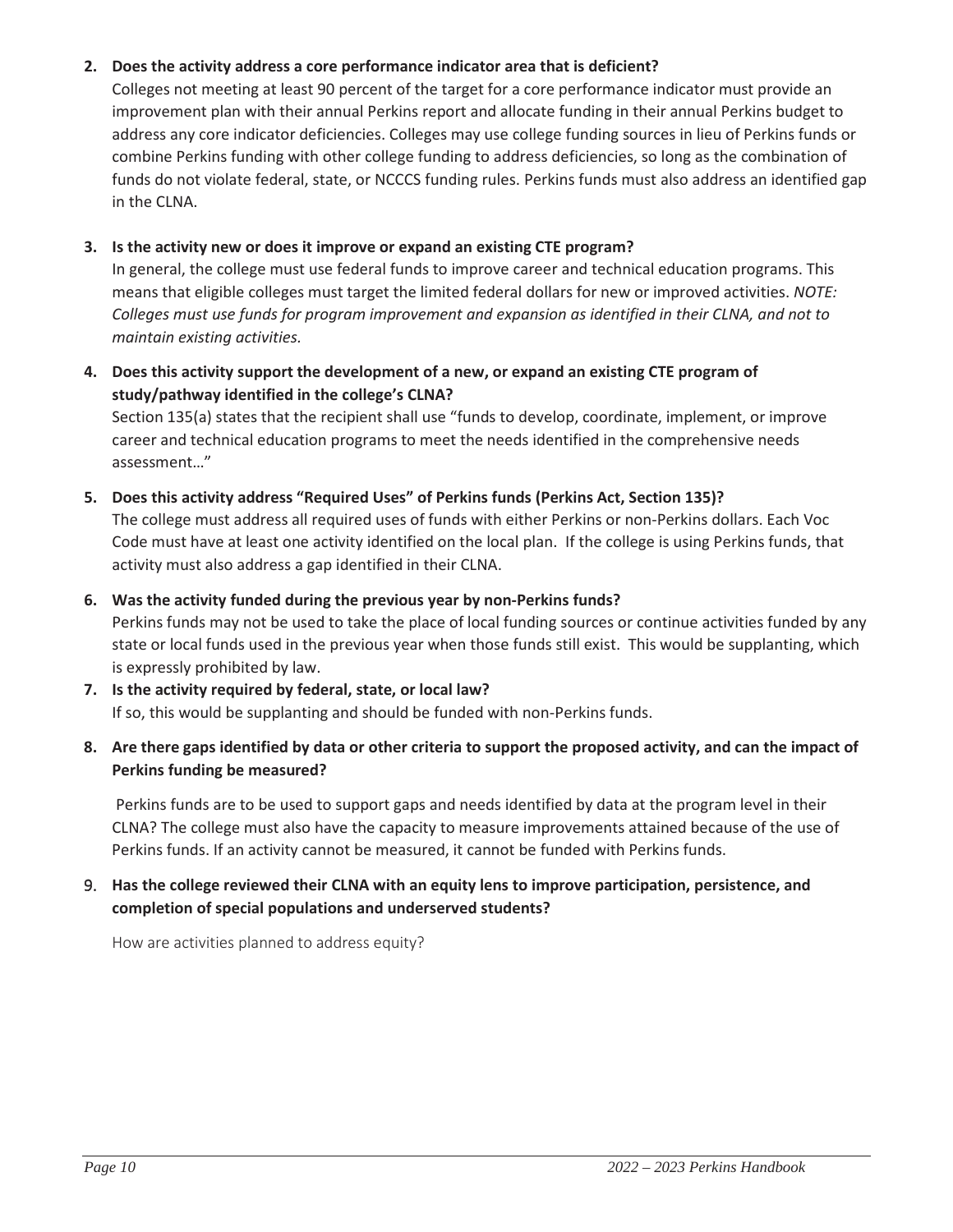#### Basic Grants

In accordance with the Perkins V, Section 135, funds made available to eligible colleges under this part shall be used to support **career and technical education programs**. The USDOE Office of Career, Technical, and Adult Education (OCTAE) policy is that while a recipient must demonstrate that they are complying with all mandatory uses, the recipient does not have to use federal Perkins funds to satisfy all required uses.

As required by the Perkins Act section 135(d), a college may use not more than 5 percent of its allotment for **administrative expenses**. Administrative activities are those activities necessary for the effective and efficient performance of the eligible college's duties under Perkins, including the supervision of such activities. Any cost that supports the management of the Perkins program is administrative in nature. Examples of allowable administrative costs include, but are not limited to, salary costs associated with the development of the local plan. *See an explanation of Voc Code 10* on page 11.

NOTE: Administrative expenses may be used only in proportion to the grant expenditures. For example, if after the first quarter 25 percent of the grant has been spent, then 25 percent of the administrative funds may be billed to the grant.

#### Required Uses of Funds

Perkins V Sec. 135. LOCAL USES OF FUNDS states:

(a) GENERAL AUTHORITY. --Each eligible recipient that receives funds under this part shall use such funds to develop, coordinate, implement, or improve career and technical education programs to meet the needs identified in the comprehensive needs assessment described in section 134(c).

(b) REQUIRED USES OF FUNDS. --Funds made available to eligible recipients under this part shall be used to support career and technical education programs that are of sufficient size, scope, and quality to be effective.

(1) provide career exploration and career development activities through an organized, systematic framework designed to aid students, including in the middle grades, before enrolling and while participating in a career and technical education program, in making informed plans and decisions about future education and career opportunities and programs of study. For information on specific activities, see pages 202-205 of Perkins V- The Official Guide (Hyslop)

 (2) provide professional development for teachers, faculty, school leaders, administrators, specialized instructional support personnel, career guidance and academic counselors, or paraprofessionals. For specific details on allowable professional development, see page 203 of Perkins V- The Official Guide.

 (3) provide within career and technical education the skills necessary to pursue careers in high-skill, highwage, or in-demand industry sectors or occupations;

(4) support integration of academic skills into career and technical education programs and programs of study to support:

\* CTE participants at the secondary school level in meeting the challenging academic standard adopted under ESEA by the state

\* CTE participants at the postsecondary level in achieving academic skills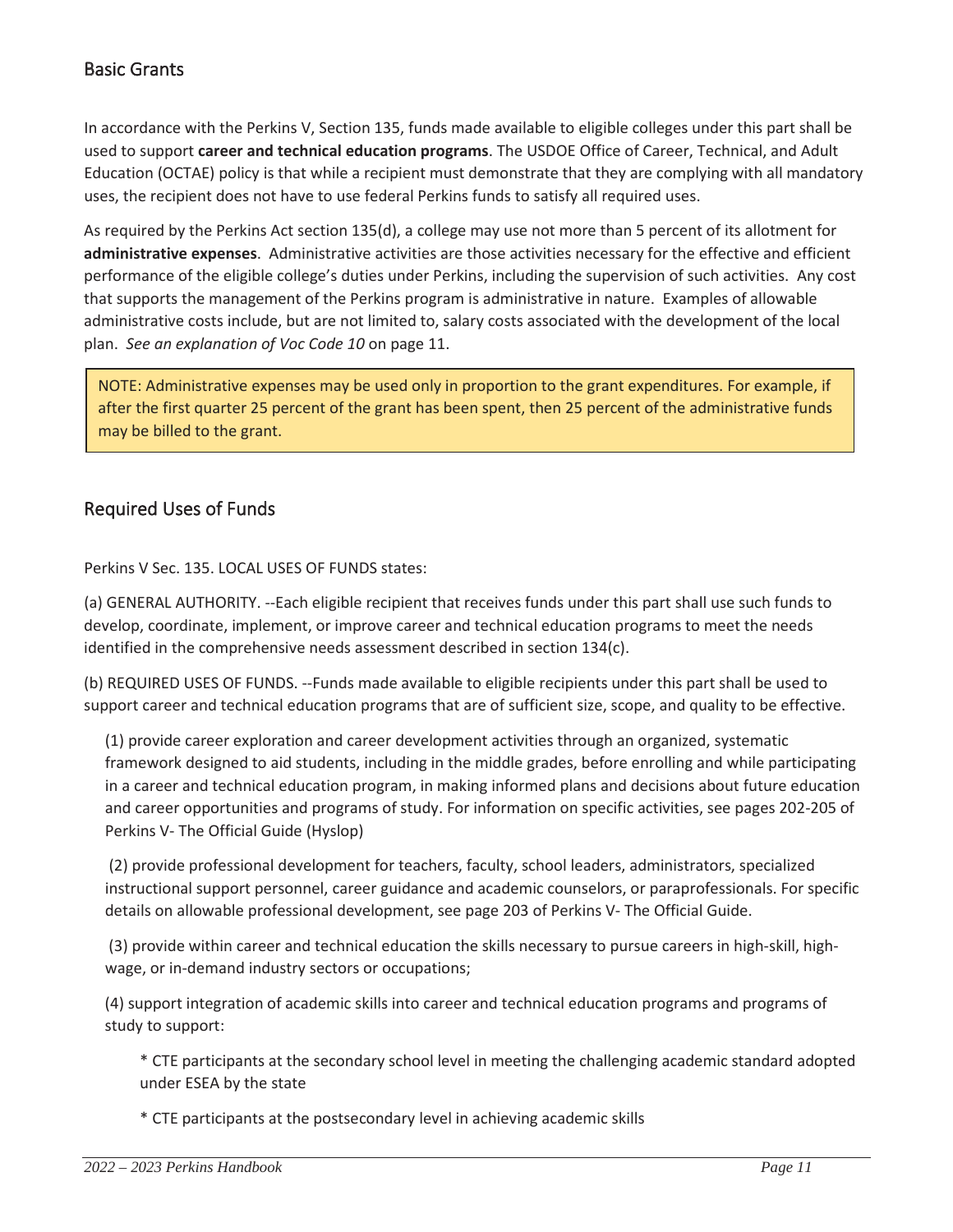(5) plan and carry out elements that support the implementation of career and technical education programs and programs of study and that result in increasing student achievement of the local levels of performance established under section 113. For specific elements, see pages 204-205 in the Perkins V- The Official Guide.

(6) develop and implement evaluations of the activities carried out with funds under this part, including evaluations necessary to complete the comprehensive needs assessment required under section 134(c) and the local report required under section 113(b)(4)(B).

#### Reserve Funds

NCCCS takes advantage of section 112(c)(1) of the Perkins Act to reserve not more than 15 percent of the 85 percent of the Perkins pass-through funds to make grant awards to eligible colleges to carry out the activities enumerated in section 135 (local use of funds). These funds will be distributed based on a formula established by the State CTE Director and approved by the NC State Board on Community Colleges. If Reserve Funds are distributed, Budget Voc Code 28 "Reserve Fund and Other Special Funding" will be used to account for these funds.

#### Additional NCCCS Spending Guidance

In addition to the statutory requirements, the NCCCS has the following additional recommendations:

- 1. Generally, a college should not use Perkins funds to support the same faculty position for more than two years, as the program becomes self-supporting at this time through FTE.
- 2. In general, funds should be spread across programs and activities, such as salaries, equipment, work-based learning and professional development within the guidance of the college's CLNA.
- 3. Extra Duty Pay must be calculated on the institutional base salary for each unique contract. §200.430(h)(2)
- 4. Career and Technical Student Organizations (CTSOs)

Perkins V §135(b)(5)(O) says that Perkins funds may be used to support "career and technical student organizations, including student preparation for and participation in technical skills competitions aligned with career and technical education program standards and curricula"

NCCCS has accepted the National Coordinating Council (NCC) criteria for CTSOs to be recognized and has added additional criteria for those CTSOs that may be funded using Perkins V grants by NC Community Colleges. According to the NCC website, there are currently 8 CTSOs that meet their criteria. Of those, the following five may be funded using Perkins V funds at an NC Community College:

- 1) **DECA** for marketing students
- 2) Future Business Leaders of America-**Phi Beta Lambda** (FBLA-PBL)
- 3) **HOSA** Future Health Professionals
- 4) National **FFA** Organization for agriculture students
- **5) SkillsUSA**

\*See Appendix B for more on the criteria for selecting CTSOs and allowable costs.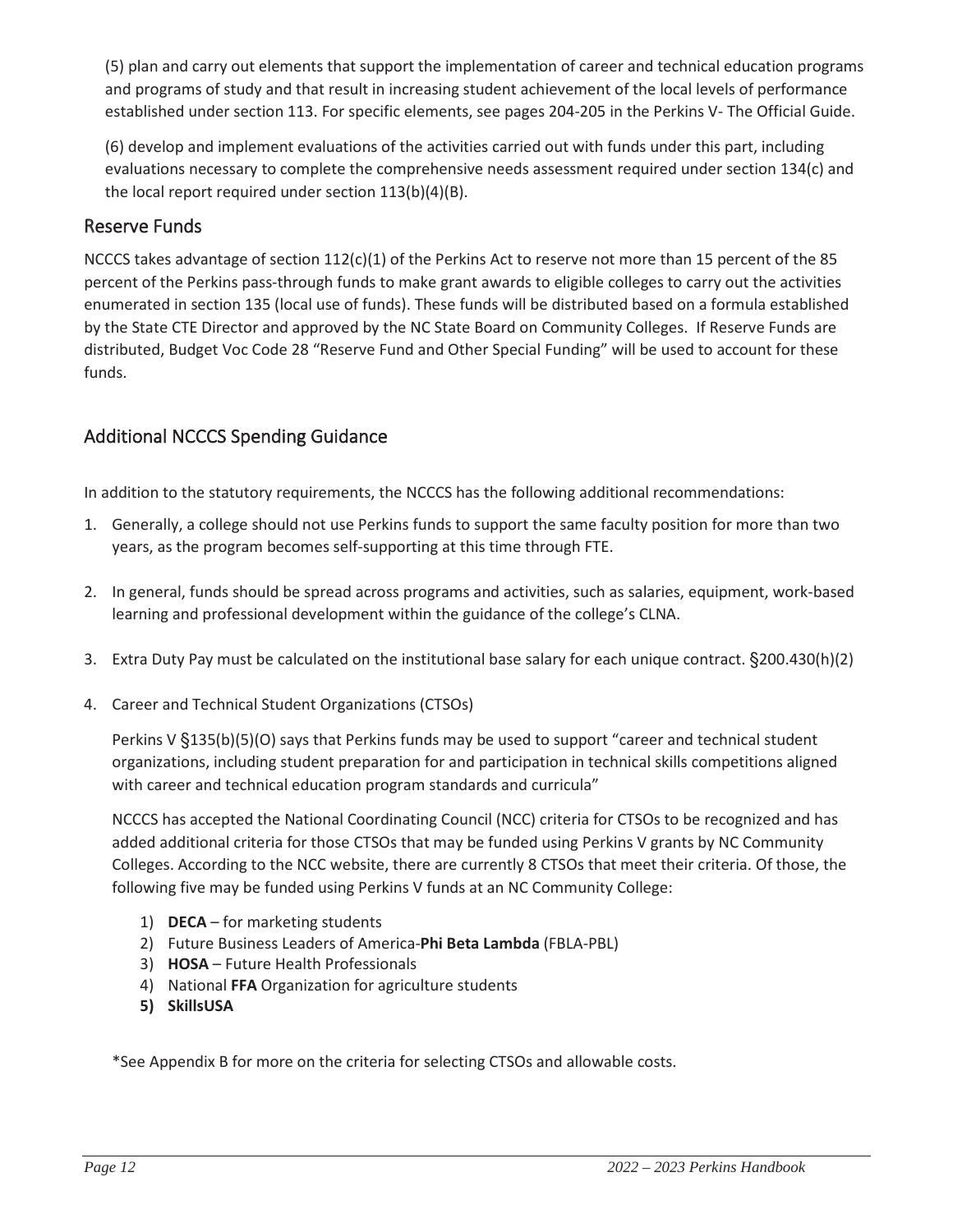# Fiscal Grant Management

#### Overview

Each recipient of Perkins funds must follow cost guidelines outlined in the Office of Management and Budget (OMB) publication of the final Uniform Administrative Requirements, Cost Principles, and Audit Requirements for Federal Awards (known as the Uniform Grants Guidance), the Perkins Act, and EDGAR. These publications discuss how to determine if an expense is reasonable and allocable and includes specific unallowable expense categories. Note that the state of North Carolina may set more stringent standards. These documents provide an explanation of the required documentation when salaries and personnel costs are paid with federal funds. **See Basic Cost Guidance/Principles** for details of allowable and unallowable costs. *(Ref: 2 CFR, Subpart E – "General Provisions for Selected Items of Cost" starting with Section 420)*

#### Supplementing Versus Supplanting

In accordance with Perkins V, Title II, Part A, Section 211 (a), funds made available under the Act must supplement and not supplant non-federal funds expended to carry out CTE activities. In other words, federal Perkins funds are to be used to enhance career and technical education programs and activities and cannot be used when non-Perkins funds are available or have previously supported these CTE programs or activities.

- 1. It will be presumed that supplanting has occurred where:
	- a. Colleges use Perkins funds to provide services that the college is required to make available under another federal, state, or local law; or
	- b. Colleges use Perkins funds to provide services that the college provided with non-Perkins funds in the prior year
	- c. College provides services for non-CTE programs with non-federal funds and provides the same services to CTE programs using Perkins funds.
- 2. NCCCS provides technical assistance and training on supplanting as needed. Colleges with questions or concerns regarding supplanting or any other Perkins matters, should contact their program coordinator.

#### **Mandatory Disclosures**

The college or applicant for a Federal award must disclose, in a timely manner, in writing to the Federal awarding agency or pass-through entity, all violations of Federal criminal law involving fraud, bribery, or gratuity violations potentially affecting the Federal award. Failure to make required disclosures can result in any of the remedies described in section 2 CFR, §200.339 Remedies for noncompliance, including suspension or debarment.

#### **Debarred and Suspended Parties**

Grantees and sub-grantees must not make any award or permit any award (sub-grant or contract) at any tier to any party that is debarred or suspended or is otherwise excluded from or ineligible for participation in Federal assistance programs under 13 CFR §400.109, Government-wide debarment and suspension. Equipment monitoring may include reviewing purchases and evidence that the federal System for Award Management (SAM) database was checked to ensure vendor was not debarred or suspended. (Ref: 2 CFR Part 180 and Part 200, §200.213-214)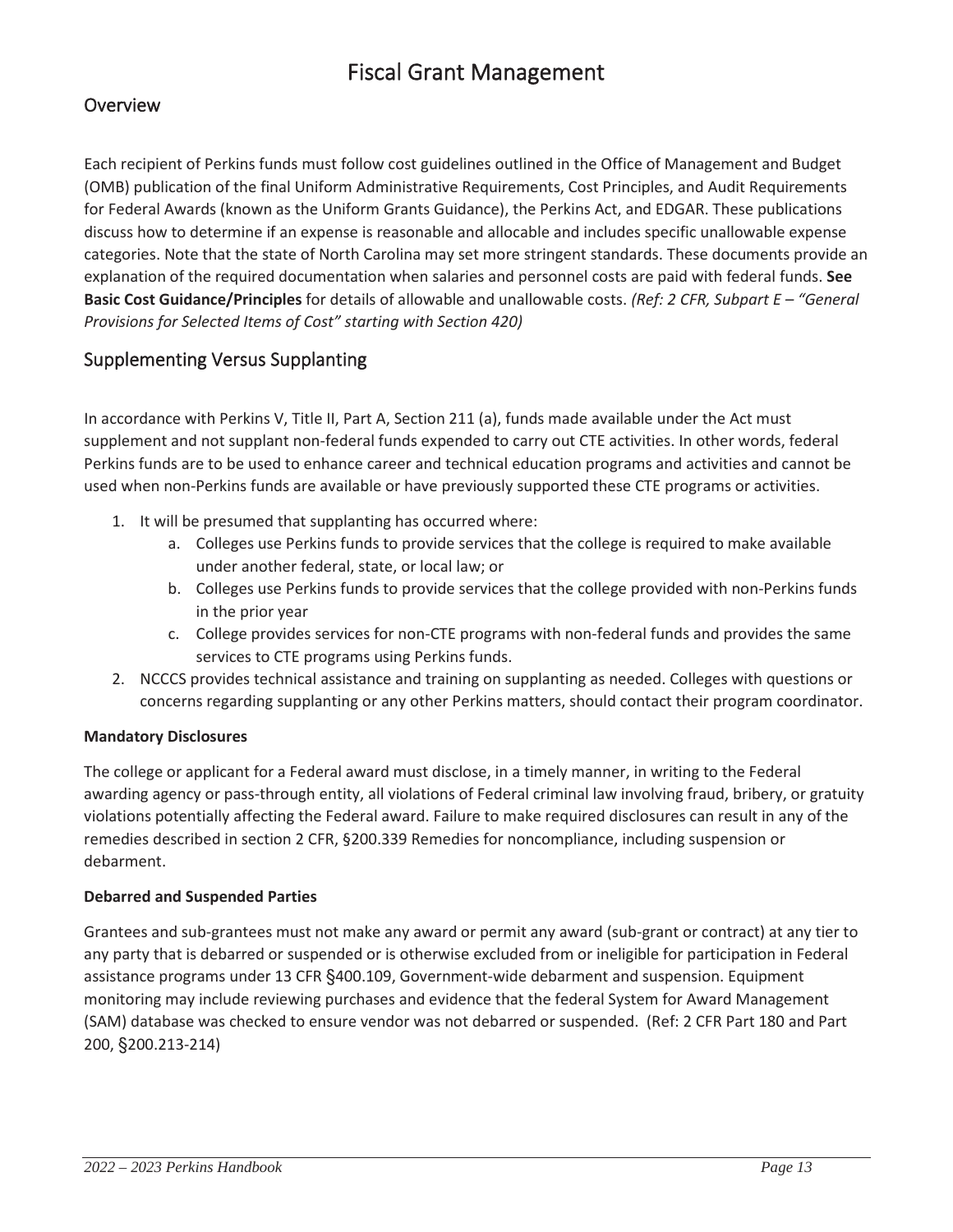#### **Compliance with EDGAR**

EDGAR (Education Department General Administrative Regulations) establishes rules that apply to all education programs. Secondary to the Perkins Act itself, EDGAR is a key reference for this handbook. EDGAR regulations include but are not limited to such issues as application procedures, financial administration, property management, records retention, lobbying, and oversight. Colleges are subject to all applicable areas of the EDGAR. This guidebook includes excerpts from these publications; however, users should become familiar with both of the complete basic documents that apply to them. (Ref: 2 CFR Part 200, Subpart D- Post Federal Award Requirements)

#### Perkins Budgets

Colleges must have clearly defined and documented processes as part of their respective policy guidelines for budgeting. The college's Perkins budget has ten primary categories each with its own *Voc Code*. Colleges must align funds for each category with Perkins core indicators. Colleges must establish accounts consistent with these categories so that Perkins funds can be properly identified and required reports submitted. Expenses should be accounted for by category according to federal program guidelines and the NCCCS Chart of Accounts. Copies of all budget forms are available within the Perkins Online Data System. Budgeted items must comply with the U.S. Department of Education's *Education Department General Administrative Regulations*, or "EDGAR".

#### NCCCS Budget Voc Code Categories:

NCCCS budget codes changed in academic year 2020-21, Vocational Codes 10-19 will continue to be used to account for Perkins V basic grant funds, as approved by the NCCCS Career and Technical Education Director, as well as the associated non-federal matching costs.

The term *CTE Program of Study* is defined as a coordinated, nonduplicative sequence of academic and technical content at the secondary and postsecondary level. This includes all curriculum programs that do not begin with A10 (college transfer) C10, D10, T90, or P10.

Perkins V stipulates required uses of funds as outlined in section 135(b). Expenditures must be documented in the college's approved local plan and budget or in an approved modification to the local plan and budget. Expenditures that are not documented in the college's approved local plan and budget could result in disallowed costs.

#### **Voc Code Definitions**

**10 Administration** – As stipulated by the Perkins V section 135(d), a college shall use not more than 5 percent of its allotment for **administrative expenses**. Administrative activities are those activities necessary for the effective and efficient performance of the eligible college's duties under Perkins V, including the supervision of such activities. Any cost that supports the management of the Perkins V program is administrative in nature. Examples of allowable administrative costs include, but are not limited to, salary costs associated with the development of the local plan.

The college's 5 percent maximum administrative expenses is reduced by the Workforce Innovation and Opportunity Act (WIOA) sec. 121(h), which requires all required partner programs of the one-stop delivery system to contribute to the infrastructure costs of this system based on proportionate use and relative benefit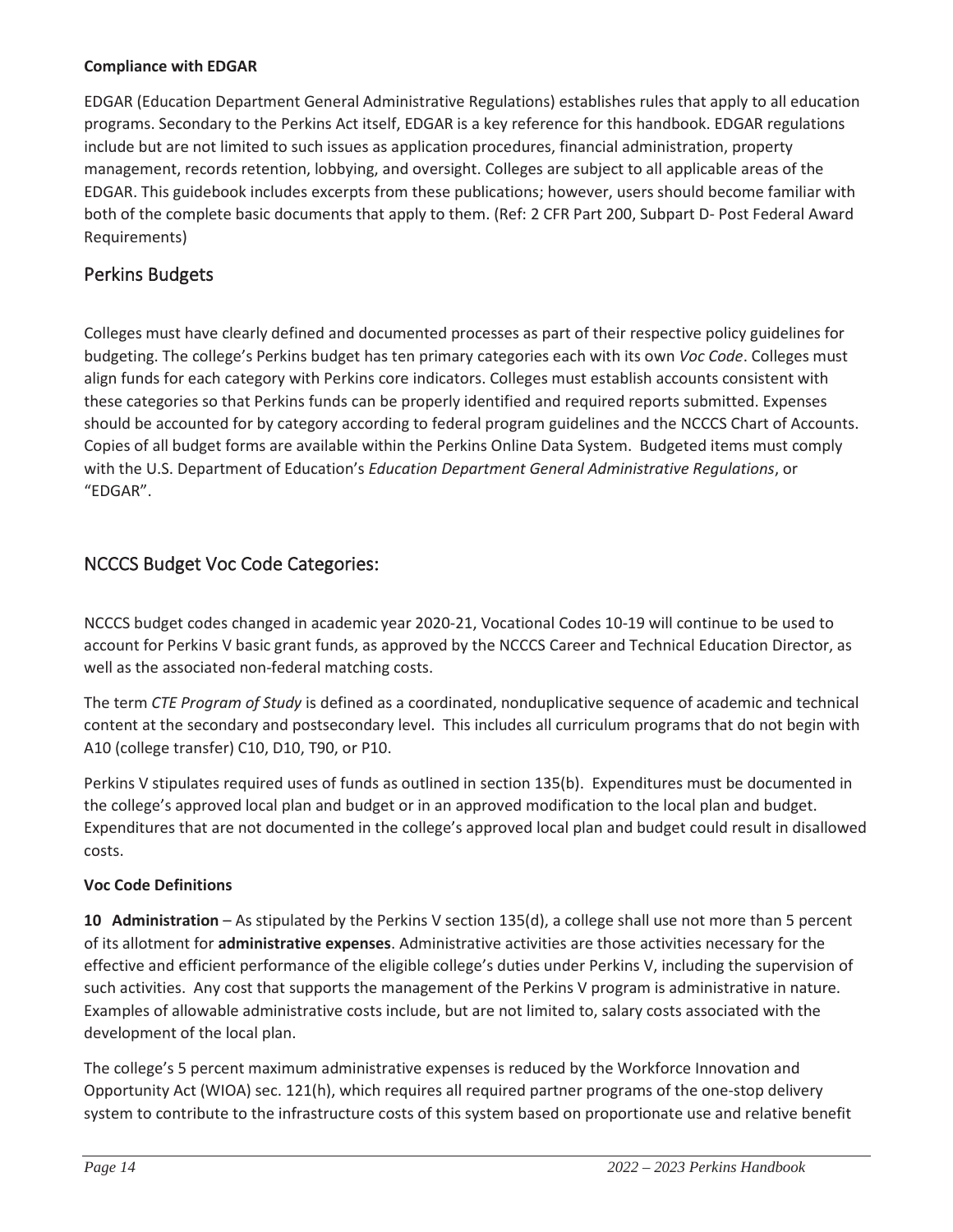received. These are non-personnel costs necessary for the general operation of the one-stop center, including: rental of facilities; utilities and maintenance; equipment; and technology to facilitate access.

The total allotment approved by the State Board will be reduced by this amount, **therefore the infrastructure contribution should not be in the local plan and budget**. It is important that colleges pay attention to the total amount they can budget for administration (Voc Code 10) as listed on the State Board item as "Admin Costs Available)

For example: Alamance CC calculated allotment is \$250,627 (75,188+175,439). The WIOA infrastructure cost has been calculated to be \$126. The available administrative cost listed in the furthest right column is the total 5 percent admin minus the amount for the One-Stop.

|                          |        |                    | <b>CTE Allotment</b>                                                                   |             |                    |           |            |                    |
|--------------------------|--------|--------------------|----------------------------------------------------------------------------------------|-------------|--------------------|-----------|------------|--------------------|
|                          |        |                    | Pell Grant Percent of July, Aug., Sept. Oct. 2018- June Infrastructure Total Allotment |             |                    |           |            | <b>Admin Costs</b> |
| <b>Community College</b> | Awards | <b>Pell Grants</b> | 2019                                                                                   | 2020        | Costs <sup>^</sup> | 2019-20   | Admin - 5% | <b>Availalble</b>  |
|                          |        |                    | Approx. 30%                                                                            | Approx. 70% |                    |           |            |                    |
| Alamance CC              | 800    | 1.87%              | \$75.188                                                                               | \$175.439   | \$126)             | \$250,501 | \$12,531   | \$12,405           |

**It is important to note** that administrative expenses may be used only in proportion to the grant expenditures. For example, if after the first quarter 25 percent of the grant has been spent, then 25 percent of the administrative funds may be billed to the grant.

**11 Career exploration and career development** (**section 135 (b)(1)) -** Provide career exploration and career development activities through an organized, systematic framework designed to aid students before enrolling and while participating in a career and technical education program, in making informed plans and decisions about future education and career opportunities and programs of study. Funds **may** be used for activities that: focus on career exploration and awareness, provide labor market information, development of plans for graduation and career plans, guidance /career counselors that provide information on postsecondary education and career options, any other activity that advances knowledge of career opportunities and assists students in making informed decisions about future education and employment goals, including nontraditional fields, provides students with a strong understanding of all aspects of industry.

**12 Professional Development (section 135(b)(2) -** provide professional development for teachers, faculty, school leaders, administrators, specialized instructional support personnel, career guidance and academic counselors, or paraprofessionals. Funds **may** be used for activities that: support training on the implementation of strategies to improve student achievement and close gaps in student participation and performance; that provide opportunities to advance knowledge, skills, and understanding in pedagogical practices; training on how to provide appropriate accommodations for individuals with disabilities, and English language learners; provide advanced education and training leading to further credentials for faculty and staff that improve teaching and learning, provide opportunities to advance knowledge, skills, and understanding of all aspects of an industry.

**13 Skill Attainment (section 135(b)(3)** - provide within career and technical education the skills necessary to pursue careers in high-skill, high-wage, or in-demand industry sectors or occupations. Funds **may** be used for work-based learning opportunities; integration of employability skills; and other activities that increase student engagement and success including simulated work environments. Any equipment purchased for this purpose must be listed under Voc Code 17.

**14 Academic Integration (section 135(b)(4))** - support integration of academic skills into career and technical education programs and programs of study. Funds may be used for instructional technology equipment that expands the use of technology to enhance teaching such as distance learning. Funds may also be used to support tutors.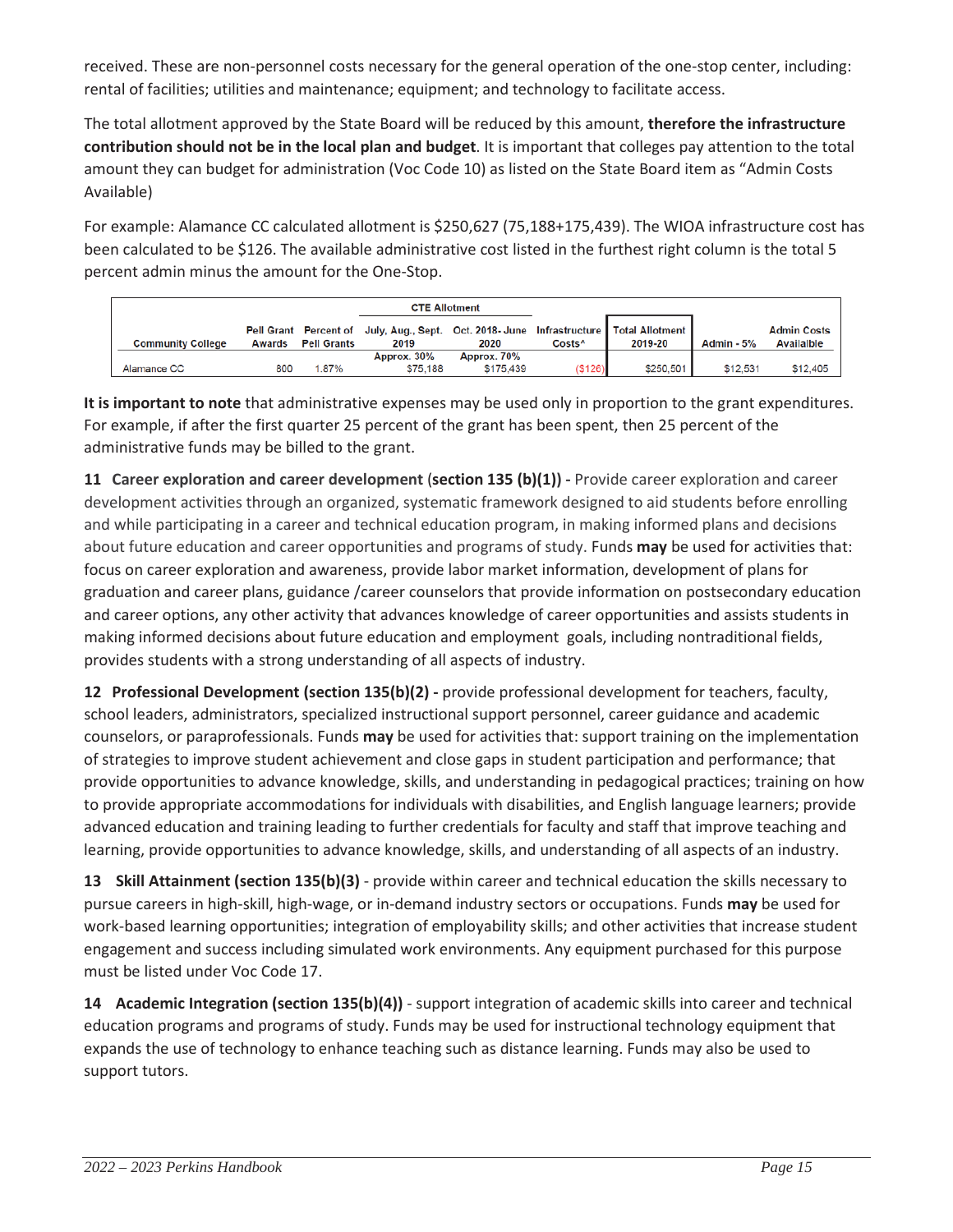**15 Increase Student Achievement (section 135(b)(5))** - plan and carry out elements that support the implementation of career and technical education programs and programs of study and that result in increasing student achievement of the local levels of performance established under section 113. Funds **may** be used for activities on: curriculum alignment; collaborative relationships; accelerated learning programs; activities that increase access; support for career and technical student organizations; support to reduce or eliminate out-ofpocket expenses for special populations participating in career and technical education; other activities to improve career and technical education programs.

**16 Evaluation of CTE Programs (section 135(b)(6))** -develop and implement evaluations of the activities carried out with funds under this part, including evaluations necessary to complete the comprehensive local needs assessment.

**17 Equipment (section 135(b)(5)(D)) –** appropriate equipment, technology and instructional materials (including support for library resources). Funds **may** be used for equipment that is aligned with business and industry needs, including machinery, testing equipment, tools, implements, hardware and software, and other new and emerging instructional materials. All equipment purchases must be an identified need in the college's Comprehensive Local Needs Assessment.

**18 Wages: Salary for faculty, staff and other supportive personnel (not Administrative) (section 135(b)(5)(G))**  Funds **may** be used for efforts to support salaries, recruit and retain career and technical education faculty, and staff, administrators, specialized instructional support personnel, career guidance and academic counselors and paraprofessionals. Indicate which Voc Code activities each position is responsible for in the description.

**19 Career and Technical Student Organizations (section 135(b)(5)(O))** support career and technical student organizations. (It is recommended not more than 10 percent of allotment be used for this Voc Code) Funds **may**  be used for CTE student preparation for, and participation in technical skills competitions aligned with career and technical education or upgrade technical skills. Funds **may** be used to support CTE students and CTE students who are members of special populations as defined by Perkins V section 3(48) in all aspects of participation in Career and Technical Student Organizations including membership dues, uniforms and other activities directly related to the CTSO that may present a financial barrier for participation. It is expected all other avenues of funding assistance will be exhausted before using Perkins funds for special populations assistance in CTSOs.

#### **28 Reserve Fund and other Special Funding**

Funds may be allocated to this Voc Code based upon a formula established by the State CTE Director and approved by the NCCC State Board. This includes Reserve Funds and special projects, except for leadership projects.

#### Annual Budget Review and Approval Process

The following general actions are taken for annual Perkins budgets:

- 1. Colleges will submit their annual Perkins budget in the Perkins Online Data System Moodle in the current year's course located at NCPerkins.org (See Appendix D for specific Moodle directions)
- 2. All items in the annual budget must clearly align with the Perkins activities outlined in the local plan and identified as a need in the college's CLNA.
- 3. CTE program coordinators and the CTE Director reviews and approves the Perkins plans and budgets for compliance with these guidelines.
- 4. Colleges will receive the approved budgets from their program coordinators and may begin making purchases once the funds are made available.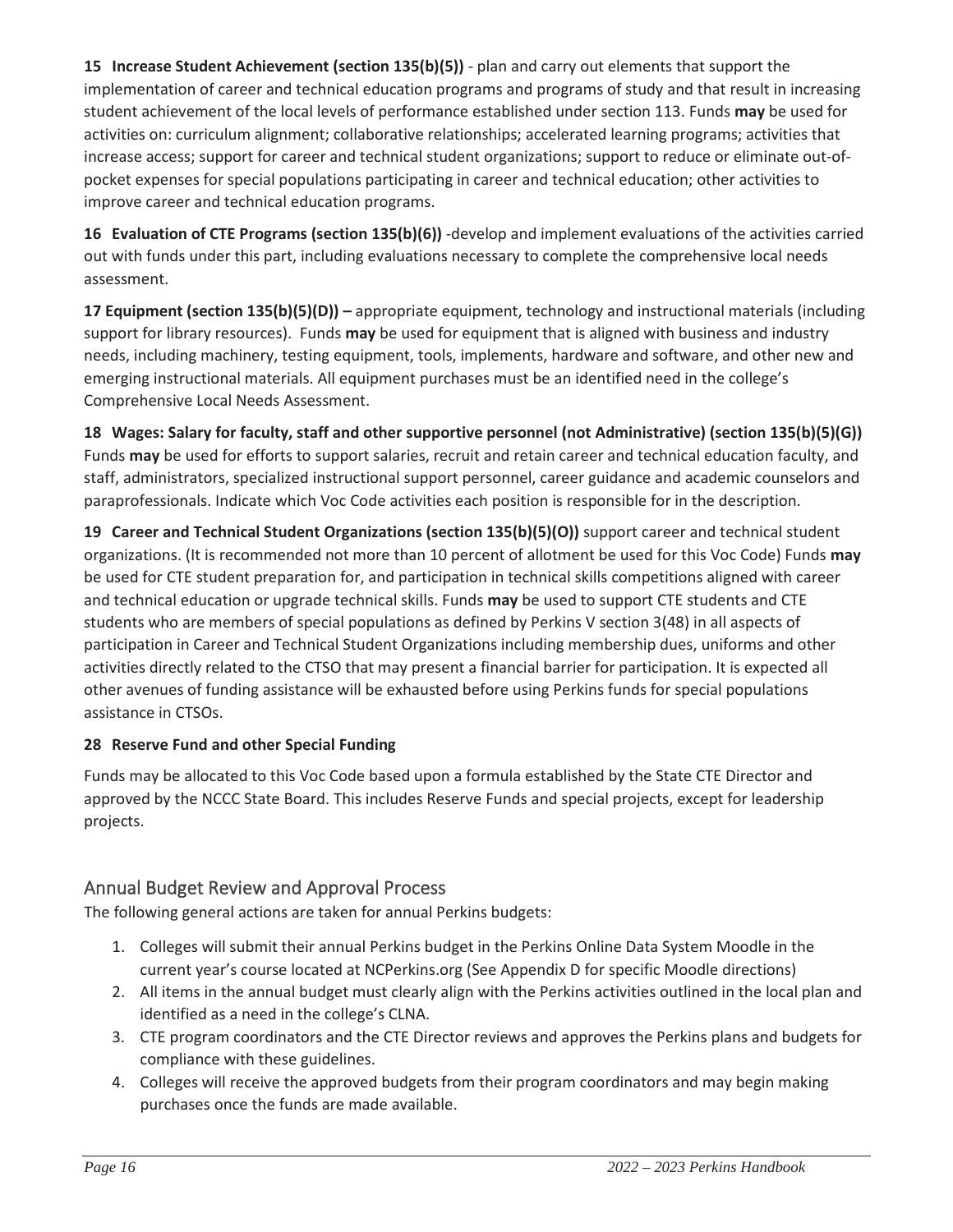#### Local Plan and Budget Modifications

A modification is required if the college desires to modify the approved local plan and/or budget by more than 10 percent or between voc codes. There must be a clear linkage between the modification request and the CLNA. Colleges should not expend funds according to the modified budget until their request has been authorized. Early submission of a modification to the plan and budget is necessary to ensure that funds are spent early enough in the academic year to impact student learning and associated indicator results. The deadline to submit a budget modification is May 15<sup>th</sup> of each year.

Budget modifications must adhere to the following:

- **1. Relation to cost principles**. The cost principle requirements of EDGAR 2 CFR Part 200 Sub-part E apply.
- **2. Local Plan**. When a budget modification is made, the college's local plan must be updated to reflect the changes.
- **3. Budget changes**. Colleges shall obtain the prior approval from their program coordinator whenever any of the following changes is anticipated under Perkins grant award:
	- a. any revision which would result in the need for additional funding
	- b. unless waived by the awarding agency, cumulative transfers among direct cost categories, or, if applicable, among separately budgeted programs, projects, functions, or activities that exceed or are expected to exceed 10 percent of the current total approved budget, or funding in a subcategory is insufficient, and **shall be accompanied by a narrative justification and CLNA reference for the proposed revision.**
- **4. Programmatic changes**. Revision of the scope or objectives of the program requires prior approval.
- **5. Final budget modifications** for the current fiscal year must be submitted no later than May 15. *Contact your CTE Coordinator to request modifications past this date.*

#### Other Considerations

#### **Construction projects.**

Capital Improvements using Perkins funding is typically unauthorized. Renovation to an existing structure for the installation of CTE training equipment may be permitted and requires written prior approval.

#### **Program Income**

In accordance with the Uniform Administrative Requirements 2 CFR Part 200, §200.307. All program income consideration must meet the following requirements:

- 1. Colleges are encouraged to earn income to defray program costs where appropriate. Income realized from Perkins programs must be rolled back into the program from which it was earned, and not the college's general fund.
- 2. Program income includes income from fees for services performed, from the use or rental of real or personal property acquired with grant funds, from the sale of commodities or items fabricated in the CTE program.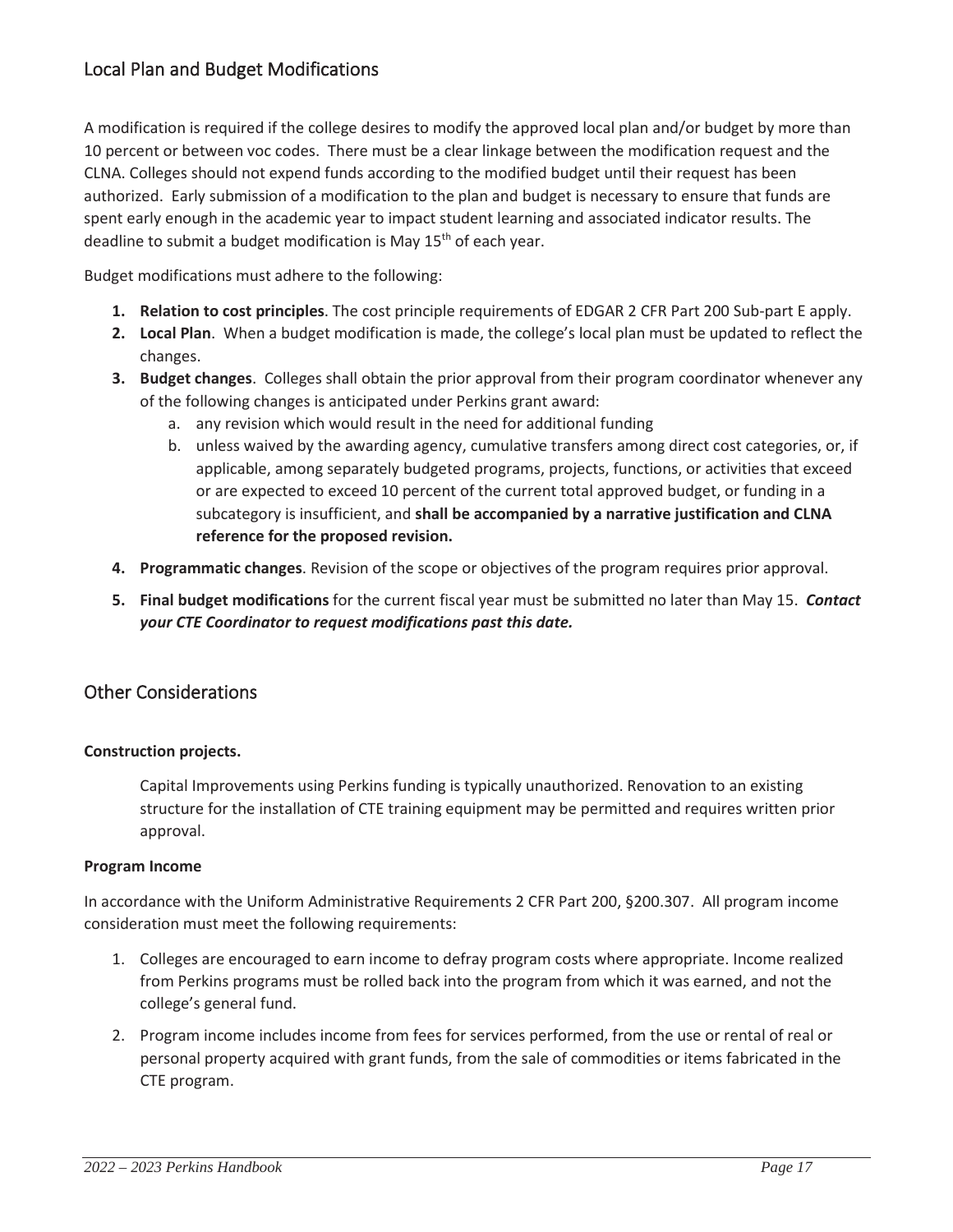- 3. Program income does not include interest on grant funds, rebates, credits, discounts, refunds, etc. and interest earned on any of them. Taxes, special assessments, levies, fines, and other such revenues raised by a college are not program income.
- 4. There are no Federal requirements governing the disposition of program income earned after the end of the award period (i.e., until the ending date of the final financial report), unless the terms of the agreement or the Federal agency regulations provide otherwise.
- 5. Live work procedures must be adhered to in support of program income.
- 6. Accurate accounting of revenue, supplies, material, etc. must be maintained.

#### Basic Cost Guidance/Principles

*Factors Affecting Allowability of Costs* (Ref: 2 CFR Part 200, § 200.403)

All costs must be:

- 1. Necessary and reasonable and allocable
- 2. Conform with federal law and grant terms
- 3. Consistent with state and local policies
- 4. Consistently treated
- 5. In accordance with Generally Accepted Accounting Principles (GAAP)
- 6. Not included as a match
- 7. Adequately documented

**Direct Costs** (Ref 2 CFR Part 200, § 200.413)

**Direct costs** are those costs that can be identified specifically with a particular final cost objective, such as a Federal award, or other internally or externally funded activity or that can be directly assigned to such activities relatively easily with a high degree of accuracy.

Direct costs generally include:

- Salaries and wages (including vacations, holidays, sick leave, and other excused absences of employees working specifically on objectives of a grant or contract – i.e, direct labor costs).
- Other employee fringe benefits allocable on direct-labor employees.
- Consultant services contracted to accomplish specific grant/contract objectives.
- Travel of employees.
- Materials, supplies, and equipment purchased directly for use on a specific grant or contract.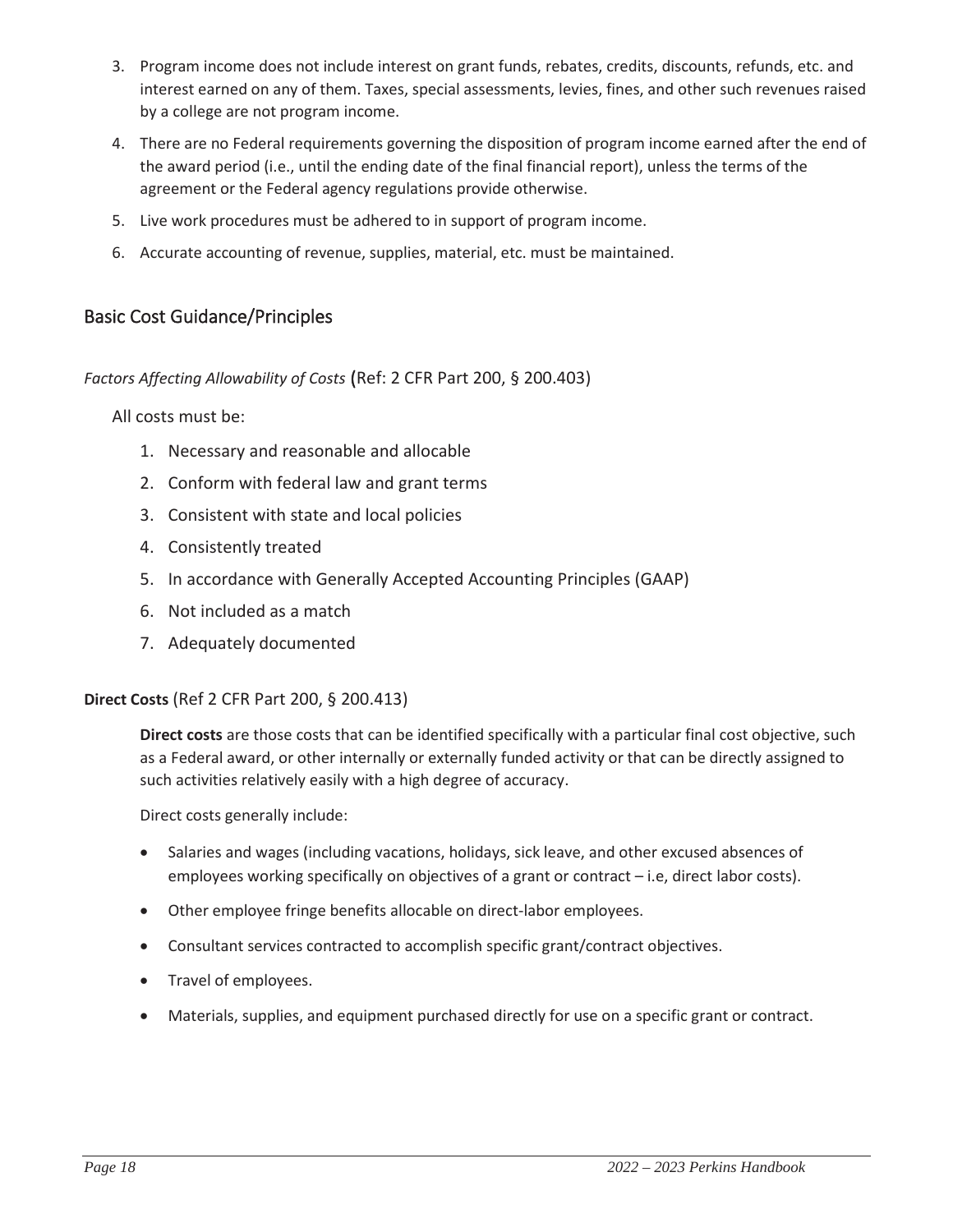The salaries of administrative and clerical staff should normally be treated as indirect costs. Direct charging of these costs may be appropriate only if all of the following conditions are met:

- Administrative or clerical services are integral to a project or activity
- Individuals involved can be specifically identified with the project or activity
- Such costs are explicitly included in the budget or have the prior written approval of your Program Coordinator
- $\bullet$  The costs are not also recovered as indirect costs

#### **Reasonable Costs** (Ref 2 CFR Part 200, § 200.404)

Consideration must be given to:

- Whether cost is a type generally recognized as ordinary and necessary for the operation of the college or the proper and efficient performance of the Federal award
- The restraints or requirements imposed by such factors as Federal, state, local, tribal and other laws and regulations and terms and conditions
- Market prices for comparable goods and services in the geographic area
- Whether the individuals acted with prudence under the circumstances considering their responsibility
- No significant deviation from established prices

#### **Practical questions**

- Does it help fill a gap identified by the CLNA?
- Do I really need this?
- Is the expense targeted to a valid programmatic/administrative need?
- Is this the minimum amount I need to spend to meet my need?
- Do I have the capacity to use what I am purchasing?
- $\bullet$  Did I pay a fair rate?
- If I were asked to defend this purchase, would I be able to?

#### **Allocable Costs** (Ref 2 CFR Part 200, § 200.405)

A cost is allocable to a Federal award or cost objective if the goods or services involved are chargeable or assignable in accordance with relative benefits received.

Can only charge in proportion to the value received by the program.

For example – A college purchases a subscription to a course review process to evaluate all courses at the institution. The courses at the college are 80 percent CTE-related and 20 percent college transfer. The college may fund only 80 percent of the subscription with Perkins funds.

Any questions about potential conflicts should be addressed to a NCCCS CTE **Coordinator**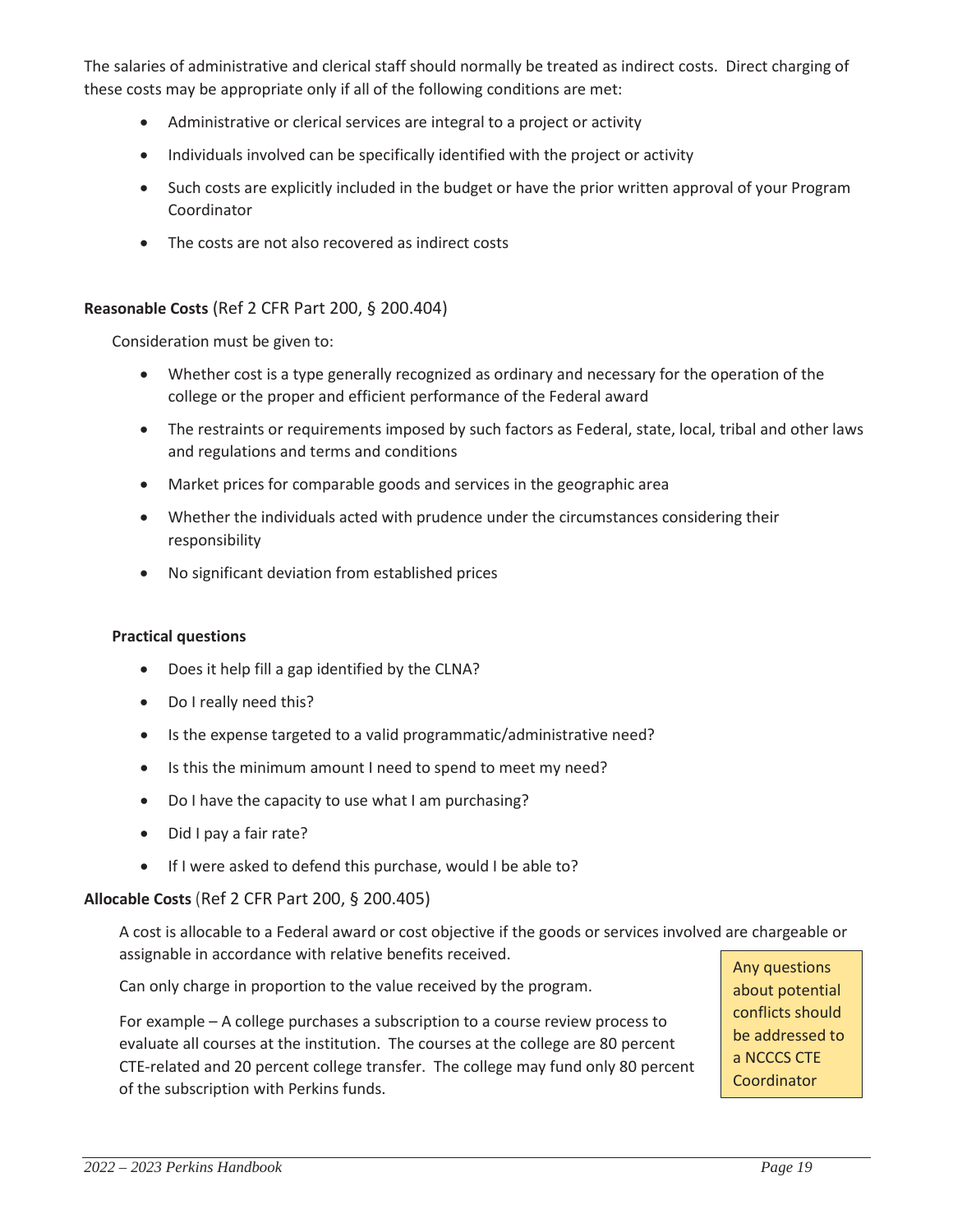#### **Non-Allowable Expenditures**

Funds typically cannot be used to purchase the following. Contact your Program Coordinator for additional clarification.

| Advertising                 | $\bullet$ | Food or beverages                                                                              |
|-----------------------------|-----------|------------------------------------------------------------------------------------------------|
| Alcohol                     | $\bullet$ | Fundraising                                                                                    |
| Audits except single audit  | $\bullet$ | Furniture                                                                                      |
| Awards and memorabilia      | $\bullet$ | Giveaways                                                                                      |
| Contingencies               | $\bullet$ | General administration apart from program                                                      |
| Contributions and donations |           | administration                                                                                 |
| Entertainment               | $\bullet$ | Individual memberships                                                                         |
| Expenses that supplant      | $\bullet$ | Memberships or anything related to lobbying                                                    |
| <b>Facilities</b>           | $\bullet$ | Student expenses or direct assistance to students<br>(except for specific special populations) |
| Fines and penalties         | $\bullet$ | Perkins cannot be used as matching funds for                                                   |
| Firearms*                   |           | other grants                                                                                   |

\* Approval may be granted by the CTE Director for firearms required by the NC Criminal Justice Education and Training Standards Commission for use in Basic Law Enforcement Training (BLET) courses, if the college is approved by the Commission to offer BLET and if the Bureau of Alcohol, Tobacco, Firearms, and Explosives (ATF) paperwork is complete.

#### **Specific Cost Guidance by Category**

The Code of Federal Regulations (CFR) contains specific cost guidance by category in *Ref: 2 CFR Part 200, §200.420 – §200.476.* These principles apply whether a cost is treated as direct or indirect. Failure to mention a particular item of cost in these sections of the CFR is not intended to imply that it is either allowable or nonunallowable; rather, determination of allowability in each case will be based on the treatment or standards provided for similar or related items of cost.

*Ref: 2 CFR Part 200, §200.420,* "In case of a discrepancy between the provisions of a specific Federal award and the provisions below, the Federal award governs. Criteria outlined in *§200.403 Factors Affecting Allowability of Costs* must be applied in determining allowability. See also §200.102."

#### **Timely Obligation of Funds**

Colleges must make a concerted effort to obligate Perkins funds in a timely manner throughout the fiscal year. Priority must be made to obligate funding in a programmatic response towards improving the college's performance for core indicators, especially in the performance areas that are reported below the targeted levels.

- 1. Colleges may begin to obligate funds in accordance with their substantially approved form once notified by their program coordinator that their plan and budget have been approved.
- 2. Every effort should be made to expend grant funds specifically for capital and non-capital purchases in the **first two quarters of the fiscal year**. This is critical to the efficient and effective use of the grant and to maximize the impact of the funds on student performance throughout reporting year.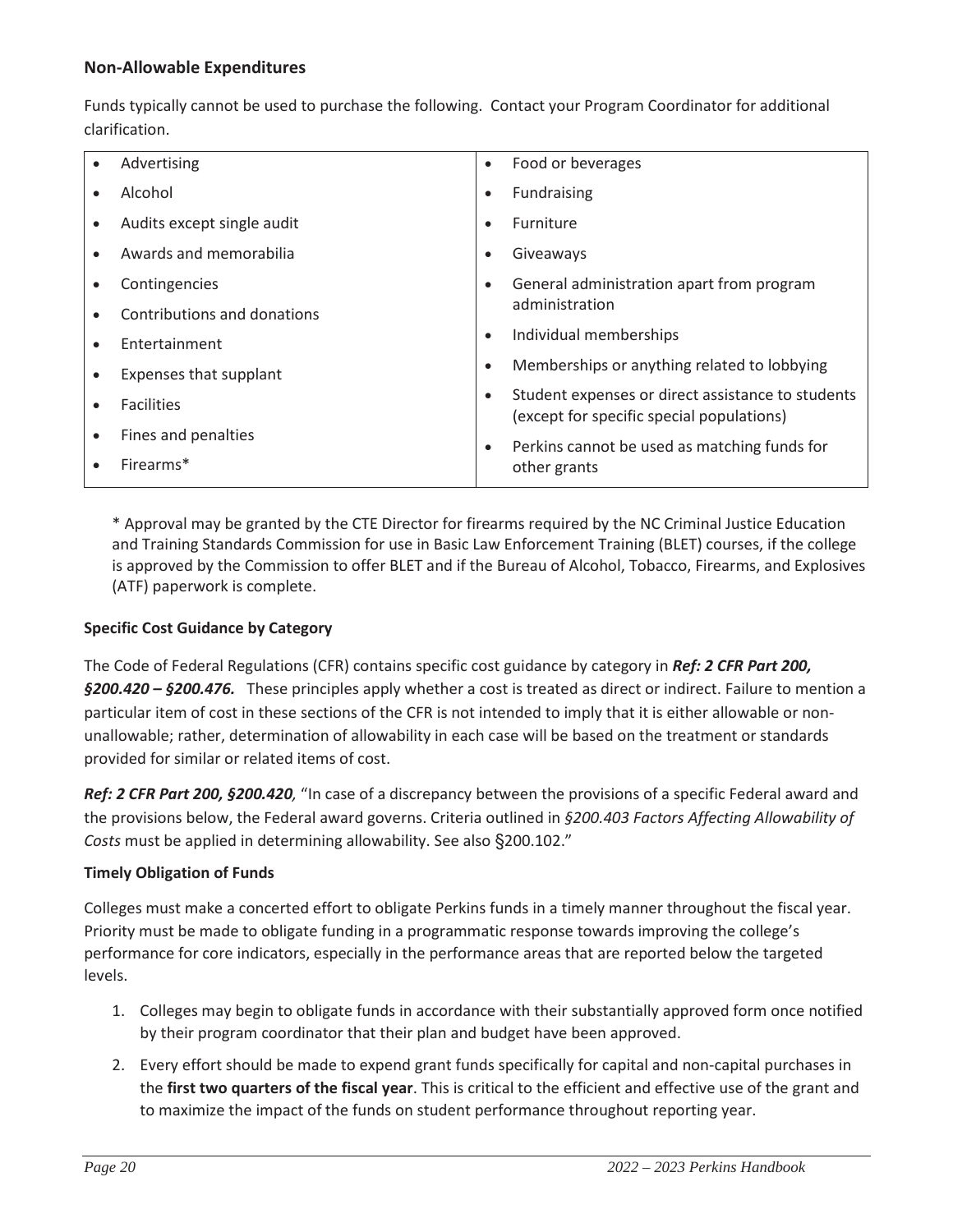- 3. Modifications to the basic budget may be submitted throughout the fiscal year but no later than May 15th. Attention must be paid to timing of budget amendments to ensure enough time for the planning and approval process. Colleges must provide adequate time to process the request, gain approval from their program coordinator, implement the change, obligate, and expend the funds, and prepare to close out the grant for the year.
- 4. All equipment purchased using Perkins funding must be **in place and in use**, no later than June 30th of the fiscal year.

\*\* If a college is starting a **new program** in the summer or fall, and it has been approved by the NC State Board of Community Colleges, then Perkins funds may be used to purchase equipment in advance to the program starting. While next year's funding can still be used to purchase the equipment prior to the start of classes, in order to use the funds in the current year for a program starting in the summer or fall the program must have an approved CLNA and these items must be purchased, received, and paid for in the current budget year. If delivery of the equipment is delayed and caused to be paid for in the next year, then the next year's funds will have to cover the purchase. Note that Perkins funds may not be used as the primary source for new program equipment, but to supplement the college's funding to start the new program.



#### **Required Certifications**

To assure that expenditures are proper and in accordance with the terms and conditions of the Federal award and approved project budgets, the annual and final fiscal reports or vouchers requesting payment under the agreements must include a certification, signed by an official who is authorized to legally bind the College, which reads as follows*: "By signing this report, I certify to the best of my knowledge and belief that the report is true, complete, and accurate, and the expenditures, disbursements and cash receipts are for the purposes and objectives set forth in the terms and conditions of the Federal award. I am aware that any false, fictitious, or fraudulent information, or the omission of any material fact, may subject me to criminal, civil or administrative penalties for fraud, false statements, false claims or otherwise. (U.S. Code Title 18, Section 1001 and Title 31, Sections 3729-3730 and 3801-3812)."* When budget documents are submitted to www.ncperkins.org, the individual submitting the documentation will be required to acknowledge this statement. *Ref: 2 CFR Part 200, §200.415.*

#### **Carryover Procedures**

Every effort should be made to completely expend all awarded grant funds each year in an efficient and effective manner. Unused portions of college grant funds will not be allowed for reimbursements. Carryover funds will be returned to the NCCCS. When applicable, these carryover funds will be included in the overall Perkins allocations to all colleges for the following year.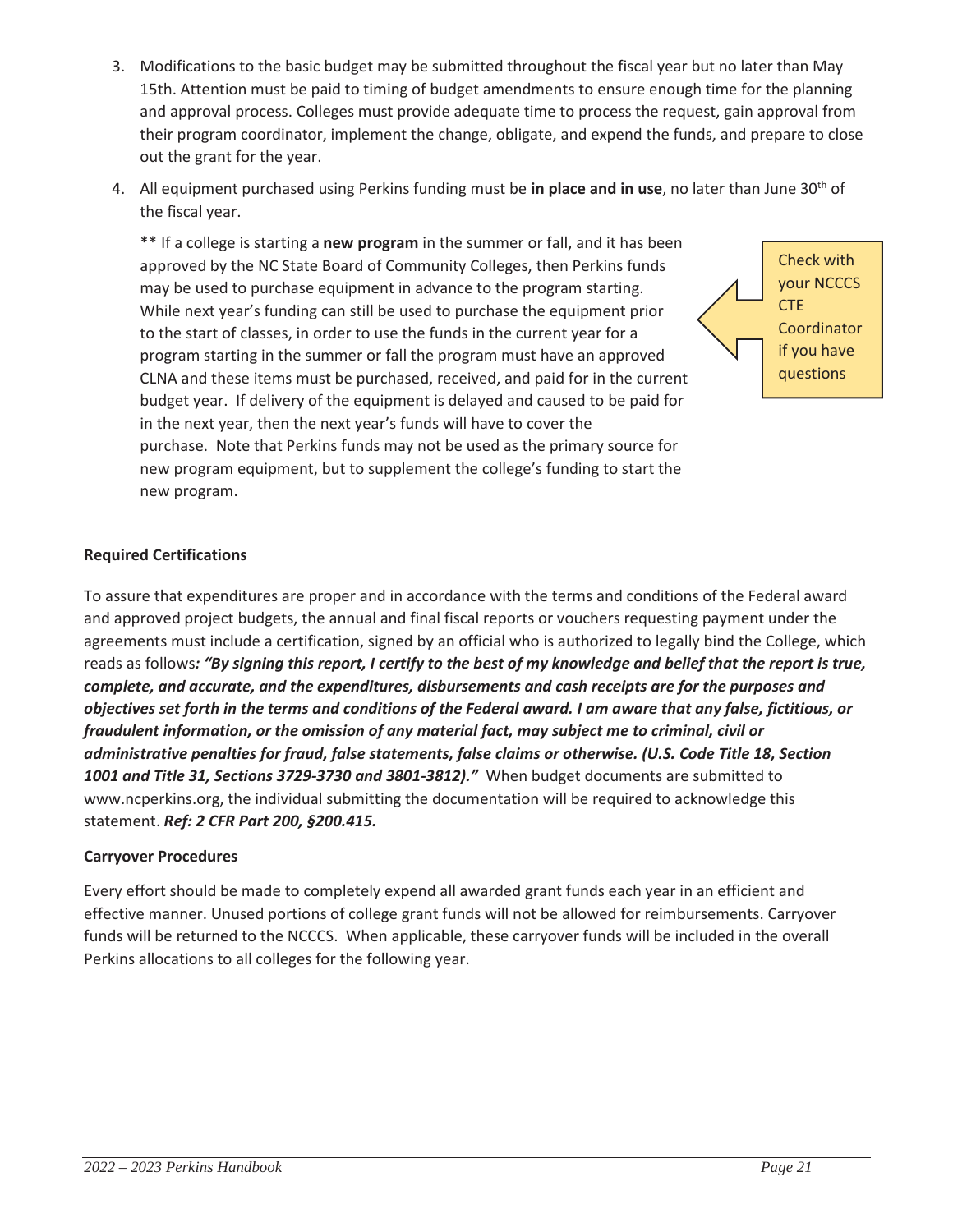#### Procurement Standards & Property Management

#### *General Procurement Standards (Ref: 2 CFR Part 200, §200.318)*

All colleges will follow §200.318 General procurement standards through §200.326 - Contract provisions.

#### **Equipment** (REF: 2 CFR Part 200 §200.313)

Use

- 1. Equipment must be used by the college in the program or project for which it was acquired as long as needed, whether or not the project or program continues to be supported by the Federal award, and the college must not encumber the property without prior approval of NCCCS. When no longer needed for the original program or project, the equipment may be used in other activities supported by the Federal awarding agency, in the following order of priority:
	- a. Activities under a Federal award from the Federal awarding agency which funded the original program or Perkins project, then
	- b. Activities under Federal awards from other Federal awarding agencies. This includes consolidated equipment for information technology systems.
- 2. During the time that equipment is used on the project or program for which it was acquired, the college must also make equipment available for use on other projects or programs currently or previously supported by the Federal Government, provided that such use will not interfere with the work on the projects or program for which it was originally acquired. First preference for other use must be given to other programs or projects supported by Federal awarding agency that financed the equipment and second preference must be given to programs or projects under Federal awards from other Federal awarding agencies. Use for non-federally funded programs or projects is also permissible. User fees should be considered if appropriate.
- 3. When acquiring replacement equipment, the college may use the equipment to be replaced as a tradein or sell the property and use the proceeds to offset the cost of the replacement property.

#### Management

Procedures for managing equipment (including replacement equipment), whether acquired in whole or in part under a Federal award, until disposition takes place will, as a minimum, meet the following requirements:

Property records must be maintained that include a description of the property, a serial number or other identification number, the source of funding for the property, who holds title, the acquisition date, and cost of the property, percentage of Federal participation in the project costs for the Federal award under which the property was acquired, the location, use and condition of the property, and any ultimate disposition data including the date of disposal and sale price of the property.

- a. All items susceptible to pilferage purchased with Perkins funds must be inventoried and visibly tagged (or alternate method of identification) before being placed into service.
- b. At a minimum, tags will identify the item as purchased with Perkins funds and include an inventory number that corresponds with property records.
- c. Property records must include a description of the property, a serial number or other identification number, the source of property, who holds title, the acquisition date, and cost of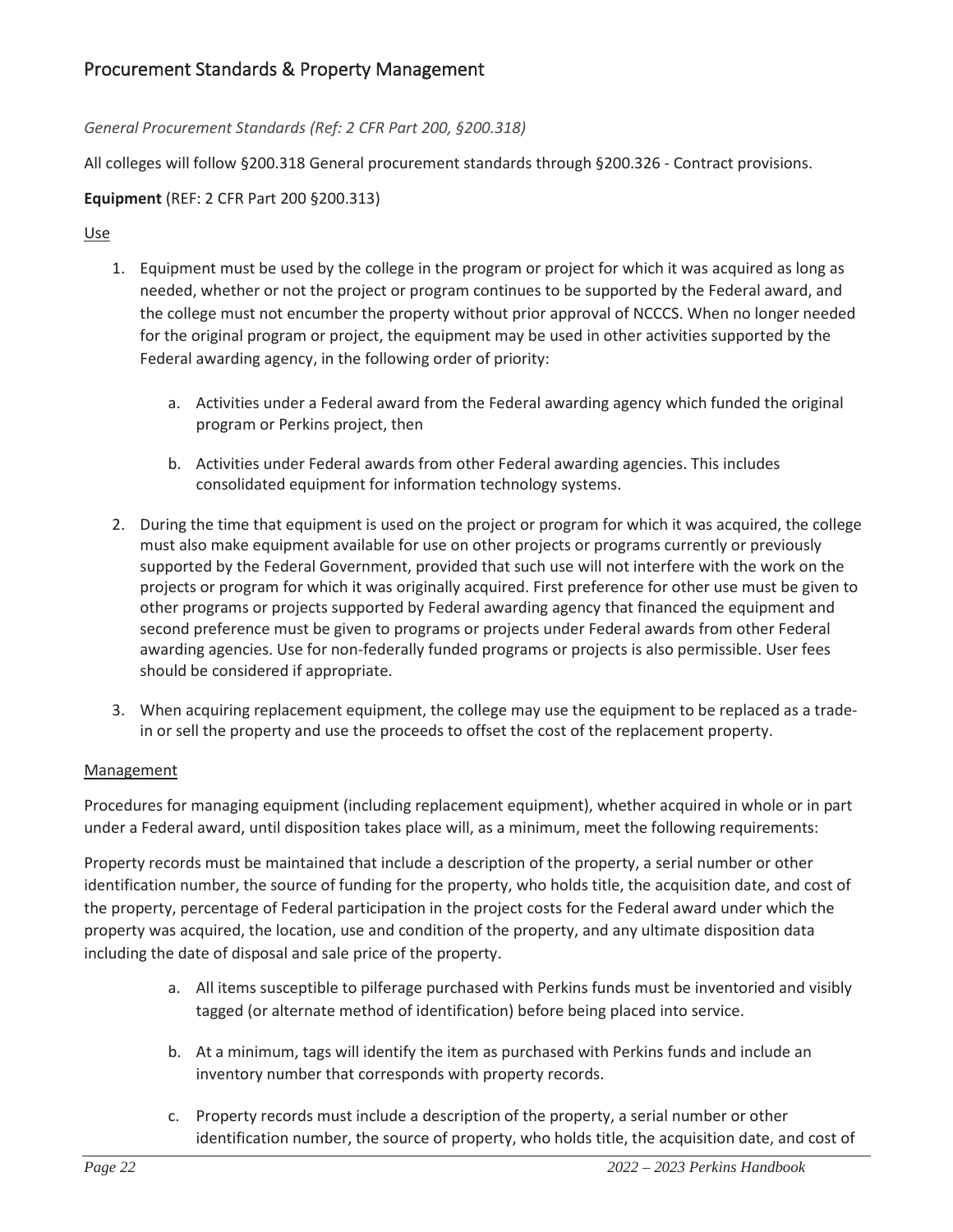the property, percentage of federal participation in the cost of the property, the location, use and condition of the property and any ultimate disposition data including the date of disposal or sale price of the property.

- 2. A physical inventory of the property must be taken, and the results reconciled with the property records at least annually.
- 3. A control system must be developed to ensure adequate safeguards to prevent loss, damage, or theft of the property. Any loss, damage, or theft must be investigated.
- 4. Adequate maintenance procedures must be developed to keep the property in good condition.
- 5. If the college is authorized or required to sell the property, proper sales procedures must be established to ensure the highest possible return. Consult the Director of CTE at NCCCS prior to selling.
- 6. Lost, Damaged, or Stolen Items Colleges must take reasonable precautions to ensure that items purchased with Perkins funding are properly maintained, accounted for, and protected from damage, loss, unreasonable deterioration and theft. Colleges are advised to implement the following controls, and any additional controls felt to be necessary to safeguard the property:
	- a. Maintain adequate and current property records that allow the items to be located, and maintain records of the person or persons who have property in their possession or are responsible for their security during non-duty hours. Accountability and responsibility must always be maintained, whether the property is located on-site or off-site.
	- b. Provide a secure building and coordinate between the security function and the Property Control Officer, especially regarding security violations or changes affecting official property.
	- c. Have a written policy and always follow it when checking out property that requires employees to sign for property in their possession.

When property acquired with Perkins funds is lost, damaged or stolen the college must conduct and fully document an investigation. When appropriate, law enforcement authorities should be notified, a police report should be filed and maintained for records, and if the item meets the state's capitalization threshold, insurance provider should be notified.

#### Disposition

When original or replacement equipment acquired under a Federal award is no longer needed for the original project or program or for other activities currently or previously supported by a Federal awarding agency, except as otherwise provided in Federal statutes, regulations, or Federal awarding agency disposition instructions, the college must request disposition instructions from NCCCS. Disposition of the equipment will be made as follows, in accordance with Federal awarding agency disposition instructions:

- 1. Items of equipment with a current-per-unit-fair-market value of \$5,000 or less may be retained, sold or otherwise disposed of with no further obligation to the Federal awarding agency.
- 2. Except as provided in §200.312 Federally-owned and exempt property, paragraph (b), or if the Federal awarding agency fails to provide requested disposition instructions within 120 days, items of equipment with a current per-unit-fair-market value in excess of \$5,000 may be retained by the college or sold. The Federal awarding agency is entitled to an amount calculated by multiplying the current market value or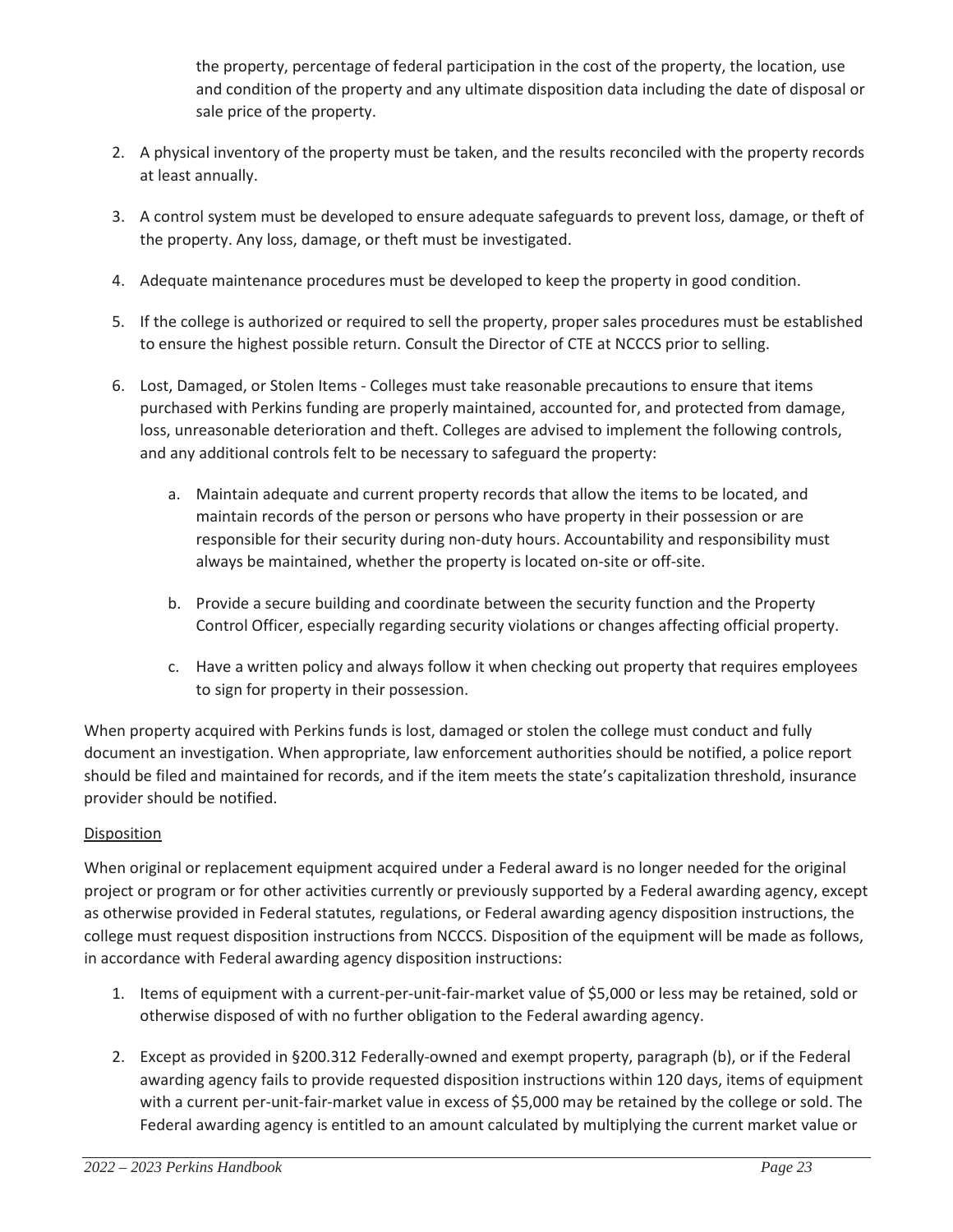proceeds from sale by the Federal awarding agency's percentage of participation in the cost of the original purchase. If the equipment is sold, the Federal awarding agency may permit the college to deduct and retain from the Federal share \$500 or 10 percent of the proceeds, whichever is less, for its selling and handling expenses.

- 3. The college may transfer title of the property to the Federal Government or to an eligible third party provided that, in such cases, the college must be entitled to compensation for its attributable percentage of the current fair market value of the property.
- 4. In cases where a college fails to take appropriate disposition actions, the Federal awarding agency may direct the college to take disposition actions.

#### Employee Time and Effort

- 1. Time and effort reporting guidelines are specified in **2 CFR Part 200 §200.430**. All employees, including instructors, administrators, and other staff who are paid with federal funds are required to document the time and effort they spend within that program. The portion of the federally paid wages should be reflective of the time and effort the individual has put forth for that federal program. Charges to Federal awards for salaries and wages must be based on records that accurately reflect the work performed. These records must:
	- a. Be supported by a system of internal control that provides reasonable assurance that the charges are accurate, allowable, and properly allocated.
	- b. Be incorporated into the official records of the organization.
- 2. Employees compensated using Perkins funds are required to maintain auditable time-and-effort documentation that shows how each employee spent his or her compensated time. Such documentation is written, after-the-fact documenting how the time was actually spent (not estimated or budgeted). There are sample forms in Appendix C and on NCPerkins.org. There are three types of time and effort certification reports:
	- a. **Semi-annual certifications are required for personnel whose compensation is funded solely from the Perkins grant.** These certifications document that the person has been working solely in activities supported by the Perkins grant. Some colleges may require monthly reports for these personnel. Every six months is only the minimum. The certification must (1) cover a semi-annual period of time, (2) identify Perkins as the program, and (3) be signed and dated by an employee and supervisor having first-hand knowledge of the work performed by the employee.
	- b. **Semi-annual certifications are required for personnel whose time is spent solely on Perkins Act allowable activities but is paid in part from Perkins and in part from other sources.** Some colleges (grant colleges) may require monthly reports for these personnel. Every six months is only the minimum. The certification must (1) cover a semi-annual period of time, (2) identify activities that are allowable under the Perkins Act, (3) identify all funding sources, and (4) be signed and dated by an employee and supervisor having first-hand knowledge of the work performed by the employee.
	- c. **Monthly certifications are required for personnel whose time is split between Perkins allowable activities and non-allowable activities and is charged in part to Perkins and in part to other sources (split-funded staff).** These reports document the portions of time and effort dedicated to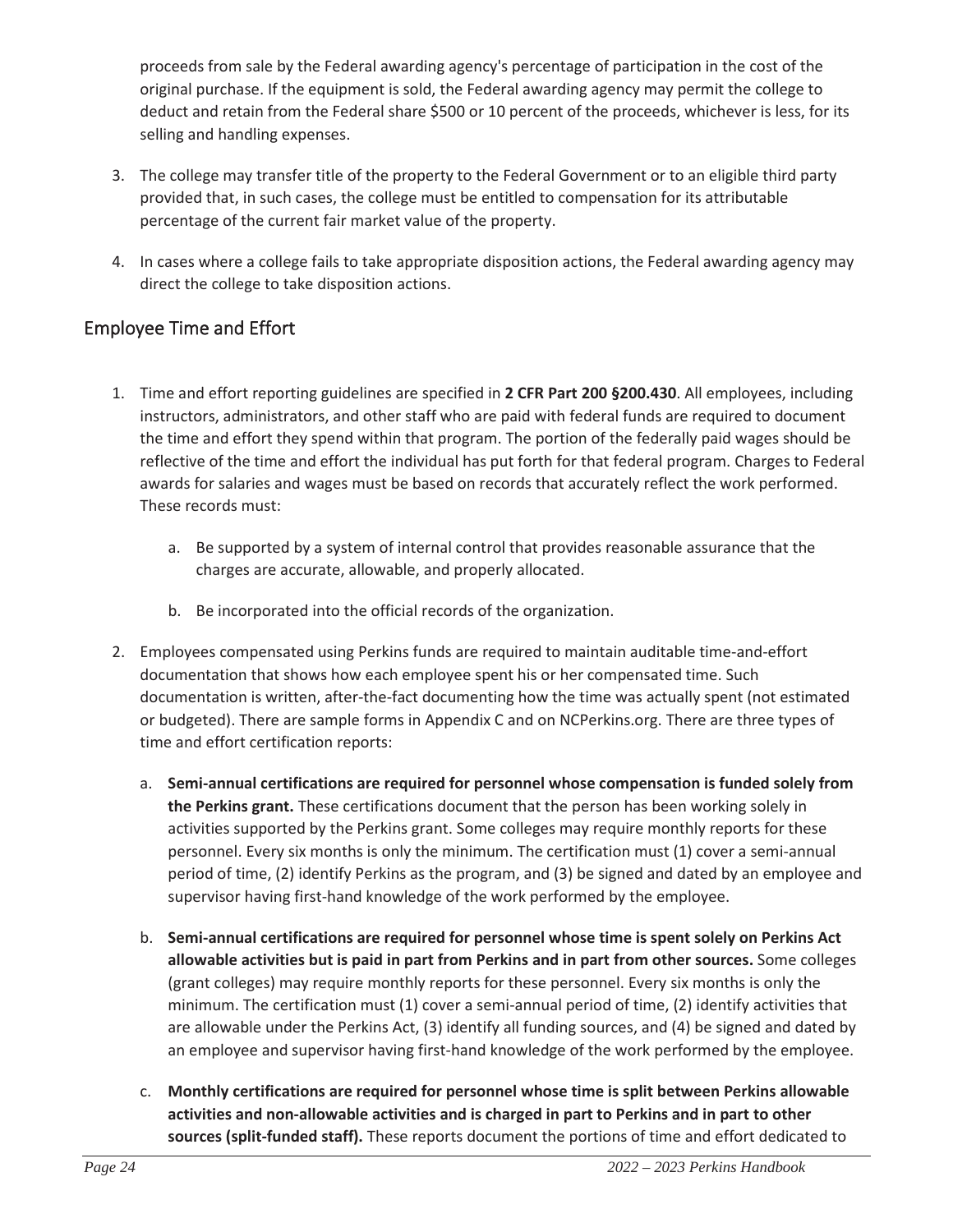Perkins and to other revenue sources. Such records must (1) be completed after-the-fact, (2) account for the total time for which the employee is compensated, (3) be prepared at least monthly and coincide with one pay period, and (4) be signed by the employee and by an administrator or supervisor.If there are differences in the amount of time that an individual is reporting and what is actually being paid, adjustments must be made in the payroll to accurately reflect the time and effort spent on Perkins activities.

#### d. **Time and Effort Guidance for split-time employees with direct services to students**

If the employees work with both AA/AS and AAS students, the position is considered split. Employees who fall into this category must complete the split time and effort form and record both AAS and AA/AS hours on a weekly basis. The form must be submitted monthly and signed by the employee and their supervisor.

Documentation of effort should include:

- Student's program of study
- Subject area
- Time spent for each session

Documentation should be collected monthly and be included with the time and effort form. Supervisors should reconcile the hours worked with the documentation provided to ensure the hours reported match.

\*\*\* Do not include student personal identifying information (PII) in any reports submitted to NCCCS.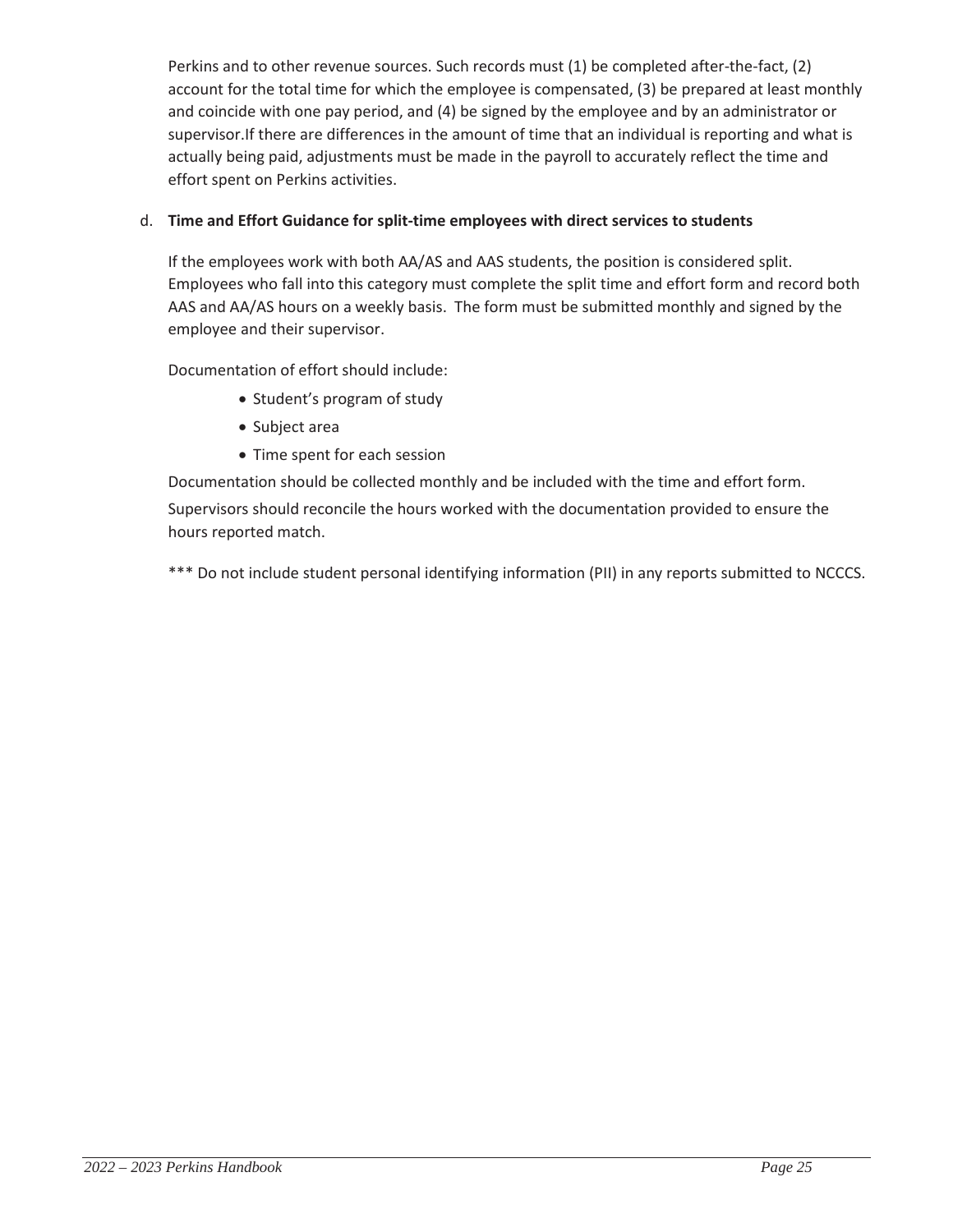## Local Plan Requirements

#### About the Funds

Perkins CTE grants are designed to enhance Career and Technical Education programs of study in curriculum programs, not continuing education. With the implementation of Perkins V there has been a shift in how colleges decide how to spend these funds. Colleges must conduct a local comprehensive needs assessment (CLNA) with input from a diverse body of stakeholders. The stakeholders must include secondary and postsecondary representative of CTE programs; representatives of the State or local workforce development boards and a range of businesses or industries; parents and students; representatives of special populations; and regional or local agencies serving homeless and at-risk youth. See Perkins V, Section 134(d) for the entire list. With the inclusion of a CLNA, the Perkins funds must be focused on preparing students for "in-demand industry sectors or occupations." The Act allows funds to be spent on emerging industries as workforce needs are determined during the CLNA. The goal is to prepare the local workforce to positively impact the local community. All funds spent must be directly tied to a need determined by the CLNA.

The Basic Perkins Grant is federal funding to improve and boost CTE 9-14 programs of study. If each program of study at the college receives a supply budget, these local funds for supplies cannot be replaced with federal funds (supplanting). Funds to a particular program can be enhanced (supplement). Perkins funds may be spent to supplement budgets used to outfit new programs and may be used for curriculum development of a new program.

In accordance with the Perkins legislation, Section 134(b)(1) through (6), colleges must conduct certain activities. See page 9 of this handbook for the required uses of funds.

#### **Managing the Perkins Basic Grant at your College**

NCCCS recommends that each college set up a Perkins team to assist in oversight, planning, and implementation of the grant that includes, at a minimum, the Chief Academic Officer and CTE Deans.

Review current CLNA summaries and determine if they need to be updated or new needs assessments conducted on additional programs.

Using the **needs identified in the CLNAs**, collaboratively develop, write, and submit for approval, your college postsecondary Perkins local plan and budget with your college team and finance officer.

Ensure the Perkins Basic Grant Acceptance of Allotment and Assurances are signed and followed with appropriate EDGAR guidance.

Coordinate the implementation of grant-funded activities throughout the year.

Coordinate spending with all CTE Programs of Study.

Prepare and submit modifications on the local plan and budget as needed.

**Note:** Modifications are required when a Voc. Code / line item expenditure exceeds 10 percent or there is a significant change in the local plan.

Equipment purchases must be approved in advance by submitting equipment lists.

Work to enhance the 9-14 CTE Framework -- HS to CC to Work -- CTE Pathways within CCP. Review Memorandum of Understanding with high schools around CTE Programs of Study, this is an extension of the Career and College Promise Memorandum of Understanding.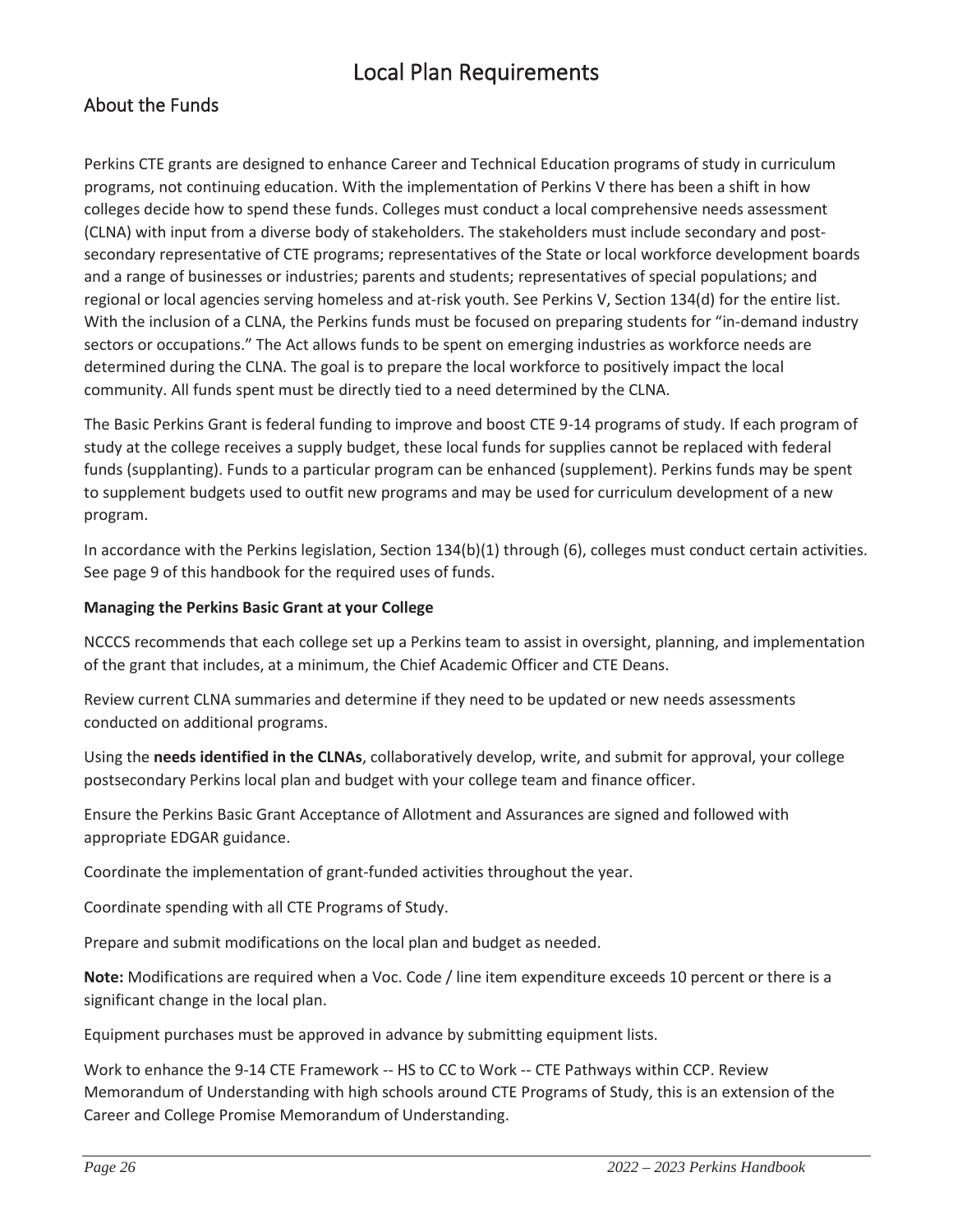#### Local Plan

Colleges that choose to accept Perkins funds must complete a process that includes the following elements:

- **Plan** that describes activities in the six required activity areas outlined in Perkins V your local plan should tell us how your college is addressing these required activities and how each activity meets a need(s) in the CLNA.
- **Budget** that corresponds to the local plan
- x Signed Statement of **Assurances**
- **•** Signed **Allotment Acceptance** form
- **Job Descriptions** of any positions funded in full or in part by Perkins
- Perkins **contact information**

The Local Plan and budget must be approved prior to spending Perkins funds. Distribution of any Reserve Funds will be in a separate plan and budget.

#### Mid-Year Update

Each January colleges must complete the status of each activity in their plan. The two furthest right columns of the plan template are for this purpose. Please enter a status then explain more in the second column. Update the equipment list and salaries and note what was changed on those tabs. This update is to show activities planned and accomplished. These updates must be uploaded into NCPerkins.org.

Additionally, there will be on-line or regional meetings in January. The mid-year meetings will be a time to share practices, allowing colleges to learn from each other. Each college is expected to present promising practices they are implementing.

#### End-of-Year Update

Each June colleges must complete the final status of each activity in their plan. Enter a status then explain more in the second column. Update the equipment list and salaries and note what was changed on those tabs. These updates must be uploaded into NCPerkins.org.

Additionally, each college will submit a one-page narrative (bullets are fine) highlighting the activities in the nine areas this year. A five-minute-or-less promising practices video must be submitted. In June, each college will be given an allotted time to meet online with the NCCCS CTE Team to discuss their video and year's activities.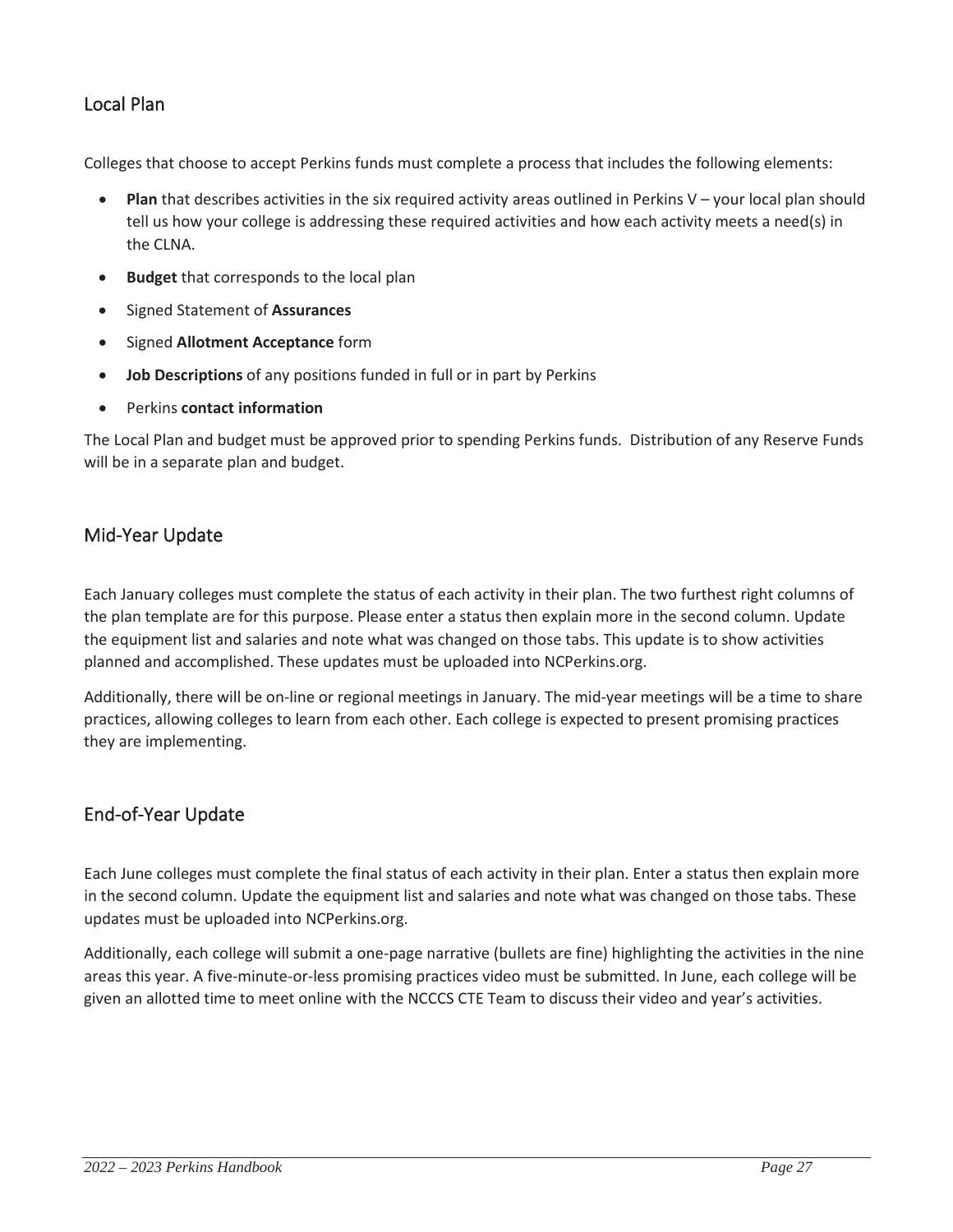# Accountability

#### Perkins Core Indicators of Performance

The performance indicators changed from Perkins IV to Perkins V. There are now three accountability measures that are used at both the state and local level. The Perkins V Core Indicators of Performance are:

**1P1 – Postsecondary Retention and Placement**: Section 113(b)(2)(B)(i) states "The percentage of CTE concentrators who, during their second quarter after program completion, remain enrolled in postsecondary education, are in advanced training, military services, or a service program that receives assistance under title I of the National and Community Service Act of 1990, are volunteers as described in section 5(a) of the Peace Corps Act, or are placed or retained in employment."

**2P1 – Credential, Certificate or Diploma**: Section 113(b)(2)(B)(ii) states "The percentage of CTE concentrators who receive a recognized postsecondary credential during participation or within 1 year of program completion."

**3P1 – Non-traditional Program Enrollment**: Section 113(b)(2)(B)(iii) states "The percentage of CTE concentrators in career and technical programs and programs of study that lead to non-traditional fields."

Each year, the community colleges negotiate with the State a level of performance, or goal, for each indicator. The NCCCS CTE Team publishes the *Perkins Core Indicators of Performance Report* each year, as well as updates a data portal online at https://www.ncperkins.org/data that show the college's progress toward the state and local goals.

Colleges not meeting at least 90 percent of their negotiated performance level for each core indicator must write an **improvement plan** that includes action steps to improve their performance. NCCCS will review the college's proposed plans for sufficiency and relevancy and offer recommendations as appropriate. Progress in meeting the improvements will be monitored throughout the year. Colleges failing to meet or show significant improvement for two consecutive years may be directed to address the core indicator with an agreed upon portion of their Perkins allocation.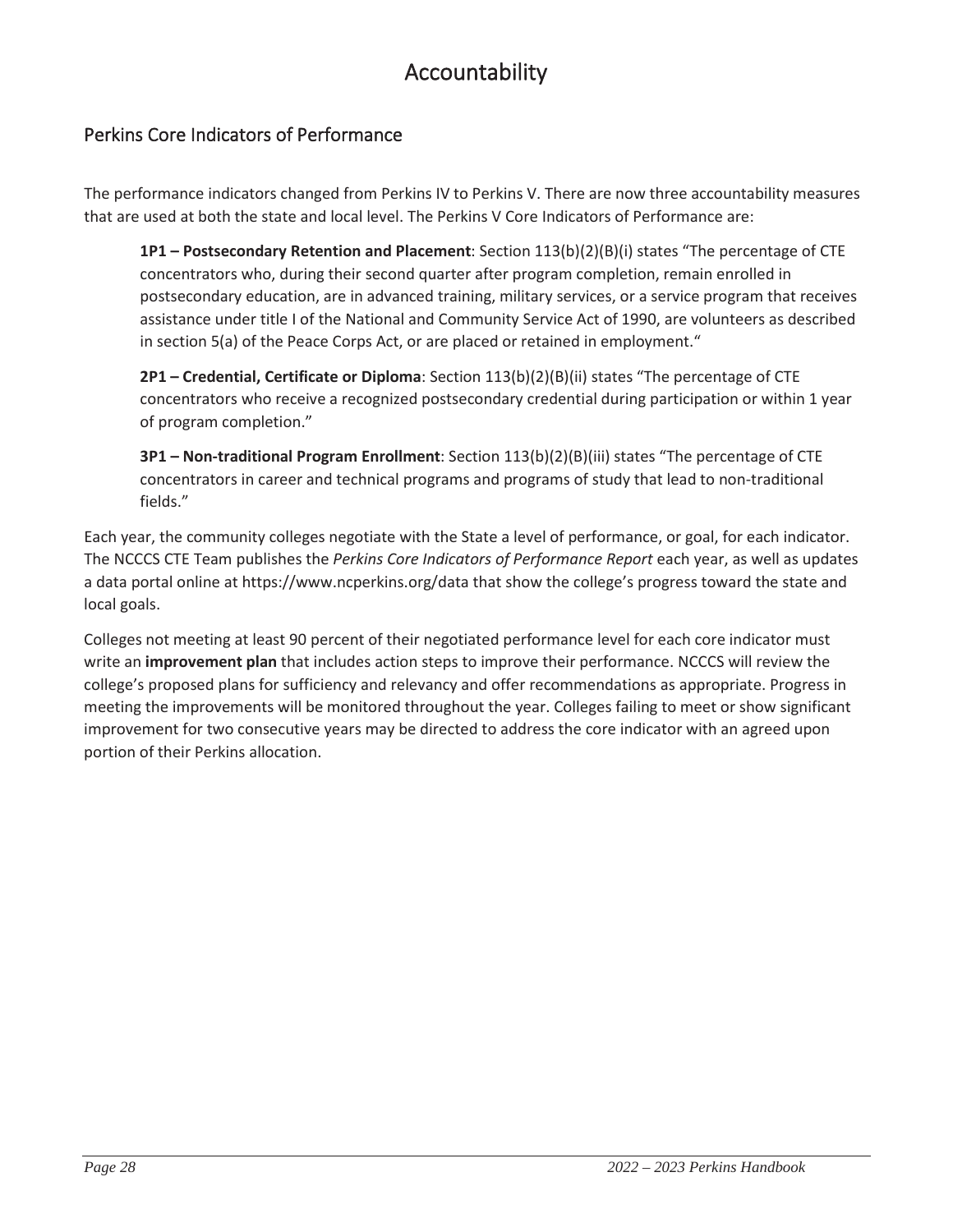# Monitoring

#### General Information

NCCCS conducts ongoing monitoring to ensure the Perkins programs at the colleges are administered correctly and in compliance with federal and state requirements. Technical assistance will be provided where requested or required. NCCCS performs "desktop" and on-site monitoring for the colleges receiving Perkins grant funds based on risk or noncompliance with Federal statues, regulations, and the terms and conditions of the subaward of the Perkins Act.

NOTE: Additional monitoring requirements may be indicated due to updates or changes to federal monitoring and reporting requirements. Colleges will be notified of these updates in a timely manner to facilitate accurate monitoring.

#### **Selection of Colleges**

Annually, colleges are ranked by risk using a scoring rubric developed by the NCCCS Career and Technical Education (CTE) staff. Colleges considered to be the most at-risk are chosen for on-site monitoring.

#### Risk Factors

- Meeting attendance (identified by a blue star in NCPerkins)
- New Perkins Coordinator (less than 1 year)
- **•** Employees paid by Perkins
- All contacts listed in moodle
- Large Grants (more than \$500,000)
- Submitted documents in NCPerkins
- Have not been monitored in 5 years

#### On-Site Monitoring

Perkins V places emphasis on subrecipients conducting a comprehensive local needs assessment (CLNA) and writing local application and plan to address gaps in program performance while enhancing pathways, aligning programs of study, addressing all required activities, and providing faculty professional development with accountability measures. As colleges continue the implementation of Perkins V, the NCCCS Perkins team will monitor in the spirit of the new legislation with emphasis on "discovery with technical assistance."

Monitoring begins with a Perkins update and general survey of the college's stakeholders, the chief academic officers, local Perkins contacts and CTE deans, faculty, and staff. Following these meetings, our monitoring teams will visit the colleges virtually or in-person for a review of the CLNA and conduct faculty and staff interviews.

Postsecondary site monitoring centers around Carl D. Perkins V, Section 134 (C.1). The monitoring will seek to determine how the college is making a difference in student achievement by addressing key elements in the Comprehensive Local Needs Assessment (CLNA). The monitoring will review the areas of student performance; CTE program size, scope, and quality; progress in implementing and enhancing program of study; and career pathways with high-skill, high-wage or in-demand occupations aligned to the labor market; faculty professional development including recruitment, retention, and placement; and equal access to high quality CTE program of study for all students.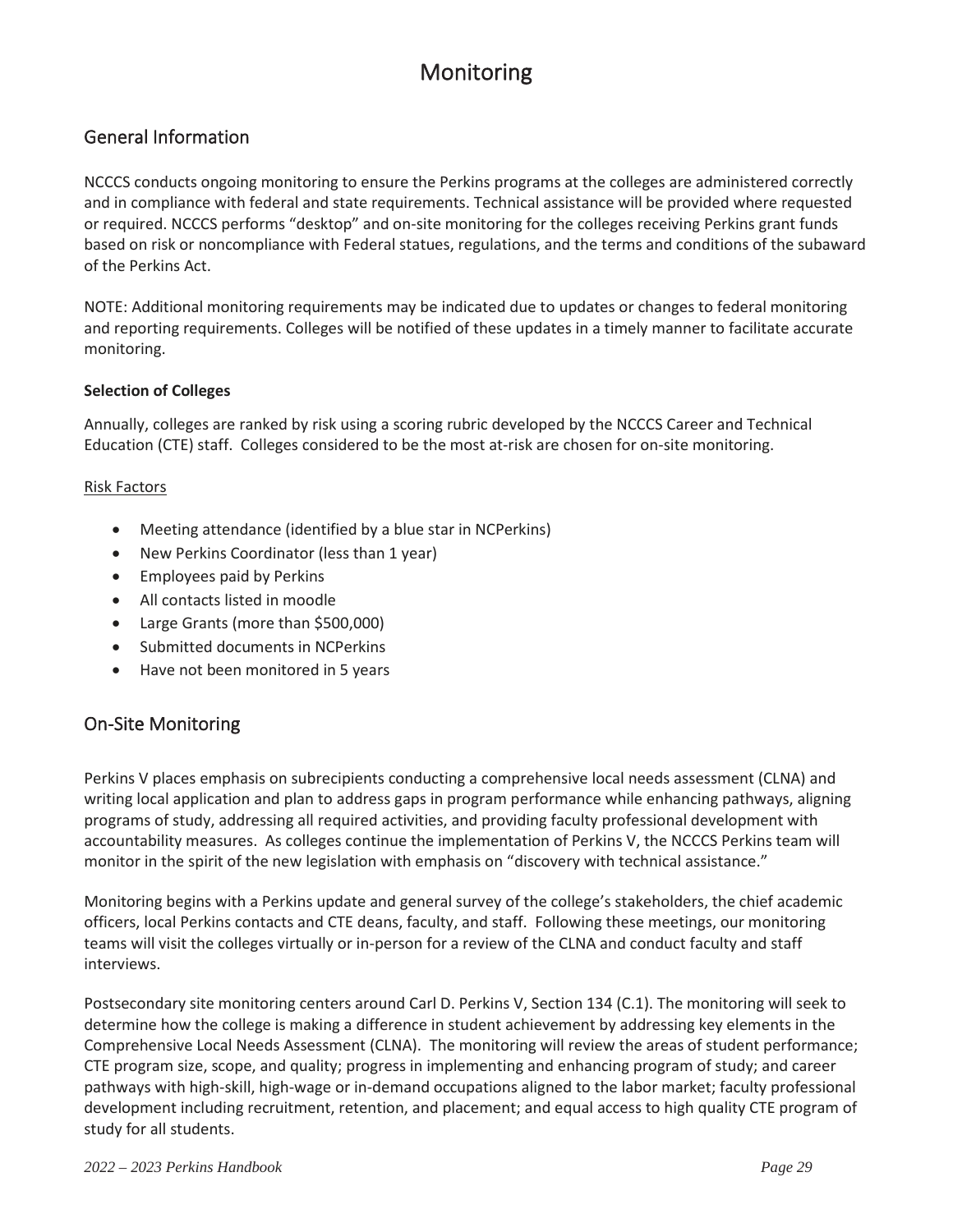Interviews with faculty and staff will be conducted to determine activities and strategies the college has implemented with the use of Perkins and local college funds to assist faculty in developing new skills and credentials to enhance Career and Technical Education at the college. Interviews will take place with deans or vice presidents to learn of progress in working with high schools to outline and implement career pathways that are documented on a variety of matrices. Finally, interviews with the Perkins coordinator or institutional effectiveness officer will be conducted to better understand the college's annual negotiated levels of performance around (1P1) Students placed in employment or further instruction; (2P1) Students earning a postsecondary credential and (3P1) Students participating in a program of study that is non-traditional for their gender.

A letter of findings from the NCCCS will be forwarded to the president of the college within 30 days of the monitoring visit. This report will document the specific findings and will inform the president if any corrective actions are required, and the date due, if applicable. Areas that are found to be commendable or identified as "best practices" will also be included in the documentation forwarded to the president. This will be an opportunity for open dialogue between the college and the state monitoring team, to ask questions and obtain specific training and professional development needed by the college for Perkins performance improvement.

#### Desk Monitoring

Desk monitoring is based on areas identified by national trends as high risk. These currently include time and effort records for employees and the purchase of equipment. **Equipment Monitoring** will be conducted with colleges spending in excess of 65 percent of their basic grant on equipment. **Time and Effort Monitoring** will be conducted with colleges using Perkins funds to hire staff with split time and effort, indicating the individual was funded with both state and federal funds and were responsible for CTE and non-CTE activities in their job.

Each college identified for monitoring will be sent a letter requesting a budget report (XDBR) and documentation on employee time and effort certification and/or equipment purchases. A phone conversation will take place with the state Perkins Team to review Perkins activities and the documentation that was submitted.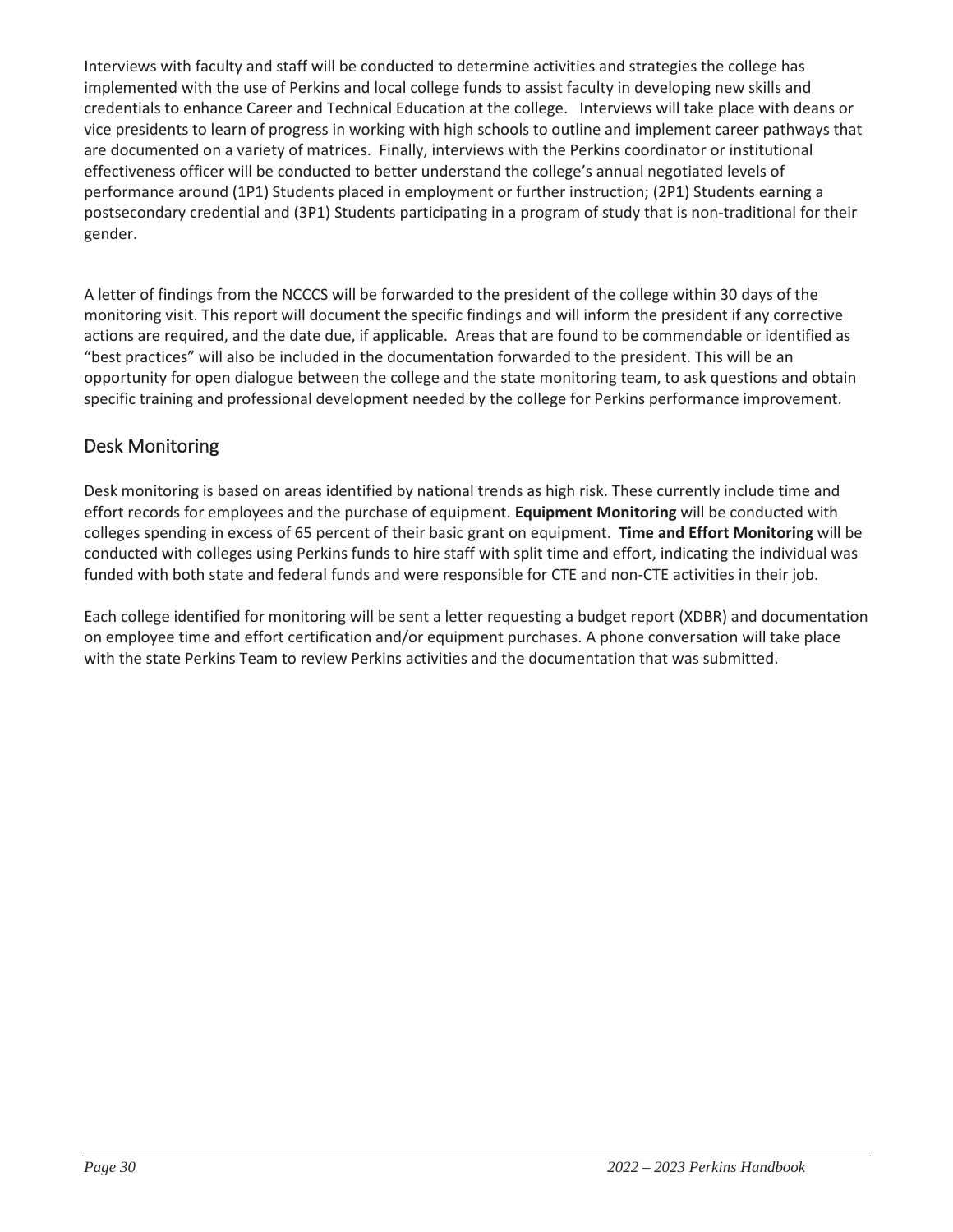# Appendix A – Perkins V Overview

The Strengthening Career and Technical Education for the 21<sup>st</sup> Century Act Implementing

The Strengthening Career and Technical Education for the 21<sup>st</sup> Century Act (Perkins V) reauthorized the Carl D. Perkins Career and Technical Education Act of 2006 (Perkins IV). Perkins is a federal education program that invests in secondary and postsecondary Career and Technical Education (CTE) programs.

Perkins is dedicated to increasing learner access to high quality CTE programs of study. This law seeks to ensure programs meet the changing needs of learners and employers with a focus on systems alignment and program improvement. Thus communities, employers, and learners benefit from Perkins.

Perkins places emphasis on real-world skills and practical knowledge within selected career clusters. CTE is an educational option that provides learners at the secondary and postsecondary levels with knowledge and skills needed for college and work.

Perkins CTE sits at the intersection of education, workforce development, and economic development. Perkins has strong ties with the Every Student Succeeds Act (ESSA), the Workforce Innovation and Opportunity Act (WIOA) and The Higher Education Act (HEA). These connections occur though coordinated planning and implementation requirements, cross-statute stakeholder input, and aligned definitions and accountability indicators.

Perkins V has many changes in its implementation such as: Increased **Reserve Fund** to address high numbers and percentages of students in CTE programs in rural areas; stressing rigorous academic standards at the postsecondary level while referencing the WOIA term *recognized postsecondary credential,* which includes industry-recognized credentials and certificates or associate degrees at the subbaccalaureate level. Transcripted (articulated) postsecondary credit, work-based learning, career exploration, and secondary/postsecondary connections are also referenced in the new Perkins act.

**Programs of study** are emphasized throughout the Perkins legislation, which defines *Programs of Study* as a coordinated, non-duplicative sequence of academic and technical content at the secondary and postsecondary level that incorporate challenging, state-identified academic standards and addresses academic and technical knowledge as well as employability skills aligned to the needs of industries, the region, and state.

Perkins V calls for coordinated **supportive services** for students identified in CTE programs of study as a special populations which now include: (1) Individuals with disabilities; (2) Individuals from economically disadvantaged families, including low-income youth and adults; (3) Individuals preparing for nontraditional fields; (4) Single parents, including single pregnant women; (5) Out-of-workforce individuals; (6) English learners; (7) Homeless individuals; (8) Students who are in or have aged out of, the foster care system; and (9) Students with parents on active duty in the armed forces. Many of these services can be obtained by networking and blending existing programs in the community who serve these populations.

There is an increased emphasis on **work-based learning,** which is clearly defined as sustained interactions with industry or community professionals in real workplace settings (simulated environments as well) that foster indepth, first-hand engagement with the tasks required of a given career field and must be aligned to curriculum and instruction.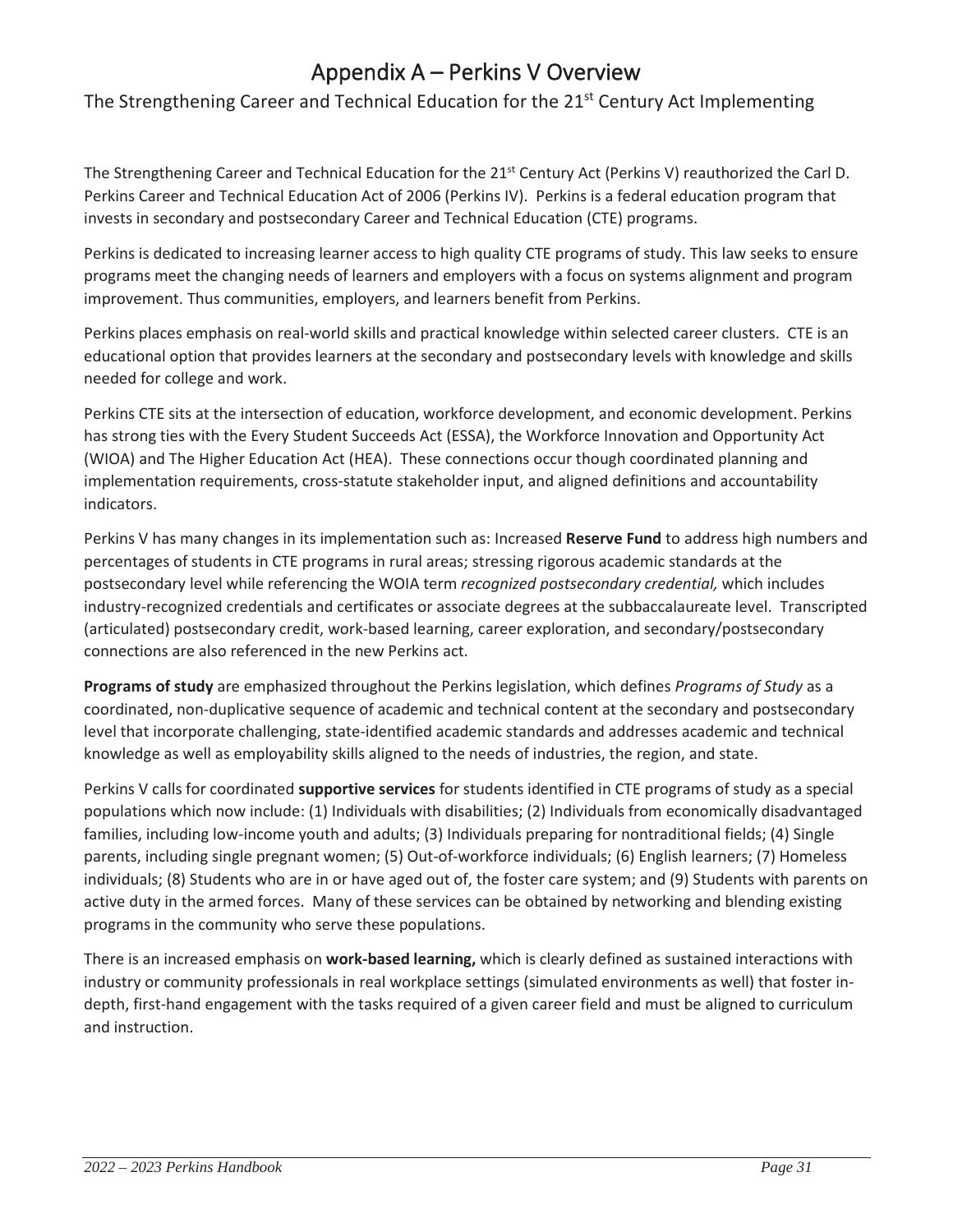**Accountability** under Perkins V at the postsecondary level will include:

- The percentage of CTE concentrators who during the second quarter after program completion, remain enrolled in postsecondary education, are in advanced training, military service, a service program, the peace corps or are placed or retained in employment.
- The percentage of CTE concentrators who receive a recognized postsecondary credential during participation in or within one year of program completion.
- The percentage of CTE concentrators in CTE programs that lead to non-traditional fields.

The largest addition to the new law is the **comprehensive local needs assessment** that is conducted every two years, informs the local plan and includes reviews of these five elements:

- 1) Student performance on the performance indicators including the performance of special populations and subgroups;
- 2) Whether CTE program are of sufficient size, scope, and quality to meet the needs of all students served by the college and are meeting labor market needs;
- 3) Progress toward implementation of CTE programs and programs of study;
- 4) How the college will improve recruitment, retention, and training of CTE professionals including underrepresented groups; and
- 5) Progress toward implementation of equal access to high-quality CTE courses and programs of study for all students.

Each local college will consult local groups during the needs assessment process and development of the local application including but not limited to: 1) secondary and postsecondary educators, 2) administrators and other support staff, 3) state and local workforce development boards, 4) business and industry representatives, 5) parents and students, 6) representatives of special populations, 7) representatives of agencies serving out of school youth, homeless children, and at-risk youth, 8) representatives of Indian Tribes (where applicable), and other stakeholders.

The **local application** to be eligible for funding will include at a minimum:

- 1) a description of the comprehensive local needs assessment,
- 2) Information on state-approved CTE programs of study at the college,
- 3) How the college with the local workforce board and workforce agencies, one stop delivery systems, and other partners will provide a series of career exploration and career guidance activities,
- 4) How the college will improve academic and technical skills of students in CTE programs by strengthening the academic and CTE components of such programs through integration,
- 5) How colleges will provide activities to prepare special populations for high-skill, high-wage, or indemand occupations that will lead to self-sufficiency, prepare students for nontraditional fields, provide equal access for special populations to CTE courses, programs and programs of study, to ensure that members of special populations are not discriminated against on the base of their status as members of special populations,
- 6) A description of the work-based learning opportunities that the college will provide to students participating in CTE programs and how the college will work with representatives from employers to develop or expand work-based learning opportunities for CTE students,
- 7) A description of how the college will provide students participating in CTE the opportunity to gain postsecondary credit while still attending high school,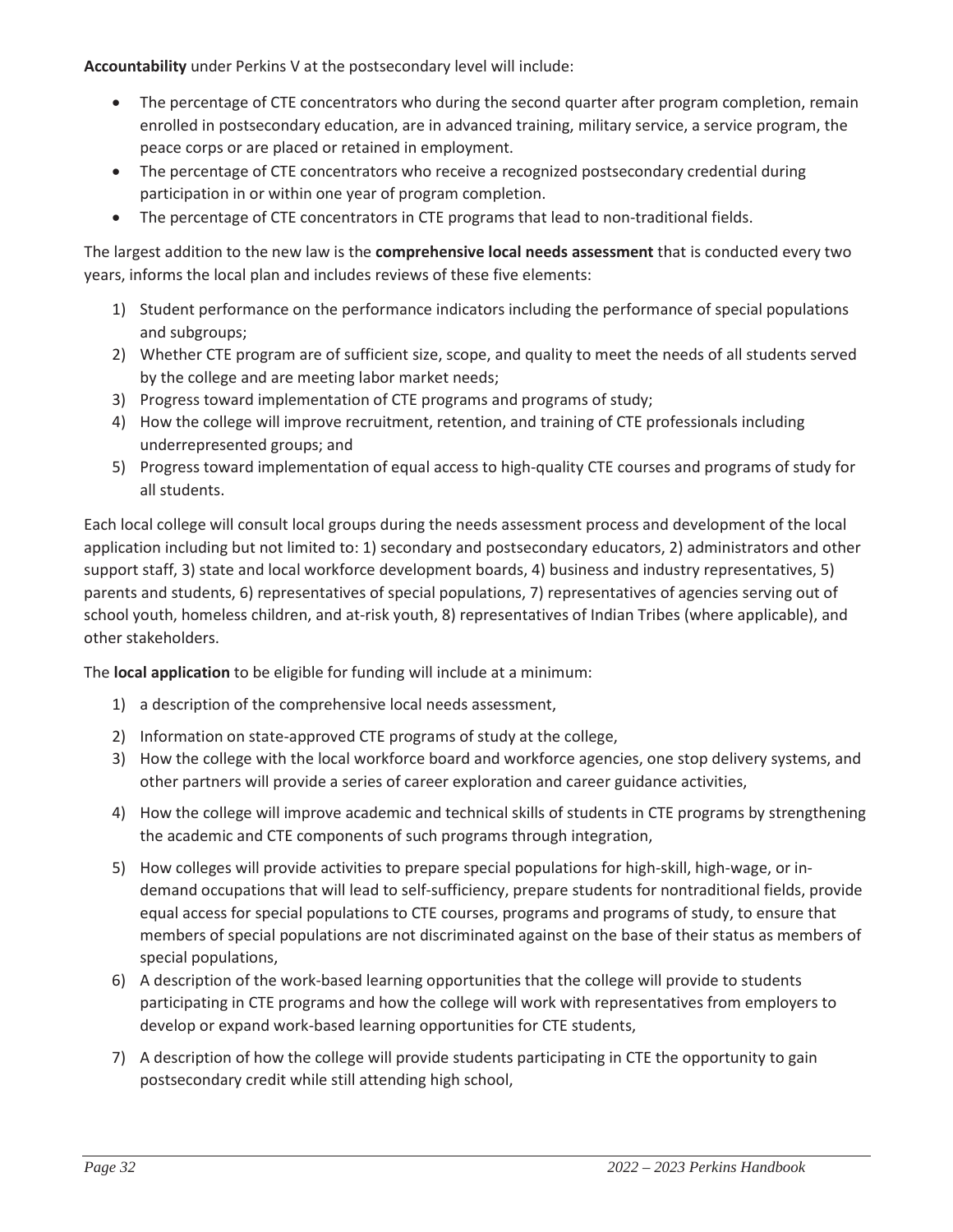- 8) A description of how the college will work to support the recruitment, preparation, retention, and training including professional development of teachers, faculty, administrators and specialized instructional support personnel and
- 9) A plan for continuous improvement that addresses disparities or gaps in student performance between plan years.

**Local use of funds** are to be spent to develop, coordinate, implement, and improve career and technical education programs to meet the needs identified in the comprehensive local needs assessment. That is, the local basic grant to colleges is linked to their local needs assessment and the resources aligned with the results of the comprehensive local needs assessment.

**Six key required activities** of every CTE program include:

- 1) Career exploration and career development activities through an organized systematic framework,
- 2) Professional development for CTE professionals,
- 3) Provide within CTE Programs of Study skills necessary to pursue high-skill, high-wage, or in-demand sectors or occupations,
- 4) Support integration of academic skills into CTE programs;
- 5) Plan to carry out elements that support implementation of CTE program and programs of study that result in increased student achievement, and
- 6) Develop and implement an evaluation of the activities funded by Perkins.

**Source:** Adapted from: *Strengthening Career and Technical Education for the 21st Century Public Law 115-224 and Advance CTE – State Leaders Connecting Learning to Work Publications*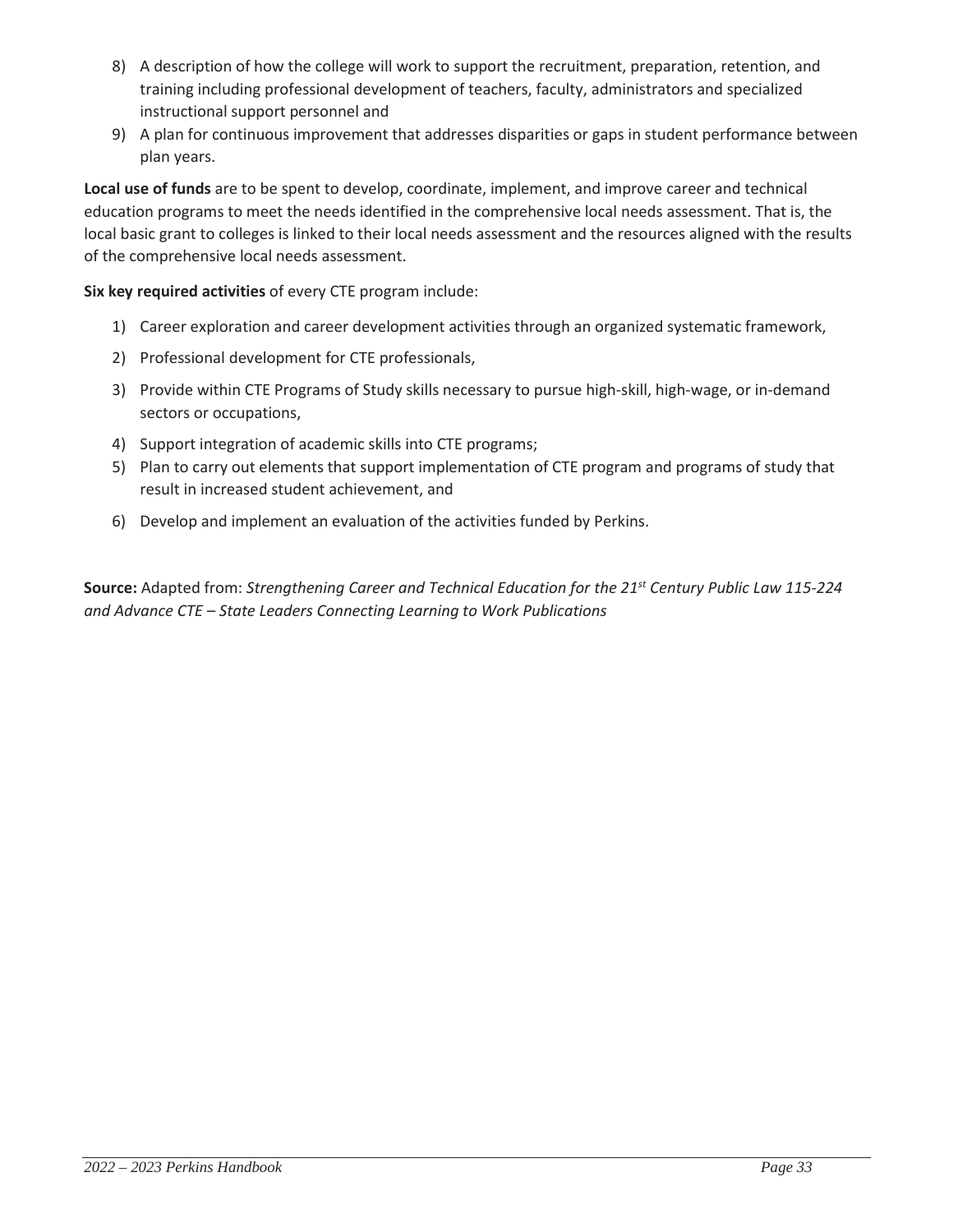# Appendix B – Career and Technical Student Organizations

Perkins V §135(b)(5)(O) says that Perkins funds may be used to support "career and technical student organizations, including student preparation for and participation in technical skills competitions aligned with career and technical education program standards and curricula"

The National Coordinating Council (NCC) has established criteria for CTSOs to be recognized, and NCCCS has accepted this criterion and added additional criteria for those CTSOs that may be funded using Perkins V grants by NC Community Colleges. The following criteria must be met:

- 1. Is a CTSO whose mission and statement of purpose include:
	- a. Offer programs that are integral to the industry or occupational focus that may be associated with a career pathways program, program of study, or course.
	- b. Serve CTE students and teachers in one or more of the 16 Career Clusters identified in The National Career Clusters Framework. (In NC, this would be in one of the program areas that has a code that begins with 15, 20, 25, 30, 35, 40, 45, 50, 55, and 60.)
	- c. Offer programs that include employability skill and leadership activities and training.
- 2. Is a CTSO whose governance reflects their commitment to CTE by:
	- a. Incorporation as a 501(c)(3) not-for-profit corporation in the United States.
	- b. Organizing themselves into state geographic units.
	- c. Having substantial representation on their board of directors from CTE educators and/or administrators.
- 3. Has sufficient engagement by CTE students, educators, employers and state departments of education to be considered national in scope:
	- a. 20,000 or more student member organized into chapters in middle, secondary, and/or postsecondary institutions (*with a formalized process for election/selection of student leaders/officers at the local, state and national levels and a structured program of work*)
	- b. 1,000 or more middle, secondary and/or postsecondary chapters.
	- c. Fifteen (15) or more state associations recognized by their state/territorial education agency as integral to their state's CTE instructional program/curriculum. The state/territorial level advisor/leader must be recognized and approved by the state/territorial education agency as an employee and/or contracted for services.
	- d. Have an identified, participating, and employed National Executive Director or equivalent.
	- e. Have a minimum of 10 career and/or leadership development activities or competitions.

See http://www.ctsos.org/wp-content/uploads/2019/03/2016-Final-Definition-NCC-CTS-JULY-16.pdf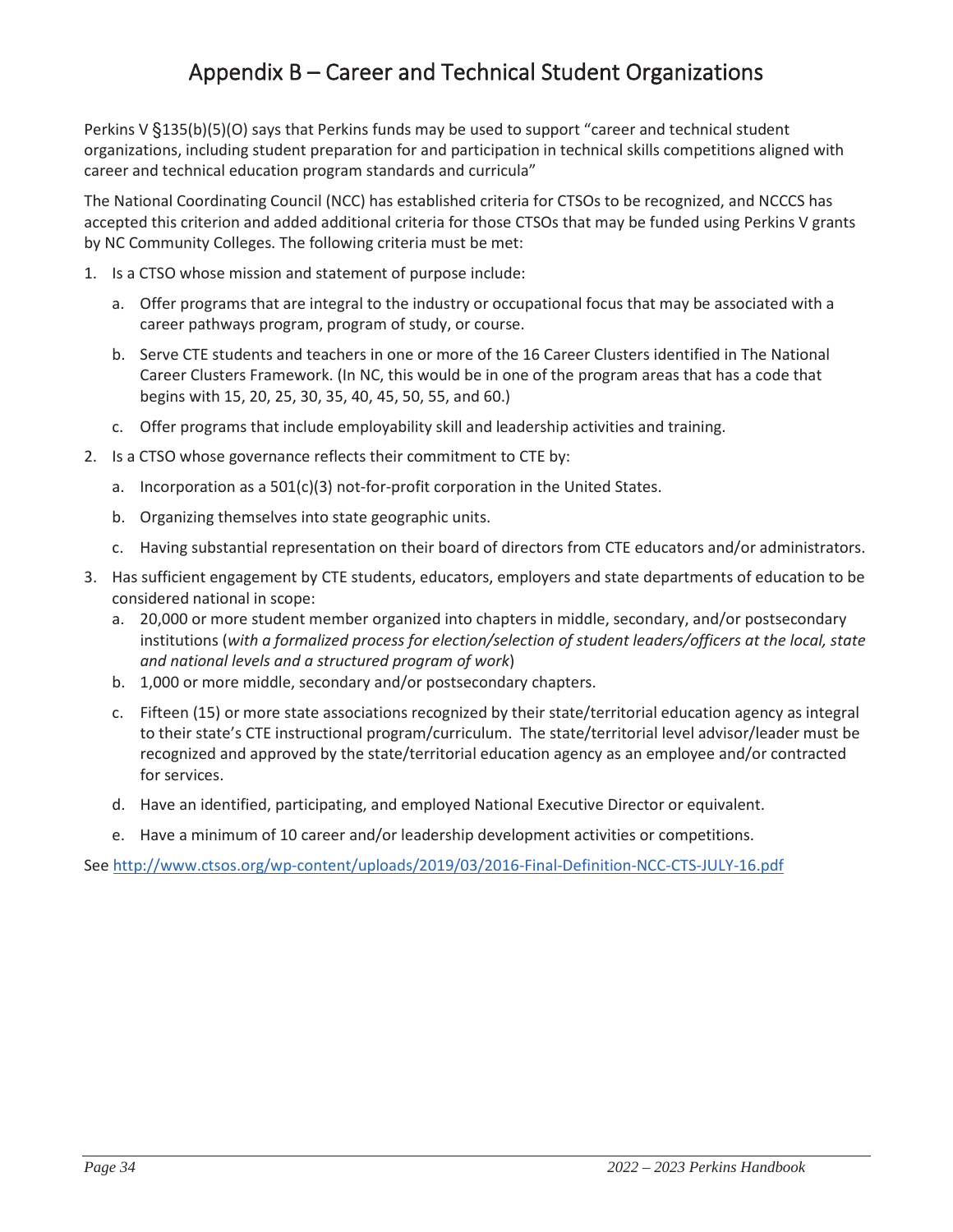According to the NCC website, there are currently 8 CTSOs that meet their criteria. Of those, the following five may be funded using Perkins V funds at an NC Community College:

- 1) DECA for marketing students.
- 2) Future Business Leaders of America-Phi Beta Lambda (FBLA-PBL)
- 3) HOSA Future Health Professionals
- 4) National FFA Organization (FFA) for agriculture students
- 5) SkillsUSA

The ACTE website has links to each of these CTSOs and more, see this link for the NCC members https://www.acteonline.org/career-and-technical-student-organizations-make-cte-work/

#### **CTSO Expenditures**

| Allowed                                                                                                                                                                                                                      | <b>Not Allowed</b>                                                                                                                     |  |  |  |
|------------------------------------------------------------------------------------------------------------------------------------------------------------------------------------------------------------------------------|----------------------------------------------------------------------------------------------------------------------------------------|--|--|--|
| Travel for both students and faculty<br>$\bullet$<br>Room and Board at competitions<br>$\bullet$<br>Student membership if the student is in a<br>$\bullet$<br>special population as a last resort (college<br>must document) | Uniform items (blazers and slacks)<br>$\bullet$<br>Consumable supplies (welding rods,<br>$\bullet$<br>lumber, electrical wiring, etc.) |  |  |  |

\*Contact your NCCCS CTE Coordinator if you have any questions.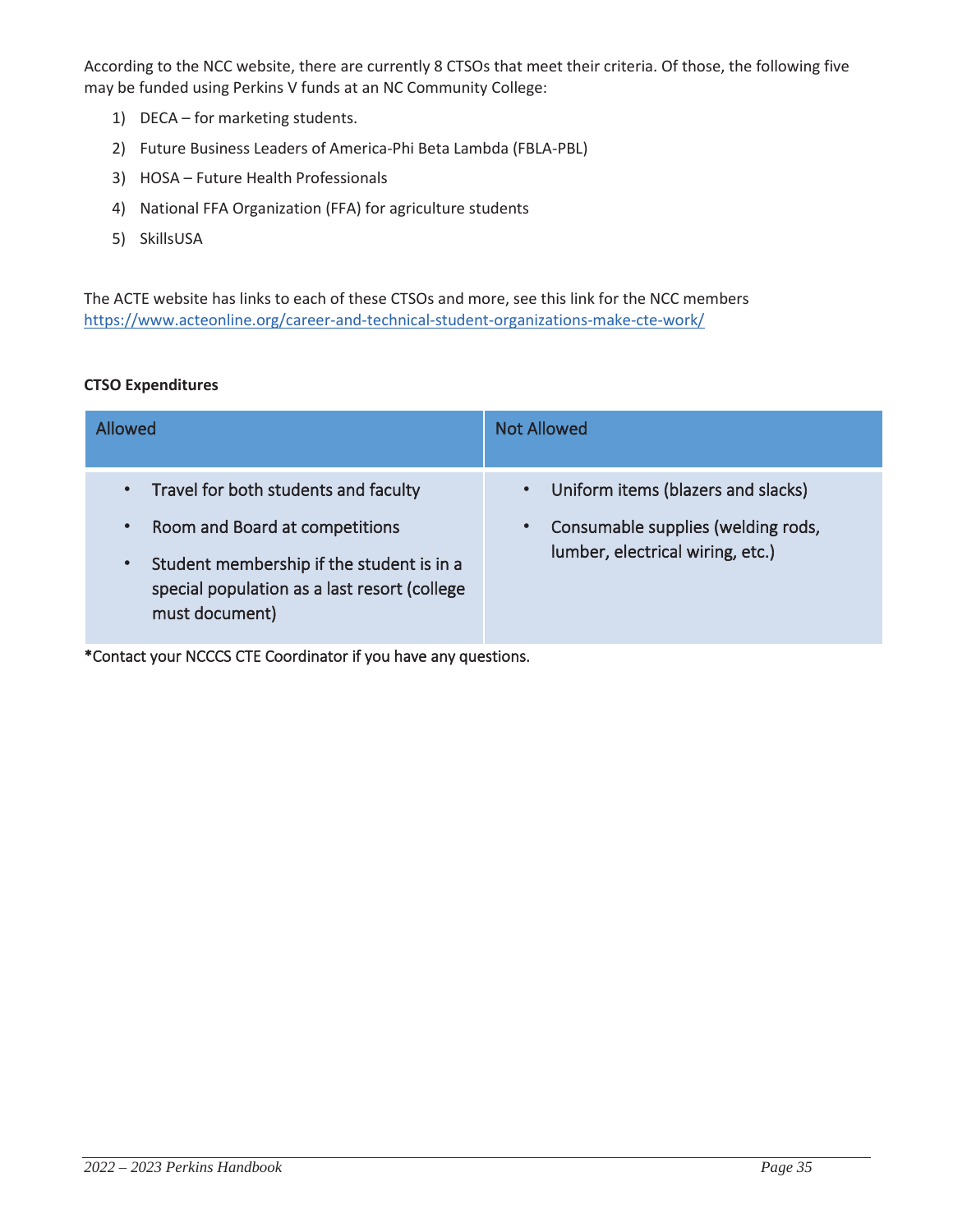# Appendix C – Time and Effort Forms

There are three types of employees, with three different time-and-effort forms:

- 1. 100 percent CTE/Perkins approved activities paid 100 percent through the college's Perkins Basic Grant.
- 2. 100 percent CTE/Perkins approved activities, paid partially through the college's Perkins Basic Grant and partially through another source.
- 3. Activities are split between CTE/Perkins approved activities that are paid for by the college's Perkins Basic Grant and other activities paid for by other sources. This requires a detailed documentation of time.

These forms may be found at https://www.ncperkins.org/course/view.php?id=8

#### Semi-Annual Certification Statement Form for Employees Working in a Single Federal Award

| Semi-Annual Time Certification Form                                                                                                                                                                                                                                                |                |      |  |  |  |  |  |  |  |
|------------------------------------------------------------------------------------------------------------------------------------------------------------------------------------------------------------------------------------------------------------------------------------|----------------|------|--|--|--|--|--|--|--|
| Date: _________________                                                                                                                                                                                                                                                            |                |      |  |  |  |  |  |  |  |
|                                                                                                                                                                                                                                                                                    |                |      |  |  |  |  |  |  |  |
| This is to certify that I, _______________________________, have worked 100% of my time from <b>DATE</b> through <b>DATE</b><br>on Perkins V allowable Career and Technical Education program activities. Funding for my position is 100% from<br>the Perkins V Local Basic Grant. |                |      |  |  |  |  |  |  |  |
| Signature                                                                                                                                                                                                                                                                          | Position/Title | Date |  |  |  |  |  |  |  |
| Supervisor:                                                                                                                                                                                                                                                                        |                |      |  |  |  |  |  |  |  |
|                                                                                                                                                                                                                                                                                    |                |      |  |  |  |  |  |  |  |
| Signature                                                                                                                                                                                                                                                                          | Position/Title | Date |  |  |  |  |  |  |  |
| <b>Perkins Primary Contact:</b>                                                                                                                                                                                                                                                    |                |      |  |  |  |  |  |  |  |
|                                                                                                                                                                                                                                                                                    |                |      |  |  |  |  |  |  |  |
| Signature                                                                                                                                                                                                                                                                          | Position/Title | Date |  |  |  |  |  |  |  |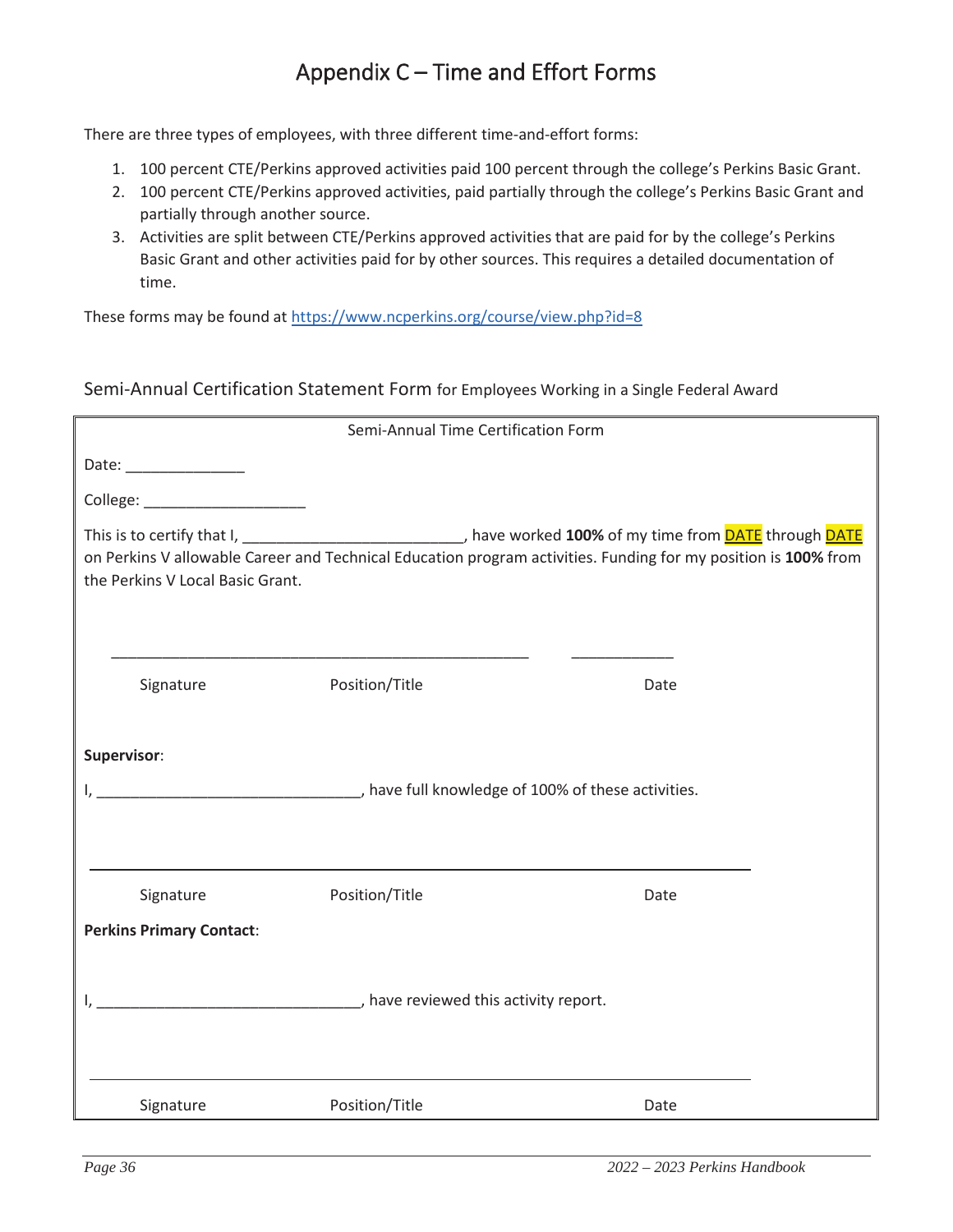Semi-Annual Certification Statement Form for employees working 100 percent of their time on Perkins Act allowable activities

| Semi-Annual Time Certification Form |                                                                 |  |  |  |  |  |  |
|-------------------------------------|-----------------------------------------------------------------|--|--|--|--|--|--|
| Date: $\qquad \qquad$               |                                                                 |  |  |  |  |  |  |
|                                     |                                                                 |  |  |  |  |  |  |
| my position is                      |                                                                 |  |  |  |  |  |  |
| % Perkins Grant                     |                                                                 |  |  |  |  |  |  |
| % Local/Other Funds                 |                                                                 |  |  |  |  |  |  |
|                                     |                                                                 |  |  |  |  |  |  |
| Signature                           | Position/Title                                                  |  |  |  |  |  |  |
| Supervisor:                         |                                                                 |  |  |  |  |  |  |
|                                     | The Series Corollate of 100% of these activities.               |  |  |  |  |  |  |
| Signature                           | Position/Title                                                  |  |  |  |  |  |  |
| <b>Perkins Primary Contact:</b>     | __________________________, have reviewed this activity report. |  |  |  |  |  |  |
| Signature                           | Position/Title                                                  |  |  |  |  |  |  |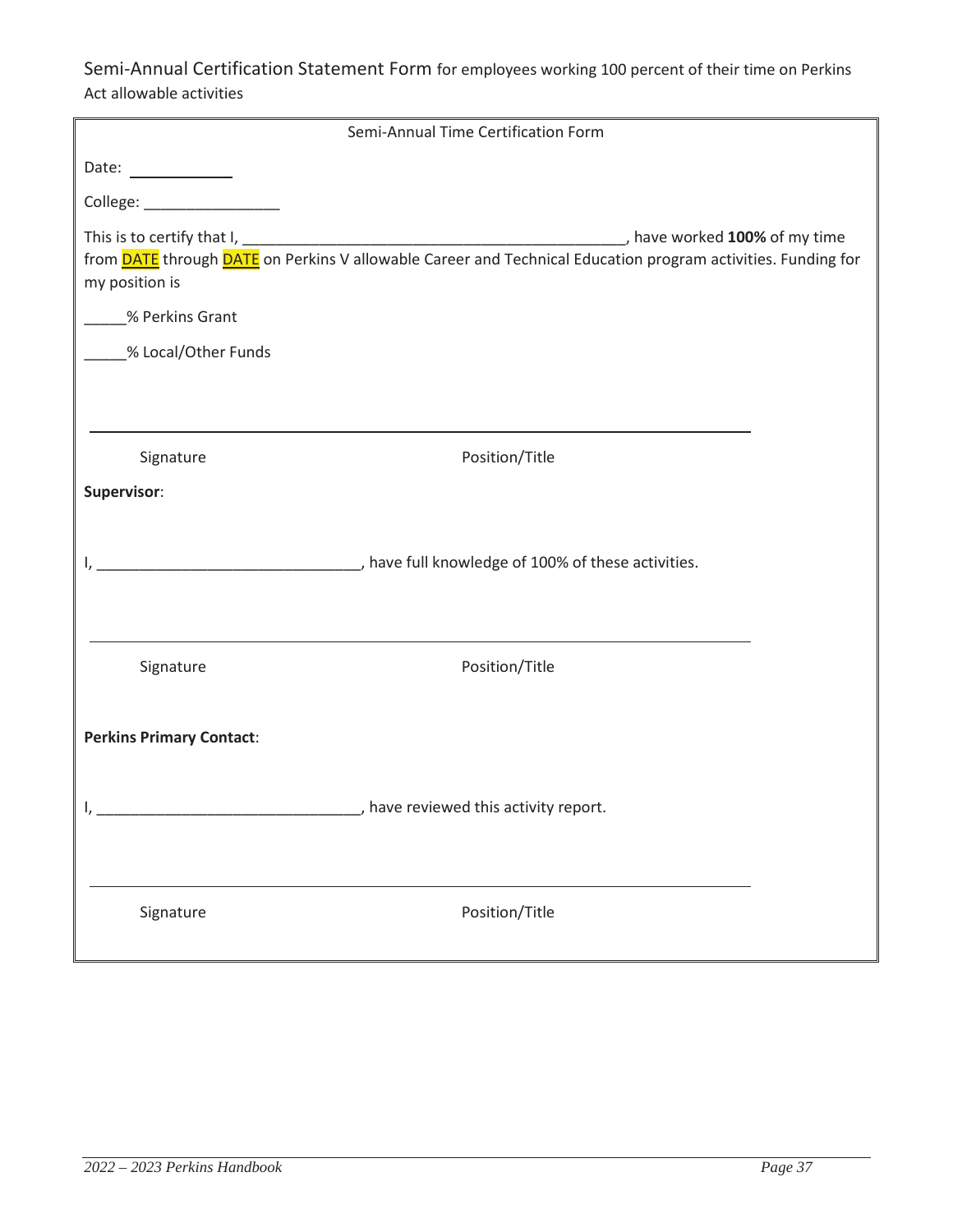|          | A                                                                            | B                                                                        | C                                                                        | D                                                                                                                                                                                  | E                                   | F                                        |
|----------|------------------------------------------------------------------------------|--------------------------------------------------------------------------|--------------------------------------------------------------------------|------------------------------------------------------------------------------------------------------------------------------------------------------------------------------------|-------------------------------------|------------------------------------------|
|          | <b>Personnel Activity Report</b><br><b>Perkins V Split Time &amp; Effort</b> |                                                                          |                                                                          |                                                                                                                                                                                    | <b>ANTICIPATED</b><br><b>EFFORT</b> | Percentage<br>Of Time                    |
| 2        |                                                                              |                                                                          |                                                                          |                                                                                                                                                                                    | Perkins                             | 0.00%                                    |
| 3        | College:                                                                     |                                                                          |                                                                          |                                                                                                                                                                                    | Other                               | 0.00%                                    |
| 4        | <b>Employee Name:</b>                                                        |                                                                          |                                                                          |                                                                                                                                                                                    | Other                               | 0.00%                                    |
| 5        | <b>Employee Title:</b>                                                       |                                                                          |                                                                          |                                                                                                                                                                                    | <b>TOTAL</b>                        | 0.00%                                    |
| 6        | Month/Year:                                                                  |                                                                          |                                                                          |                                                                                                                                                                                    |                                     |                                          |
| 7        |                                                                              |                                                                          | <b>ACTUAL EFFORT FOR THE MONTH</b>                                       |                                                                                                                                                                                    |                                     |                                          |
| 8        | Dates                                                                        | <b>Time Spent on CTE/</b><br><b>Perkins Related</b><br><b>Activities</b> | <b>Time Spent on Non-</b><br><b>Perkins Related</b><br><b>Activities</b> | Sick, Holiday, or Annual<br>$L$ eave $*$                                                                                                                                           | <b>Actual Effort Hours Total</b>    | <b>Perkins Voc Code(s)</b><br>from below |
| 9        |                                                                              |                                                                          |                                                                          |                                                                                                                                                                                    | $\overline{0}$                      |                                          |
| 10       |                                                                              |                                                                          |                                                                          |                                                                                                                                                                                    | $\Omega$                            |                                          |
| 11       |                                                                              |                                                                          |                                                                          |                                                                                                                                                                                    | 0                                   |                                          |
| 12       |                                                                              |                                                                          |                                                                          |                                                                                                                                                                                    | $\Omega$                            |                                          |
| 13       |                                                                              |                                                                          |                                                                          |                                                                                                                                                                                    | $\mathbf 0$                         |                                          |
| 14       | <b>Totals</b>                                                                | $\bf{0}$                                                                 | $\Omega$                                                                 | $\Omega$                                                                                                                                                                           | $\bf{0}$                            |                                          |
| 15       |                                                                              |                                                                          |                                                                          | <b>Total All Hours</b>                                                                                                                                                             |                                     |                                          |
| 16<br>17 | *Perkins Voc Code Descriptions                                               |                                                                          |                                                                          | I hereby certify that the information contained in this Personnel Activity<br>Report accurately reflects 100% of my actual time and effort distribution for<br>the month reported. |                                     |                                          |
|          | 18 11 Career Exploration                                                     |                                                                          |                                                                          |                                                                                                                                                                                    |                                     |                                          |
|          | 19 12 Professional Development                                               |                                                                          |                                                                          | Employee Signature                                                                                                                                                                 |                                     | Date                                     |
|          | 20 13 Skill Attainment                                                       |                                                                          |                                                                          |                                                                                                                                                                                    |                                     |                                          |
| 21       | 14 Academic Integration                                                      |                                                                          |                                                                          | Supervisor signature                                                                                                                                                               |                                     | Date                                     |
|          | 22 15 Increase student achievement                                           |                                                                          |                                                                          |                                                                                                                                                                                    |                                     |                                          |
|          | 23 16 Evaluation of CTE Programs (including for the CLNA)                    |                                                                          |                                                                          | College Perkins Primary Contact                                                                                                                                                    |                                     | Date                                     |